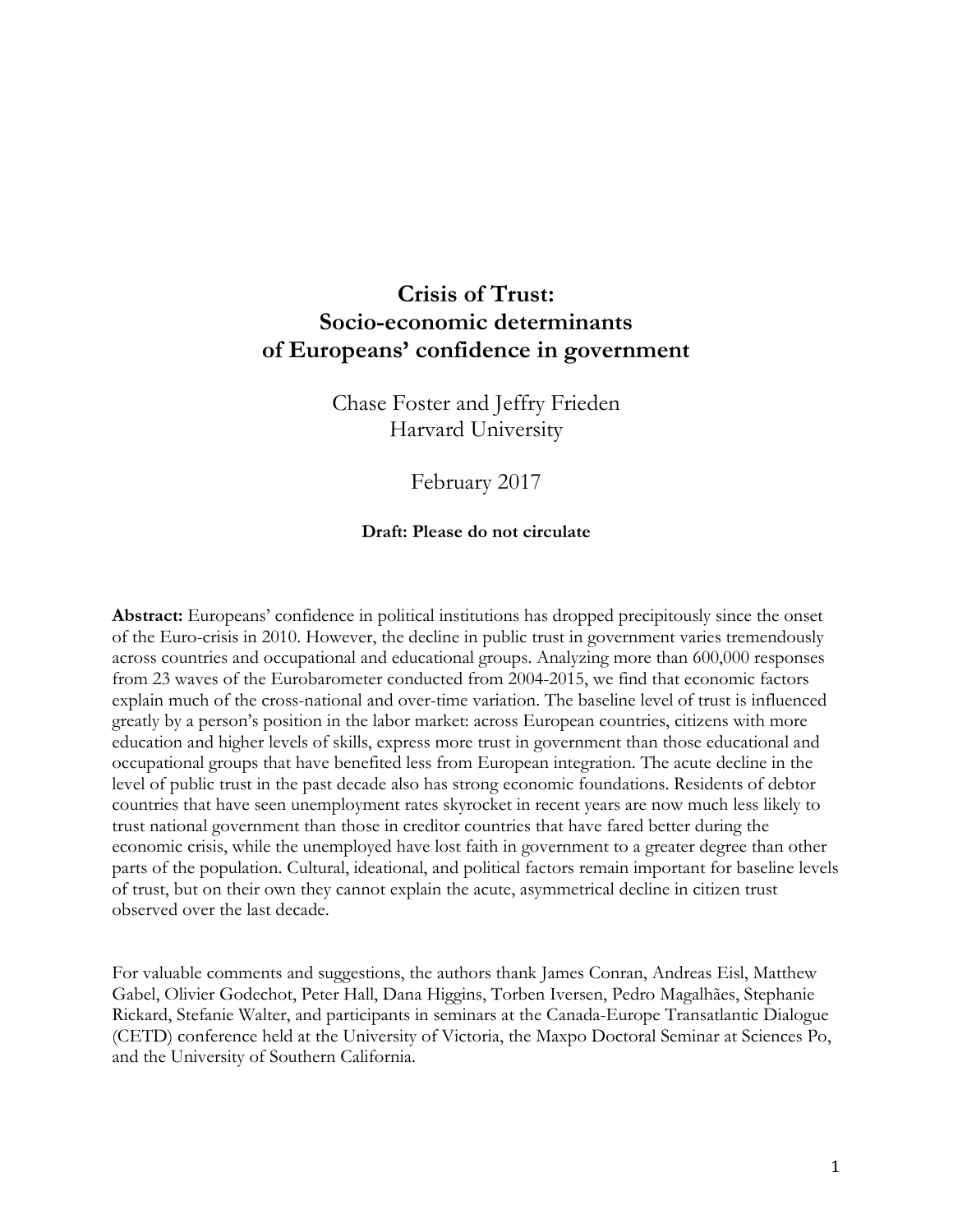## **Introduction**

Europe has faced a series of political and economic crises since 2008, starting with the impact of the Global Financial Crisis and continuing through a Eurozone debt crisis that remains unresolved. By any standard, neither the member states of the European Union (EU) nor the EU's own institutions have addressed the crises effectively.

One consequence of the crisis, is that public trust in government has declined significantly in many EU member states since 2010. According to the Eurobarometer—a public opinion survey of tens of thousands of Europeans conducted every few months—the percentage of Europeans saying they trust the EU has dropped from 60% in 2004 to just 36% in 2015; trust in national government has fallen less drastically, from 36% to 29% over the last decade, although the decline is much greater in some countries.<sup>[1](#page-1-0)</sup>

However, the loss of citizen confidence is not universal throughout the region. In a November 2015 survey, more than half of Swedes, Finns, and Dutch said they trusted their respective national governments, while the proportion was less than 17% among Spaniards, Greeks, and Portuguese. The loss of faith in European Union institutions has been more widespread, but here, too, it has varied among countries: the populations of the debtor countries of the Eurozone periphery now express far less confidence in the EU than do people in central and Northern Europe—which is the exact opposite of what had been the norm the last thirty years, during which southern, eastern, and central Europeans had more faith in the EU than did northern Europeans (cf. Guiso et al., 2016).

<span id="page-1-0"></span> $1$  Numbers represent the EU-27 average, weighted by population. Non-responses and "Don't knows" have been excluded.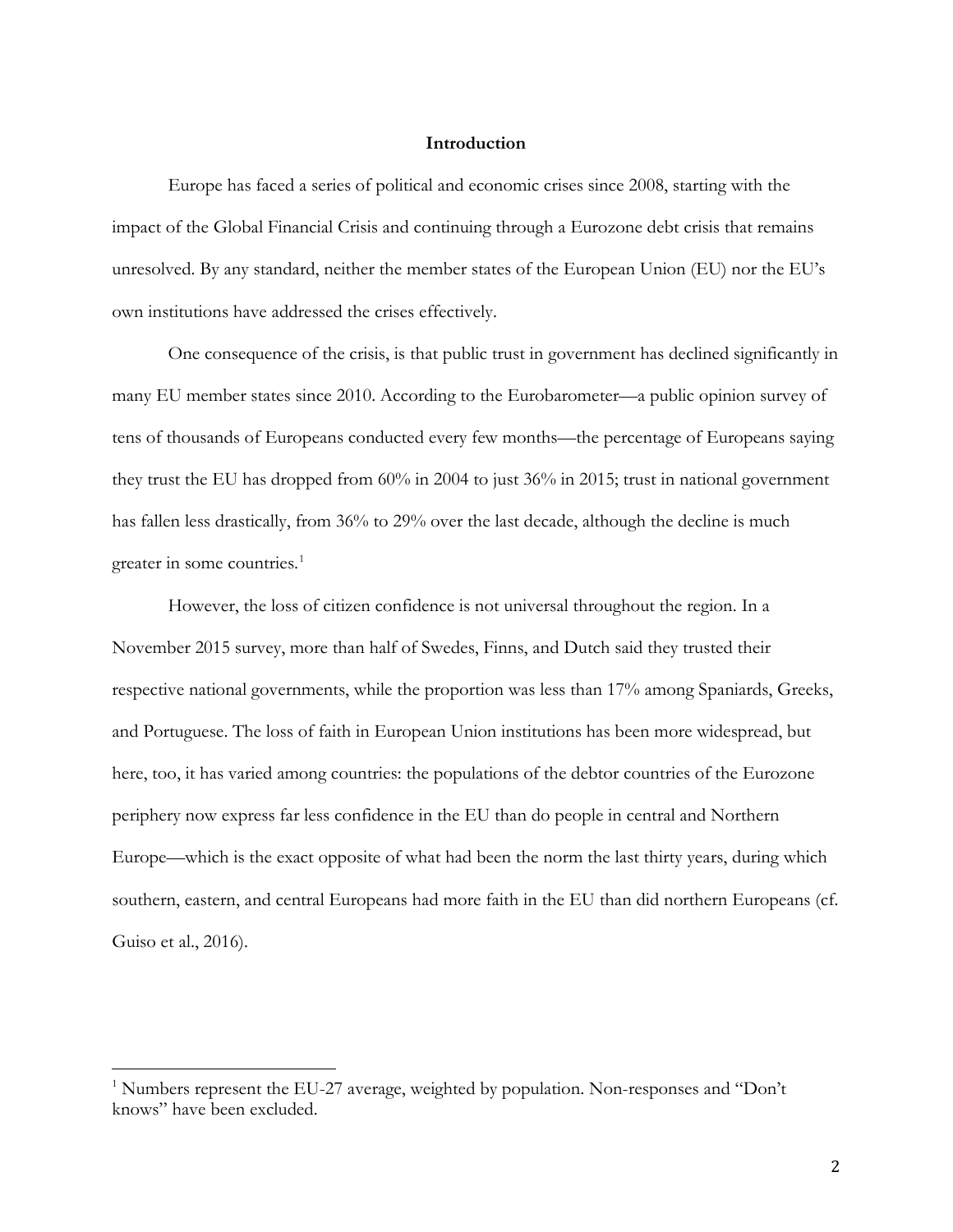Examining the responses of around 600,000 individuals to 23 Eurobarometer surveys from 2004-2015, as well as external economic and political data, we analyze the economic, cultural, and political factors that best explain the rapid and asymmetrical decline in trust since the crisis. We find that the *baseline* cross-national pattern is due to a range of economic, political, and cultural factors. As predicted by political economy theories of globalization, the occupational and education groups benefiting most from European integration express the highest confidence in government, while those with lower levels of skills and education are less supportive. Throughout the union – more or less without regard to the country in question—those with more education, and in more skilled and professional economic activities have more trust in their governments. National governments in countries with higher quality institutions and more political rights are also perceived more favorably. At the individual level, those individuals identifying with far-right ideologies are less trusting of national and European governments, as are those with exclusionary (one might say chauvinistic) national identities. Finally, citizen trust levels are conditioned by baseline income: controlling for the quality of political institutions, residents of countries with higher levels of income per capita tend to view their national governments and the European Union in less positive lights, perhaps because of the higher expectations for government that come from socio-economic development (Inglehart, 1977, 1989; Mansbridge, 1997; Lawrence, 1997).

However, the tremendous *change* in trust since the onset of the crisis in 2010, is mostly due to economic factors. While there has been a decline in trust in European government across nearly all countries because of the mismanagement of the crisis, the decline has been smaller within the countries that have best weathered the economic crisis. For national trust, the creditor countries that have fared relatively better over the last decade express more consistent levels of trust over time, while citizen confidence in national government has plummeted within the debtor countries on the Eurozone periphery reeling from double-digit levels of unemployment and facing externally-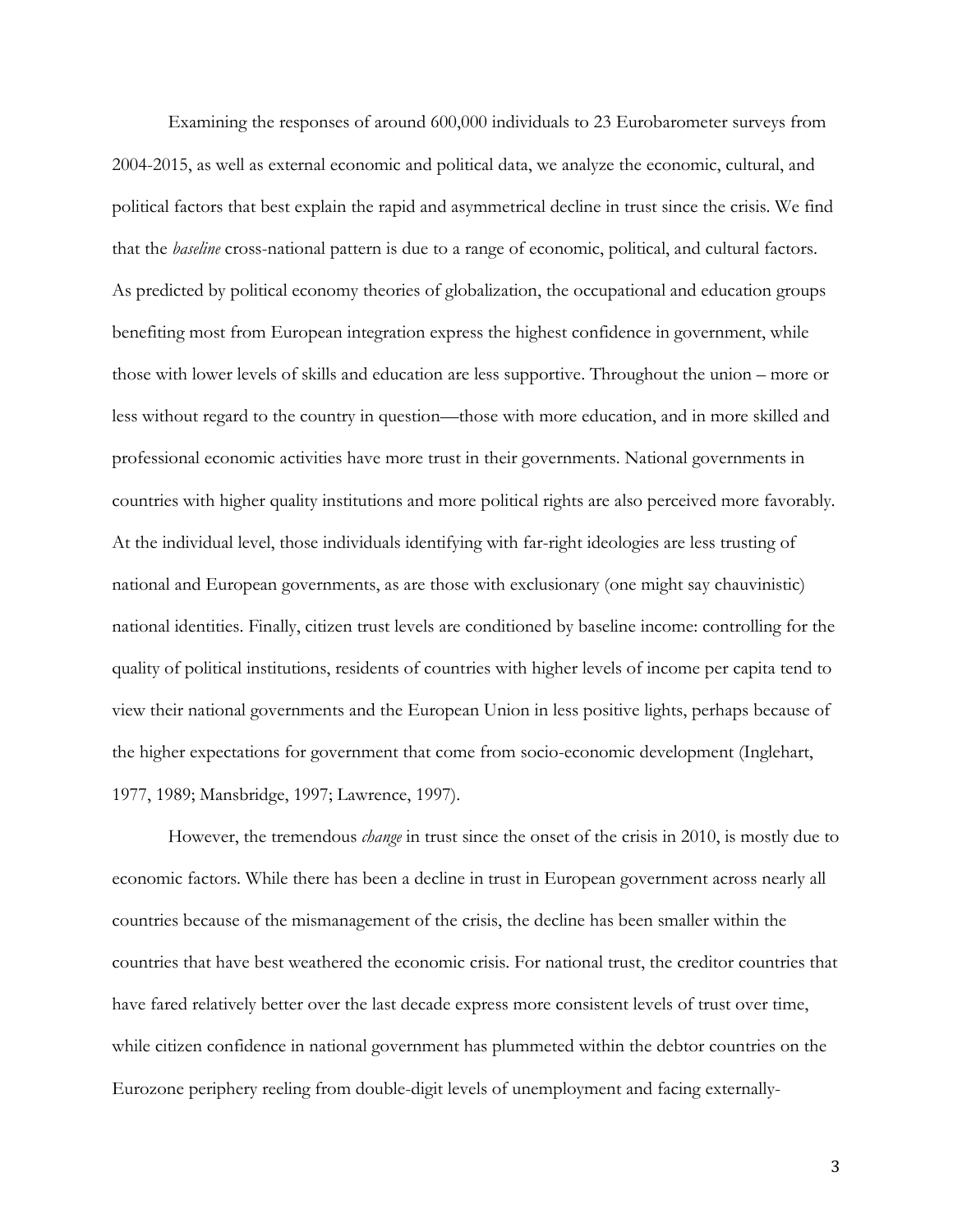imposed structural adjustment programs. And throughout Europe, the decline in national trust is more pronounced among the unemployed who have most directly and personally experienced the effects of the economic downturn, and less acute among the professionals who have better weathered the crisis.

Eurobarometer does not include panels of the same groups of individuals over time, so we cannot tell, for example, whether a change in unemployment status is associated with a decrease in trust at the level of the individual over time. However, we find a strong association between individual unemployment experiences and lower trust; moreover, the negative effect of being unemployed is more elevated after the beginning of the sovereign debt crisis in May 2010. Dissatisfaction among the unemployed, the less skilled, and the less educated is particularly acute within the debtor countries that have borne the brunt of the economic downturn.

Our analysis also shows that a deterioration in national economic conditions is associated with a decrease in citizen trust. For every one-point increase in aggregate unemployment, the probability of a respondent indicating trust in government goes down two percentage points for the national government, and one percentage point for the EU, controlling for country and survey fixed effects. Countries enrolled in structural adjustment programs have, ceteris paribus, seen an additional collapse of four percentage points at the national level and eight percentage points at the European level. Furthermore, when unemployment rises in these countries, the negative impact on European trust is more than twice as large as the effect in countries not facing fiscal adjustment. For countries in the periphery, where as much as one fifth of the population is out of work, and unemployment has increased 10 or 15 percentage points since 2010, the economic recession could explain a significant portion of the precipitous drop in trust in recent years.

Contrary to some recent literature suggesting that ideology and cultural identity are the main drivers of public responses to the crisis (Polyakova and Fligstein, 2016; Inglehart and Norris, 2016;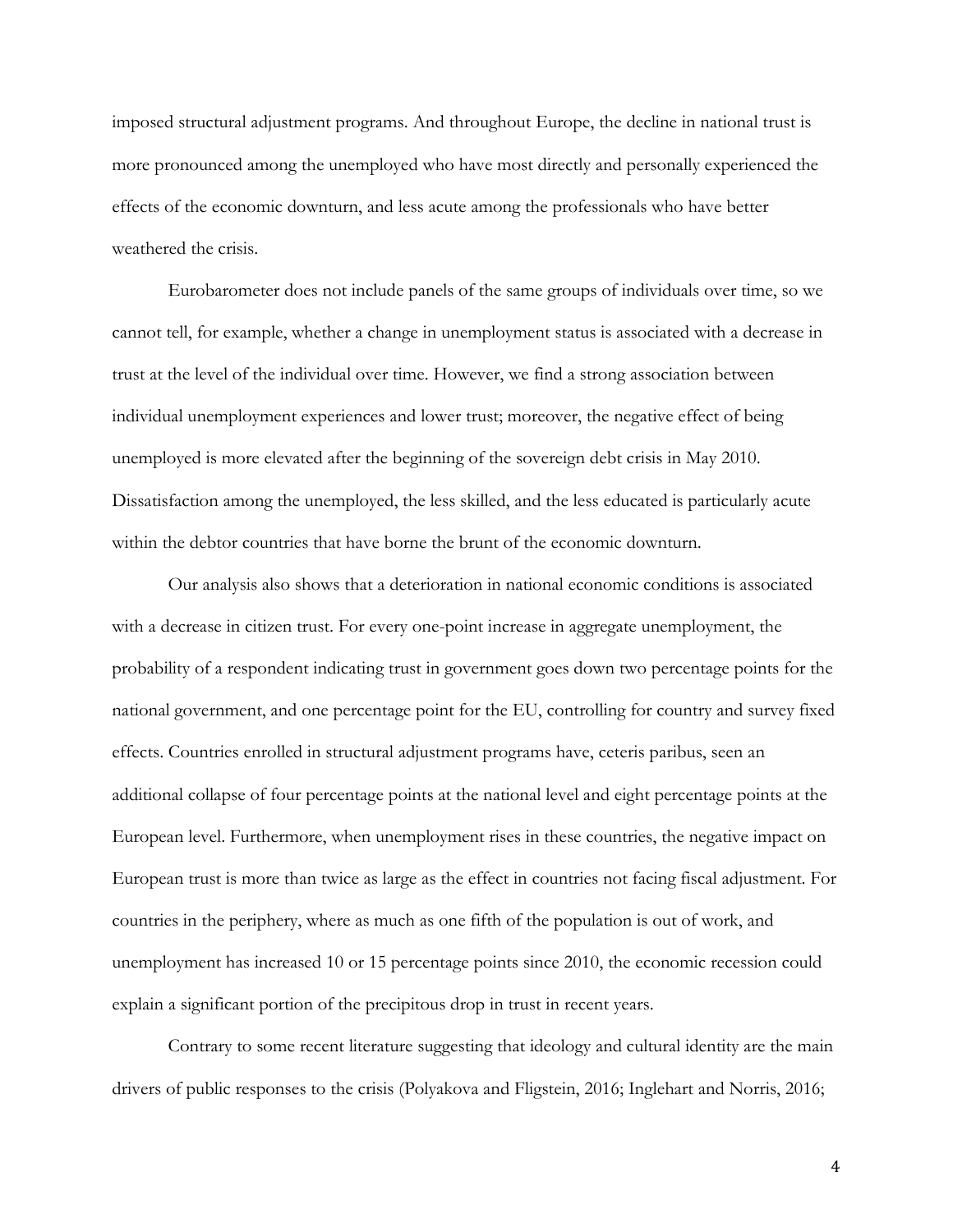Bechtel et al., 2014), we find little evidence that suggests a rise in exclusively national identities or extreme ideology is the cause of the decline of trust. While national identities and extreme ideologies do help explain part of the cross-country and intra-country variation in the *baseline* levels of trust, these ideational variables cannot, on their own, explain the rapid *change* in the levels of trust over the last decade since neither the percent of people holding extreme ideologies nor the proportion of those possessing exclusive national identities has shifted since the onset of the crisis. We do, however, find that those possessing an exclusive national identity at the beginning of the crisis are more likely to experience a decline in national trust during the crisis period, suggesting that those with exclusive identities could be more predisposed to losing trust in national (although notably not European) political institutions in the face of difficult economic circumstances. But even this relationship is difficult to disentangle from economic circumstances, since those with exclusive national identities also possess, on average, fewer skills and have received less education. In sum, while pre-existing identities likely affect the baseline levels of trust and could color how individuals interpret the crisis, it is the objective shift in economic conditions that has caused the dramatic reduction in the levels of citizen confidence in government over the last decade.

The paper is organized as follows. In Section 1, we present general theoretical principles that guide the analysis. Section 2 looks at popular attitudes toward trust in government more generally, focusing on differences among socioeconomic groups and between countries. Section 3 uses statistical analysis to examine the explanatory power of political economy theories and their alternatives. Section 4 draws some broader implications and concludes.

#### **1. Analytical perspectives and expectations**

Virtually all policies have a differential impact on groups and individuals, creating both winners and losers, and these distributional patterns can have a powerful impact on politics.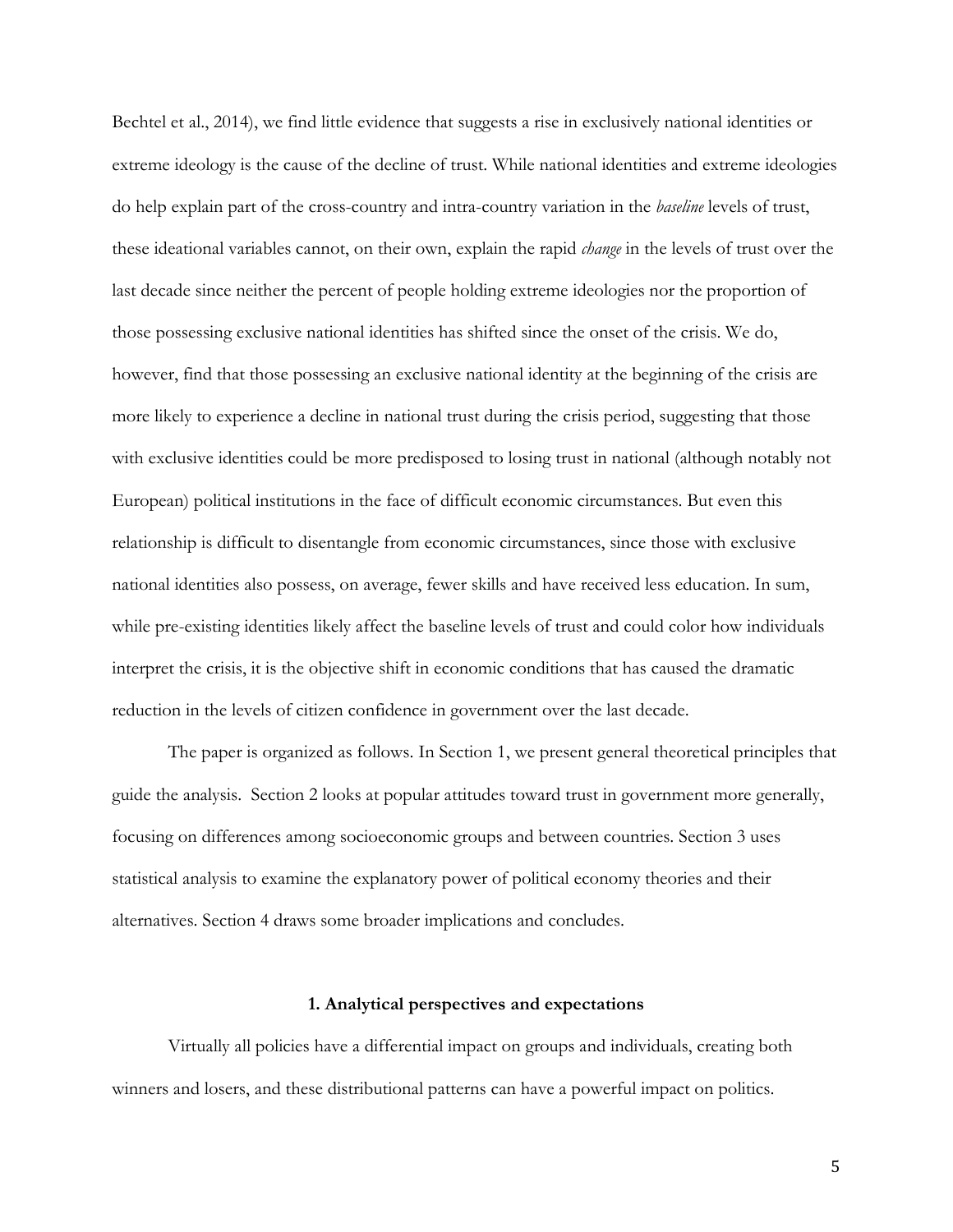Economic interests clearly have a significant effect on citizen attitudes toward public policies. Support for membership in the EU and in the Eurozone is largely correlated with the expected costs and benefits of those policies (e.g. Frieden, 2016; Magalhães, 2012). More broadly, in virtually all countries highly skilled, highly educated individuals are more supportive of globalization and liberalization than people with relatively lower levels of skills and education (e.g. Gabel and Palmer, 1995; Anderson and Reichert, 1995; Gabel, 1998; Tucker et al., 2002).

Cultural and political factors have long been found to affect citizen trust in government (i.e. Inglehart and Norris, 2016; Norris, 1999; Nye, 1997; Levi and Stoker, 1995), but it is also the case that citizens' trust levels are affected by their retrospective evaluation of the economic or political performance of politicians and political institutions (e.g. Williams, 1985). Although economic theories have long been applied to citizen views on European integration (e.g. Hooghes and Marks 2005; Gabel 1998; Anderson and Reichert, 1995), theories of retrospective evaluation have not been applied as often to analyses of public trust in Europe. However, among the studies that have examined the relationship between trust and objective economic factors, several have found a link between economic circumstances and trust levels, particularly at the socio-tropic level (McAllister, 1999; Armingeon & Ceka, 2013; Guiso et al., 2016).

We argue, in line with some of these political economy approaches, that trust in government is likely to depend on the extent to which people feel government is serving their material interests. Even if government policy may have little *actual* effect on economic circumstances, we expect citizens' perceptions of government to be influenced by their retrospective evaluation of economic performance, as it affects both the individual and the country as a whole. We expect attitudes toward trust in government to be related to *both* an individual's position in the labor market and the national economy's performance (Hooghes and Marks 2005).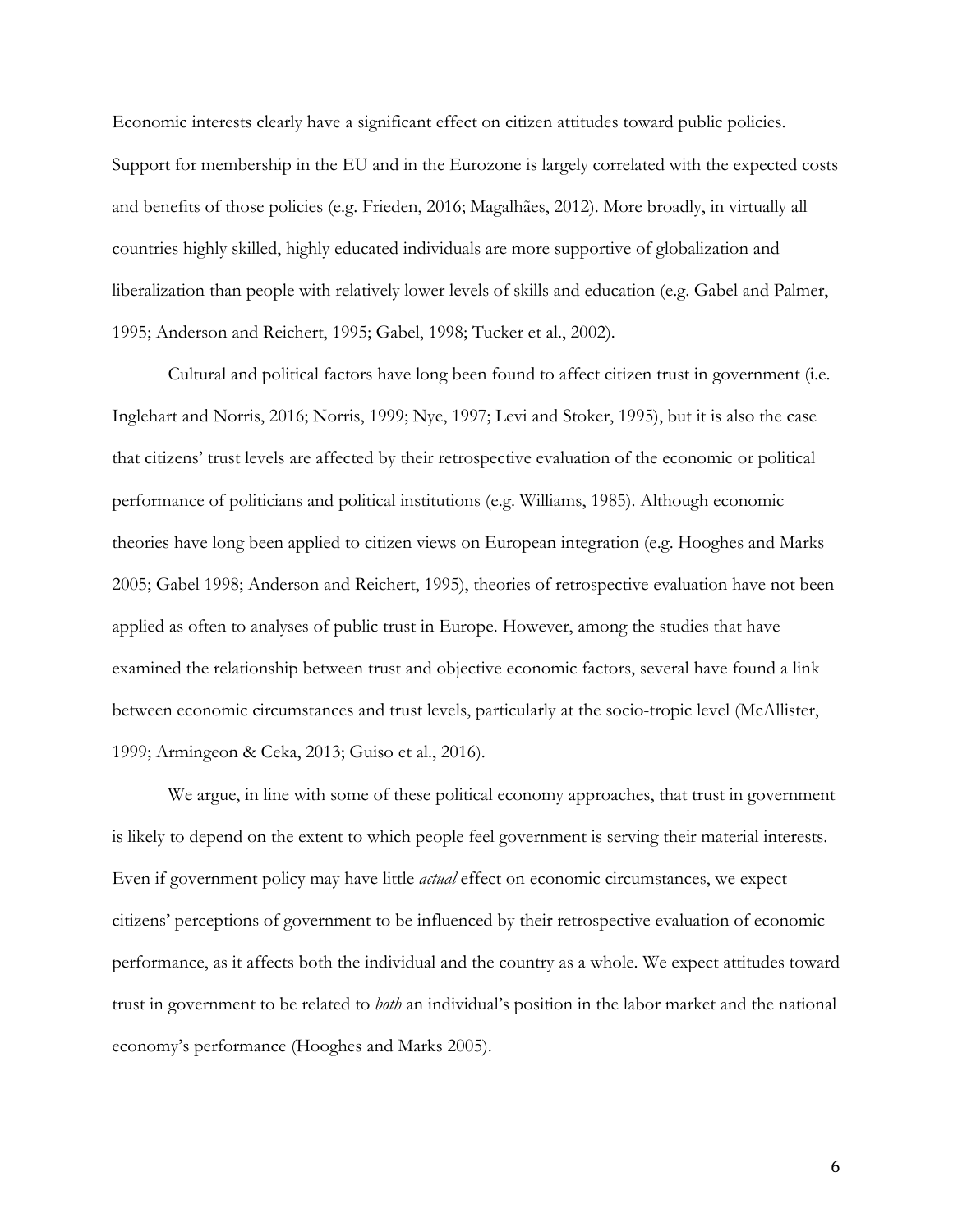We have several specific predictions. First, we expect the macroeconomic experience of the crisis at the country level to have a systematic impact on citizen trust. Specifically, we predict that individuals in countries more seriously affected by economic recession to show a greater drop in trust than individuals in countries where the macro-economy remains in relatively good shape. Since past research has shown that public opinion about the European Union is often funneled through national contexts (Hooghe and Marks 2005; Armingeon and Ceka 2013), we expect for European trust levels to be equally influenced by the state of the national economy, rather than the health of the aggregate European economy. Among peripheral Eurozone member states, a category largely made up of the region's principal debtor countries,<sup>[2](#page-6-0)</sup> EU governance has also come to be associated with a deep depression and the imposition of austerity measures; we expect countries subjected to EU-imposed austerity measures to experience the biggest decline in trust for the EU.

The recent economic crisis, like all crises, has had a differential impact across groups within countries. Even before the crisis, Europeans employed in professional occupations and those with more years of education had been more trusting of government, in part because of the skills and education bias of technological change and globalization. We expect both that this general trend will persist and that the crisis, by dint of its milder impact on the higher educated and higher skilled, will further widen the gap in trust levels among groups.

## *Cultural Factors*

 $\overline{a}$ 

We also examine several alternative cultural and political explanations. The most prominent culturally based account for the decline in trust is rooted in Inglehart's (1977, 1989) theory of post-

<span id="page-6-0"></span><sup>&</sup>lt;sup>2</sup> We exclude from this generalization those Eurozone member states that were not directly caught up in the debt crisis (such as Malta), or that joined after the crisis had begun (for example, the Baltic states).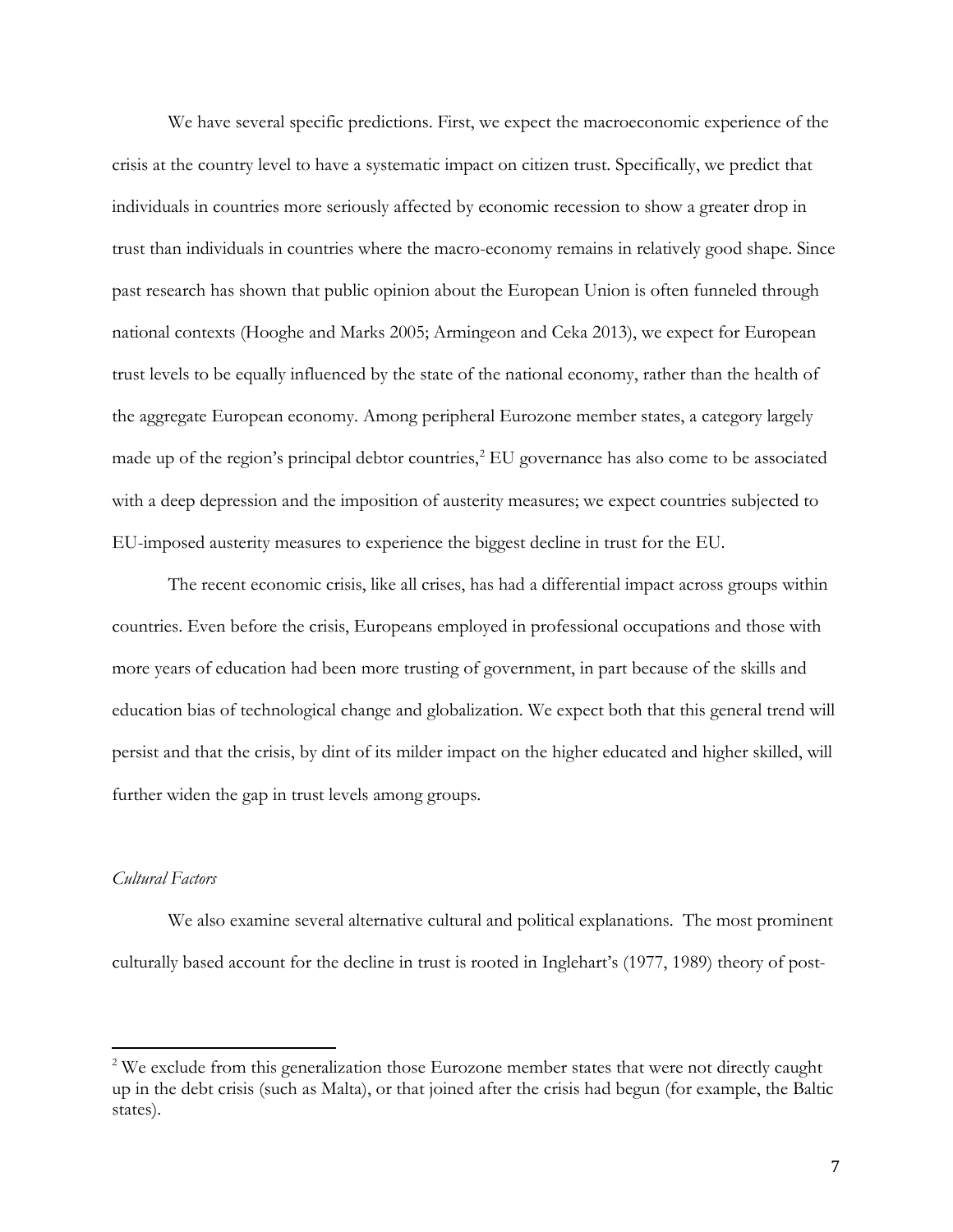materialism, which posits that economic prosperity shifts values away from traditional material goods and toward "post-material" goods like autonomy and self-expression. In this view, declining trust in advanced industrial societies is driven by shifting values as a result of new prosperity: skepticism toward authority and hierarchy (Inglehart, 1997, 1999), or perhaps ever-increasing demands for government action that cause government "overload" and subsequent citizen disappointment (Lawrence, 1997; Mansbridge, 1997). Such cultural change, however, is slowmoving, and seems ill-equipped to explain the rapid decline of citizen trust among European citizens over the last decade. Still, if forces are at work, we should observe, ceteris paribus*,* relatively lower levels of trust within richer societies than in poorer ones.

More recently, we have seen arguments that European opinion on the crisis is rooted in the tension between nationalist and cosmopolitan identities (Inglehart and Norris, 2016; Polyakova and Fligstein, 2016), or conditioned by the level of altruism within the population (Bechtel et al., 2014). Some of this scholarship has identified a strong correlation between European identity and support for European integration (i.e. Risse, 2010; Fligstein, 2008; Hooghe and Marks, 2005), while other scholars argue that identities or beliefs predict public opinion more reliably than objective economic criteria (i.e. Bechtel et al., 2014; Hobolt, 2012; Hooghe and Marks, 2005). Among the most prominent recent arguments is a paper that finds the growing appeal of populist parties is motivated by a cultural backlash of older, less educated, white, male voters against cultural change defined by immigration, women's rights, and LGBT equality, much more than a reaction to widening economic inequality or declining economic performance (Inglehart and Norris, 2016). Given the widespread perception that cultural values are the primary motivator of trust in government and support for traditional parties, we consider whether exclusively national or more cosmopolitan identities motivate citizen trust, and if recent changes in citizen values, identities, or beliefs can help explain the recent decline in public confidence in government.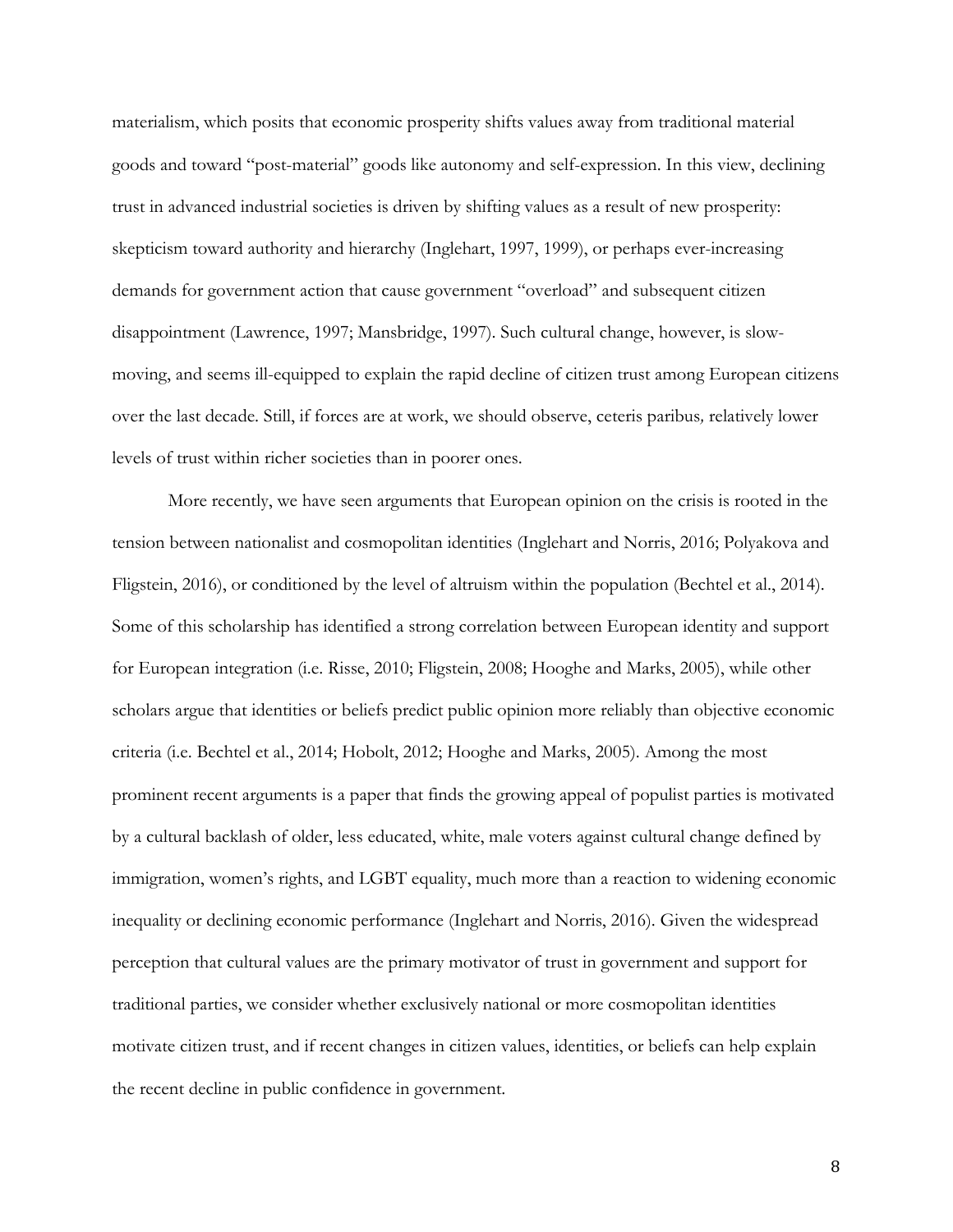If a rise in exclusively national identities is behind the collapse in trust, we would first expect to see a significant increase in the proportion of citizens considering their national identities to be much more important to them than their European identities; and we would also expect those individuals to indicate lower relative levels of trust in the EU. If shifts in identities and beliefs influence the decline in trust, we might also expect these citizens to be relatively more trusting of institutions like the police and army which are entirely national, and which generally have higher support among individuals holding authoritarian values.

#### *Quality of Government and Democracy*

Almost as influential to the study of public trust have been institutional theories that argue that the capacity and effectiveness of bureaucracies, the structure and design of constitutional and electoral systems, and/or the level of national policy autonomy, condition citizen views on government. In this view, unlike that of political economists who regard economic performance or "output" as the primary determinant of citizen confidence in government, the emphasis here is on how political institutional design influences the quality of democratic "input". Trust may still relate to government performance, but it is the *procedural* quality of government that is the factor of interest.

One variant of this literature focuses on the bureaucratic quality of institutions (e.g. Norris, 1999). For example, it is commonly argued that EU trust tends to be higher in newly acceded European democracies, because the institutional quality at home is lower than in the EU (e.g. Sánchez-Cuenca, 2000). Individual trust in national and European government is highly correlated, perhaps because citizens have little knowledge about the EU and use their views about national trust as a proxy for their views on Europe (Anderson 1998; Díez Medrano 1993). This standpoint suggests that citizens in countries with more effective institutions will be more trusting of their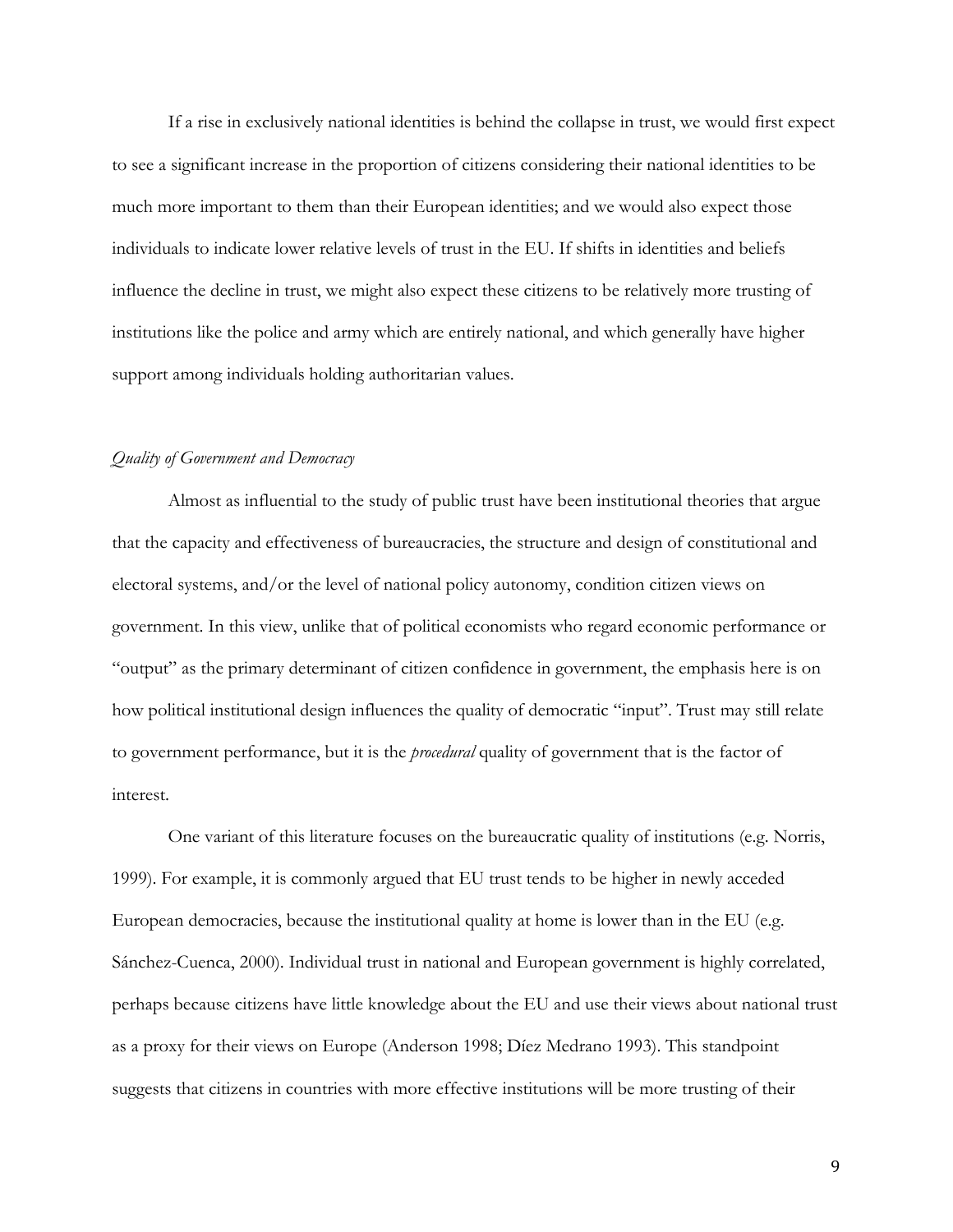national political systems than citizens living in countries with lower quality institutions. It also suggests that we should expect for the two levels of trust to be related to each other: at the individual level, there should be congruence between trust at the national and European level, while at the country-level there should be an inverted relationship (Muñoz et al. 2011).

A second variant of this argument concerns responsiveness. Some scholars argue that the growing democratic malaise in advanced industrial democracies is rooted in the failure of democratic polities to respond to citizen preferences—part of what Mair (2009) calls "a growing gap between responsiveness and responsibility" (17). The argument is that political decision-makers are increasingly insulated from popular input, either because the design of institutions privileges the opinions of experts over citizens, or because external constraints, from policy conditionalities for receiving government loans to the pooling of monetary policy decisions through the European Central Bank, restrict national policy autonomy. This insulation leads to a widening gap between citizen policy preferences and public policy outcomes, and a subsequent loss of trust in government.

By prompting governments to impose policies that are far from citizen preferences, the crisis may have exacerbated the gap between "responsiveness and responsibility," undermining democratic quality, and leading to a widening of citizen dissatisfaction with government. In the European Union—which many see as an executive-centered polity more insulated from popular opinion and competitive policy contestation than national politics (e.g. Follesdal and Hix, 2006)—this view would expect to find relatively lower levels of trust in the EU than nationally, inasmuch as citizens have more direct control over national than EU policy.<sup>[3](#page-9-0)</sup>

If these factors are playing a role, we expect national trust to be lower in countries where policy autonomy has been curtailed the most. Monetary policy is one of the most powerful counter-

<span id="page-9-0"></span><sup>&</sup>lt;sup>3</sup> Many have contested the empirical characterization of the EU's 'democratic deficit', most effectively by Moravcsik (2002). But nevertheless this view is still widely held.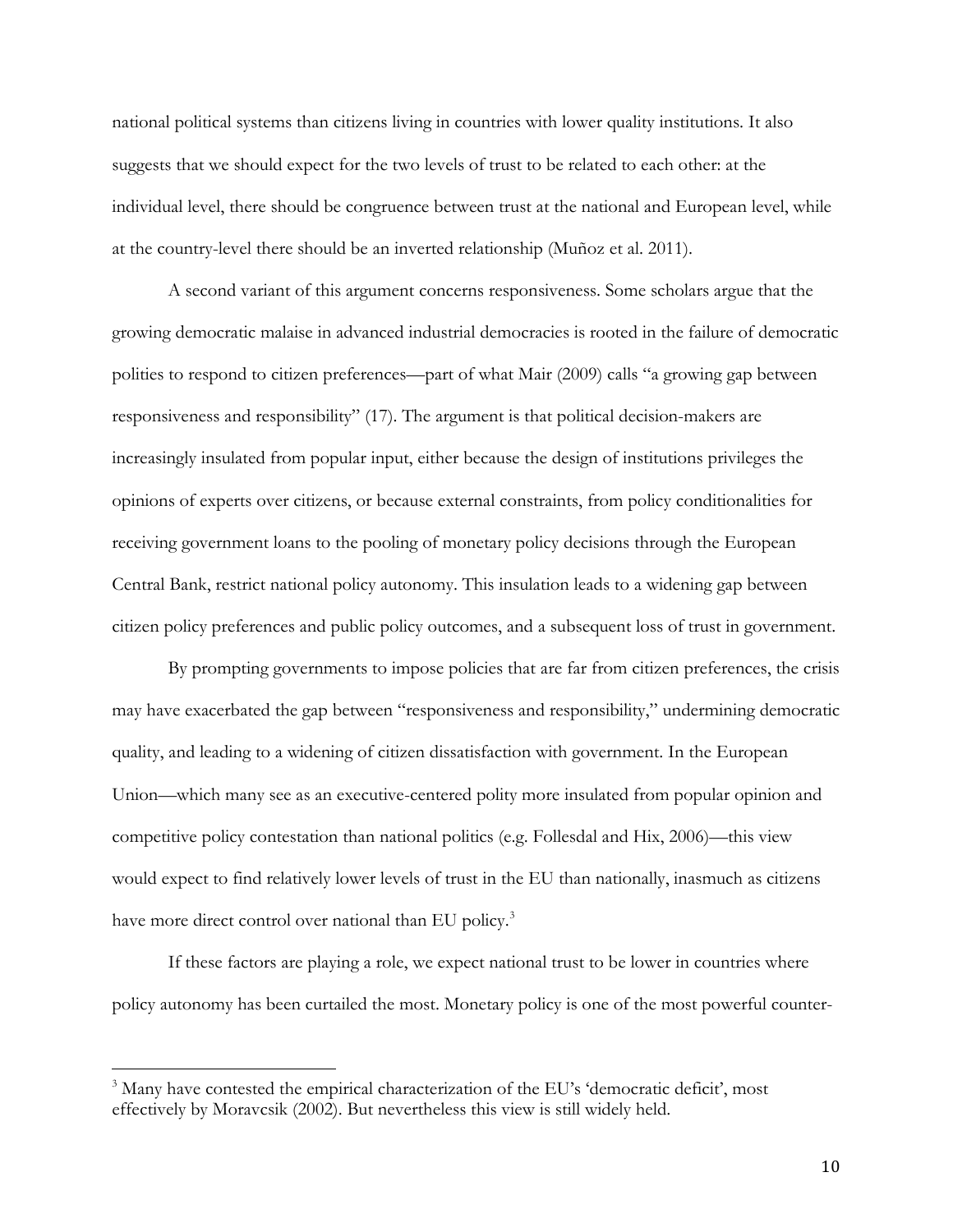cyclical tools available to governments, and has been actively used since the onset of the crisis; yet Eurozone member governments no longer possess national monetary policy autonomy. Consequently, if the new citizen malaise can be explained by a failure of democratic policy control, citizens in Eurozone countries should exhibit relatively lower levels of trust in national government, controlling for other economic, political, and income differences. Moreover, citizens in countries facing externally imposed fiscal adjustment policies should have less faith in the European Union, independent of the effects these policies have on economic output.

#### **2. Views on trust in government: an overview**

We evaluate the impact of the crisis on confidence in governmental institutions using 23 Eurobarometer surveys taken since 2004. These have the advantages of asking consistent questions over time, of covering all members of the EU, and of spanning the period up to and including the crisis years. Two sets of questions are particularly useful here. Eurobarometer asks respondents to indicate how much they trust their national governments and the institutions of the EU, [4](#page-10-0) and also asks how residents feel about the functioning of democracy at the national and EU levels. Since we find very similar results with both questions, we only report the results for trust in government.<sup>[5](#page-10-1)</sup>

For ease of presentation, we commonly use several simple categories of countries using population-weighted averages in each category. The first is the EU debtors: Portugal, Spain, Ireland,

<span id="page-10-1"></span><span id="page-10-0"></span><sup>&</sup>lt;sup>4</sup> The exact wording of the question is the following: "I would like to ask you a question about how much trust you have in certain institutions. For each of the following institutions, please tell me if you tend to trust it or tend not to trust it. We calculate the weighted proportion of respondents indicating an affirmative response. Non-responses and "Don't Know" responses are excluded. <sup>5</sup> Trust in national government could be interpreted either as trust in national political institutions broadly speaking, or trust in the currently elected partisan government. However, the fact that the question asks not about elected governments but political institutions, that responses to the trust in government question is highly correlated with people's views on the functioning of democracy, and that views can fluctuate tremendously from year to year, provides reason to think that most responses are not simply indicative of partisan identity.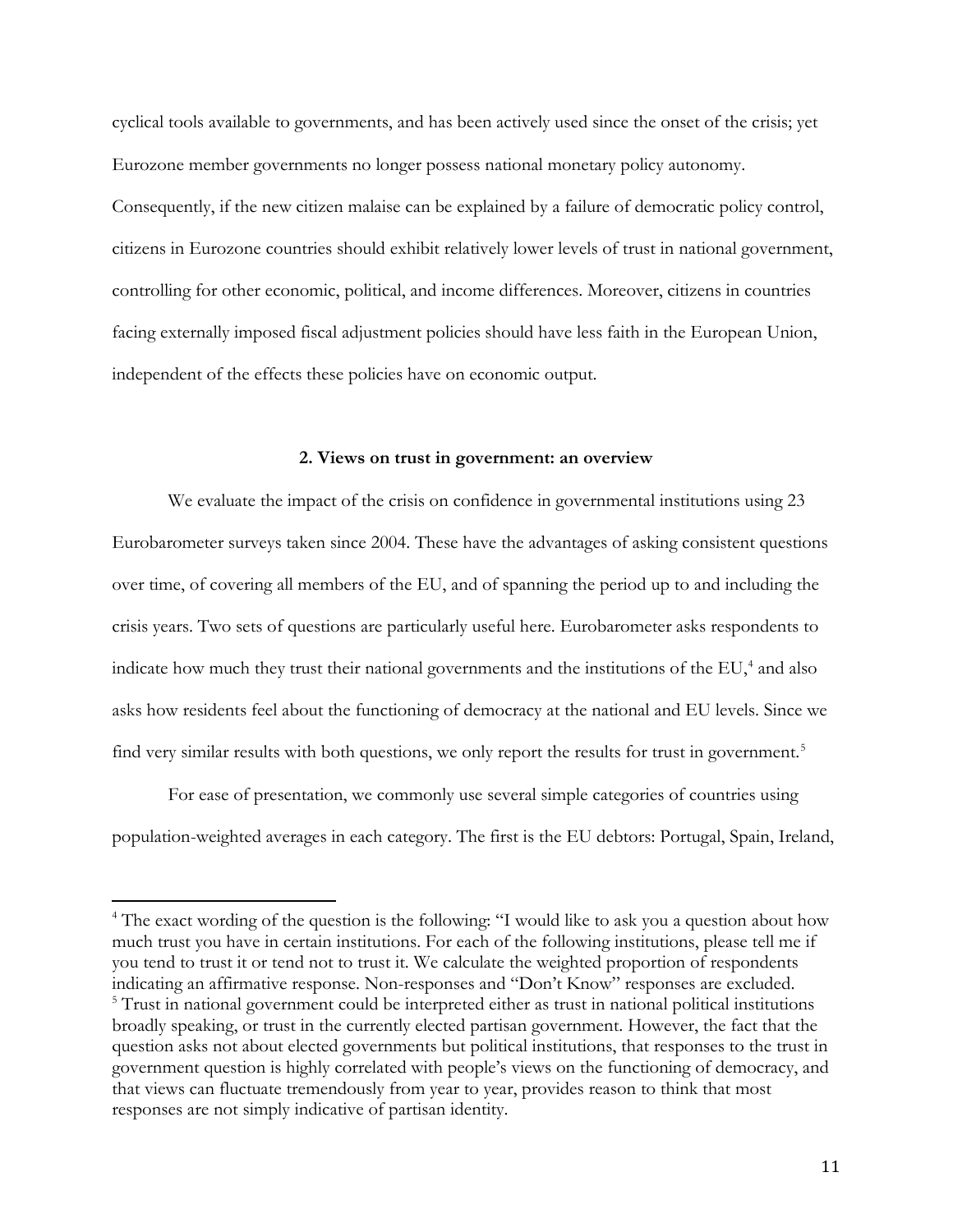Greece, and Cyprus. The second is creditors, specifically Germany, France, Sweden, Denmark, Belgium, Luxembourg, Austria, Finland, and the Netherlands. Distinguishing between the countries in the Eurozone facing a sovereign debt crisis and the EU countries largely responsible for bailing out indebted countries has been made by previous analyses (See Alonso 2014; and Roth et al. 2014).<sup>[6](#page-11-0)</sup> These two groups are central to our analysis, as they represent the principal component parts of the EU and of the Eurozone. At times, we also look at the transition economies of central and eastern Europe; and at Italy and the United Kingdom, which have enough special characteristics to warrant separate analysis.

Figure 1 shows that the percentage of people in debtor countries indicating that they trust or mostly trust their national governments has declined from 40-50% before the crisis to below 20% in 2015. In Italy, where sovereign default has been less imminent and no formal assistance has been received, but where economic problems have been simmering for years, the decline in trust has also dropped substantially (Figure 2). Notably, these figures highlight that while citizens in the Eurozone periphery used to be the most trusting of the European institutions, they now indicate some of the lowest levels (Sánchez-Cuenca 2000). Increasingly, large majorities in these countries believe that both their own national governments, as well as European institutions, have failed them.

<Figure 1 - 2 about here>

<span id="page-11-0"></span><sup>&</sup>lt;sup>6</sup> There is some variation in how other authors distinguish between countries during the crisis. Alonso (2014), for instance, includes Italy in the group of EU debtor countries, along with Portugal, Ireland, Greece, and Spain, but excludes Cyprus. To avoid making a subjective determination of which countries faced a sovereign debt crisis, we only include Eurozone countries that received assistance through from one of three loan programs (ESM, EFSM, or IMF).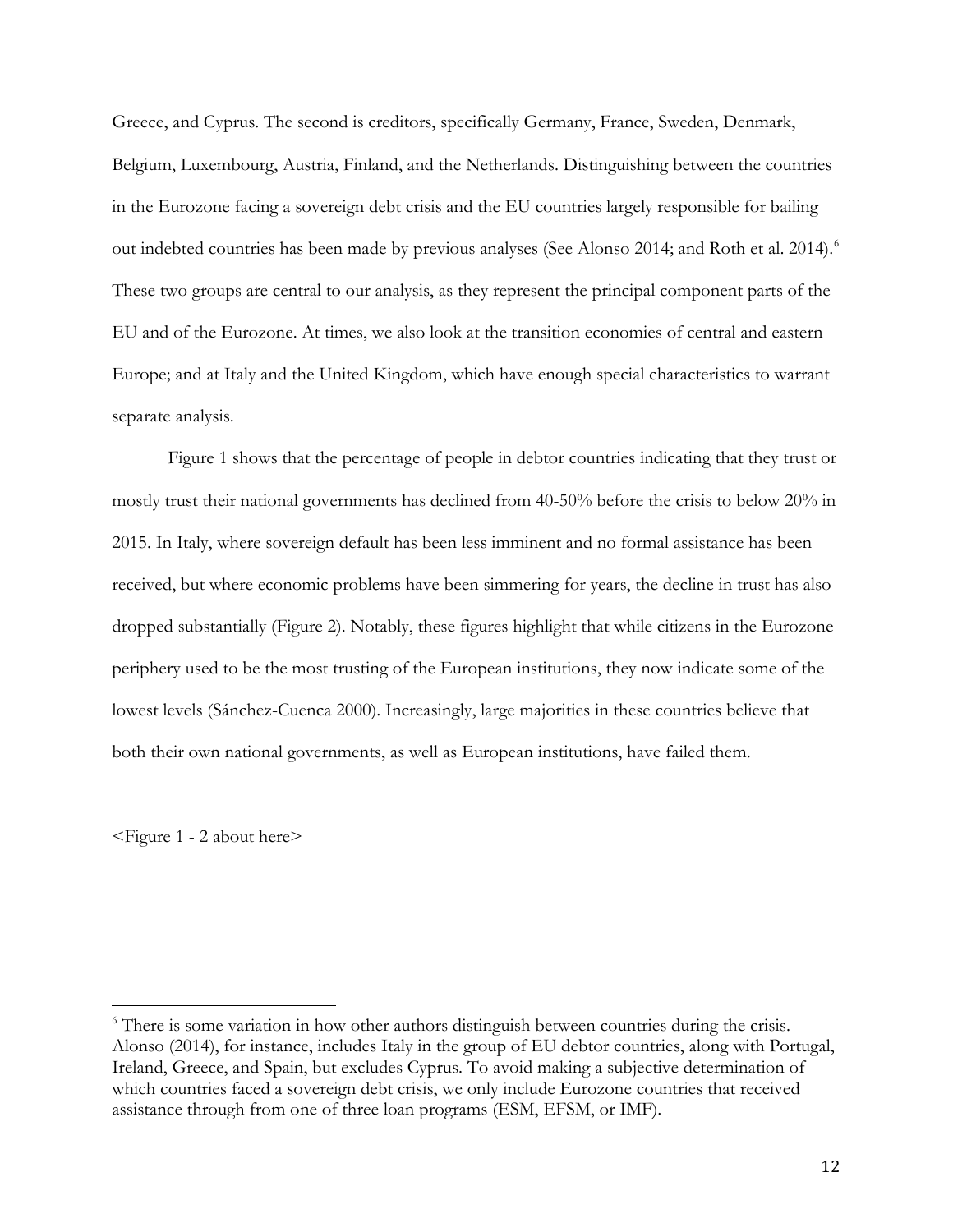Notably, we do not observe this trend in the creditor countries that have not faced the same pressure for structural reforms and where unemployment levels have been much lower. In these countries, trust in national government remains steady throughout the crisis period. Trust in European institutions has declined slightly, but much less dramatically, than in the Eurozone South. Although creditor countries are confronting their own political problems related to the influx of refugees, terrorism, and inequality, these challenges have not yet resulted in a collapse of trust in government.

The change in attitudes toward the institutions of the EU has been significant. Before the crisis, people in the Eurozone debtor economies had a great deal of trust in the EU – substantially more than in their own national governments. Even in the creditor countries, trust in the EU was a bit higher than in national governments. But the debt crisis has changed matters dramatically. While trust in the EU has declined everywhere, the collapse is remarkable in the debtor countries. In 2004, some 70 percent of debtor-country citizens trusted the EU; by the end of 2015, the proportion hovered around 29 percent. This is a stunning loss of confidence in government institutions at both the domestic and European level.

Figures 3 and 4 look in more detail at the loss of confidence in national and EU institutions. These figures show that, generally speaking, there is a gap between more and less educated citizens, with those people with less education trusting both their national governments and the EU much less than those with more education.<sup>[7](#page-12-0)</sup> Trust in national democracy has held steady among different

<span id="page-12-0"></span><sup>&</sup>lt;sup>7</sup> The analysis in the next section confirms that these differences are statistically significant. "Low education" refers to individuals who have some school but stopped attending school before the age of 18, and constitute 34% of the sample overall. "Medium education" refers to individuals who have exactly 18 years of school, constituting 18% of the sample. "High education" refers to individuals who stopped school between the ages of 19 and 23, and constitute 26% of the sample; "Advanced education" refers to individuals who stopped school between the ages of 24 and 33, and constitute 11% of the sample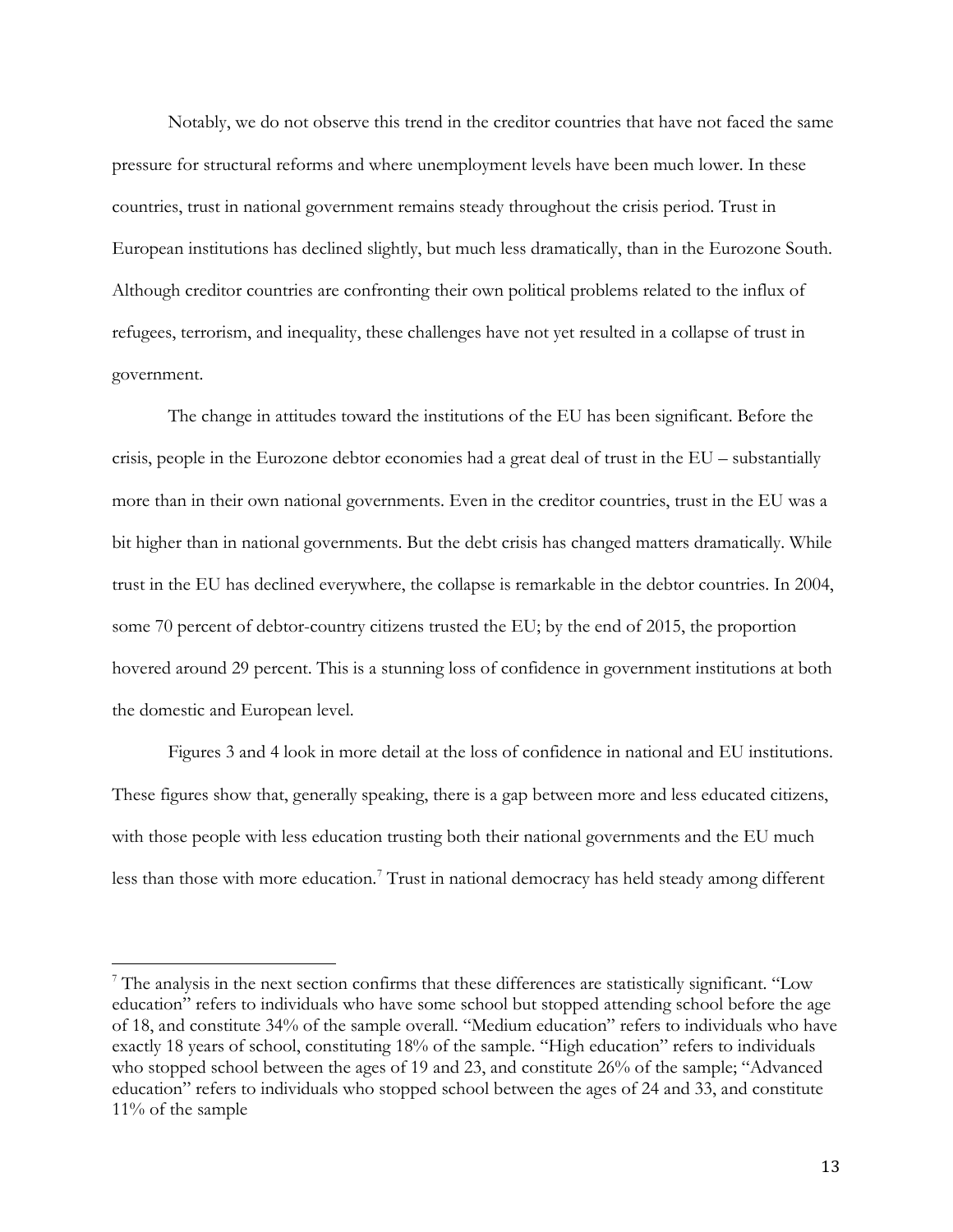educational groups in creditor counties, while declining precipitously in debtor countries. But we observe a slightly different story for trust in EU democracy. While there is a decline in trust among all groups, less educated residents of creditor countries now indicate levels of trust of around 30%, very close to the range of citizens in debtor countries.

#### <Figures 3 and 4 about here>

One might wonder whether the crisis has simply reduced trust in government institutions across the board. Figures 5 and 6 indicate that this is not the case. Trust in national police forces has remained roughly constant throughout the crisis; there is a mild decline in debtor countries, but trust still remains at very high levels, over 60 percent. Meanwhile, trust in national armies has declined gradually in many countries, although this may be related to dissatisfaction with some of the member states' involvement in Iraq and Afghanistan; it has increased substantially in the UK. Levels of trust remain very high, remaining well above 60 percent even in the debtor countries. At the very least, the collapse in trust in national governments and the EU is not part of a broader collapse in trust in all official institutions.

#### <Figures 5 and 6 about here>

These figures show simple relationships, without attempting to account for other considerations. Moreover, the broad observation that trust has declined over time, and in particular within debtor countries, does not tell us much about causation. In the next section, we subject the data to more systematic analysis, which provides more insight into the nature and sources of these attitudes. In particular, we seek to identify the political economy explanations—both at the level of country and individual—that seem most associated with the decline, and consider these against some alternative political and ideational explanations.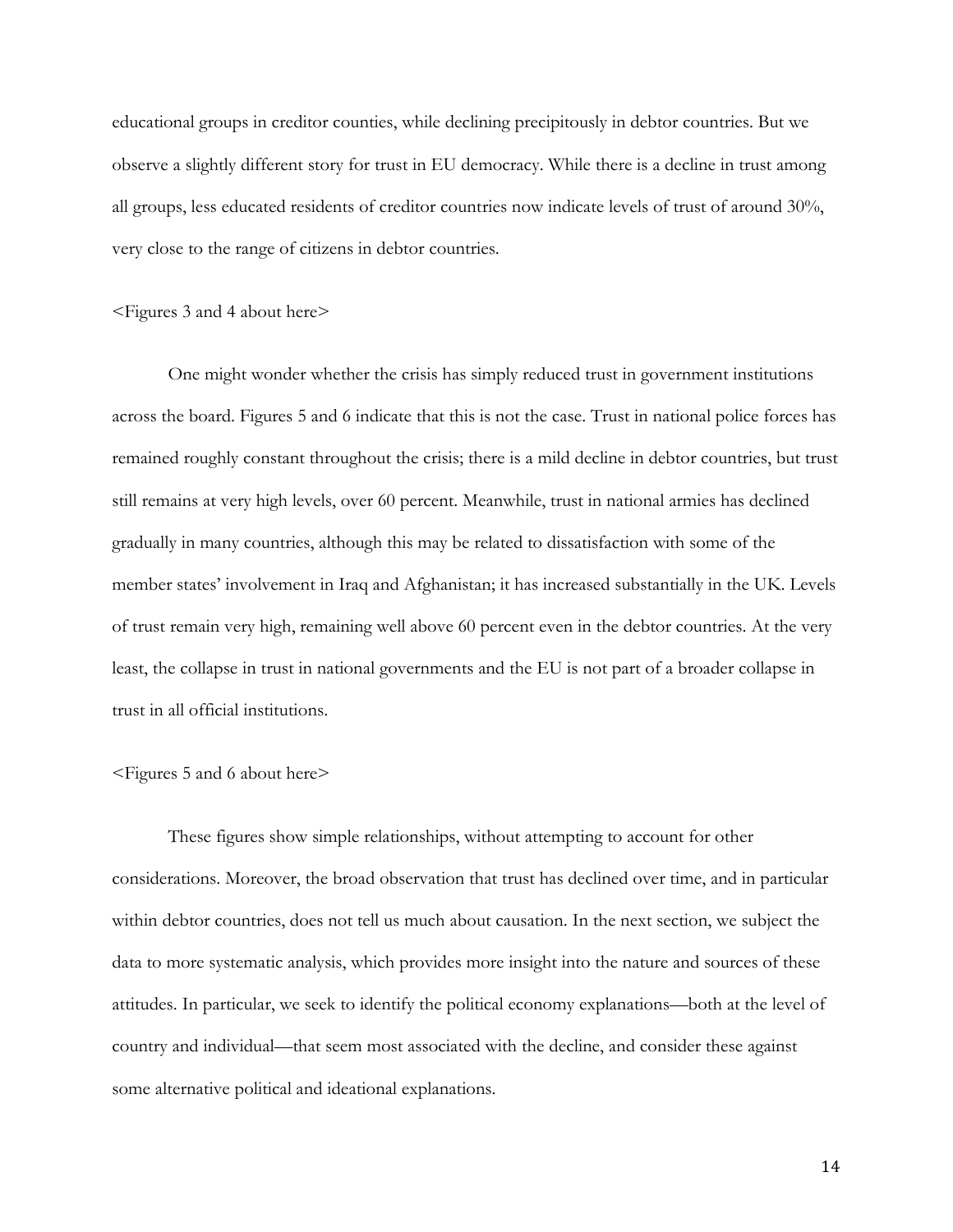More detailed analysis does not substantially alter the message that comes through from the simpler figures. While citizens remain trusting of some levels of government in both their country and Europe (e.g. Frieden, 2016), trust in government has been deeply compromised by the performance of both EU and national political institutions since the crisis began in 2008. This is especially the case among the more troubled debtor nations, where there has been an almost complete evaporation of previously high levels of trust in national and European politicians, across the board and among all groups. In general, where economies have been hardest hit by the crisis, trust has declined the most. We now turn to a more detailed analysis of the survey data.

#### **3. Views on Trust in Government: a statistical analysis**

The Eurobarometer surveys are extensive face-to-face interviews asking hundreds of questions in a respondent's native language. They cover a range of features of respondents, which allows for a fairly detailed analysis of the correlates of the views expressed by respondents. We have compiled data from 23 Eurobarometer waves, each of which surveyed approximately 26,700 people living in the EU-27 (500-1600 per country) during the autumn and spring of each year from November 2004 through November 2015. Using these data, we run logistic regression models to predict the likelihood of expressing trust in national and EU-level governments based on the presence of a range of covariates, from individual ideological identities to a country's unemployment rate. We address concerns about intra-country correlations between respondents in the same country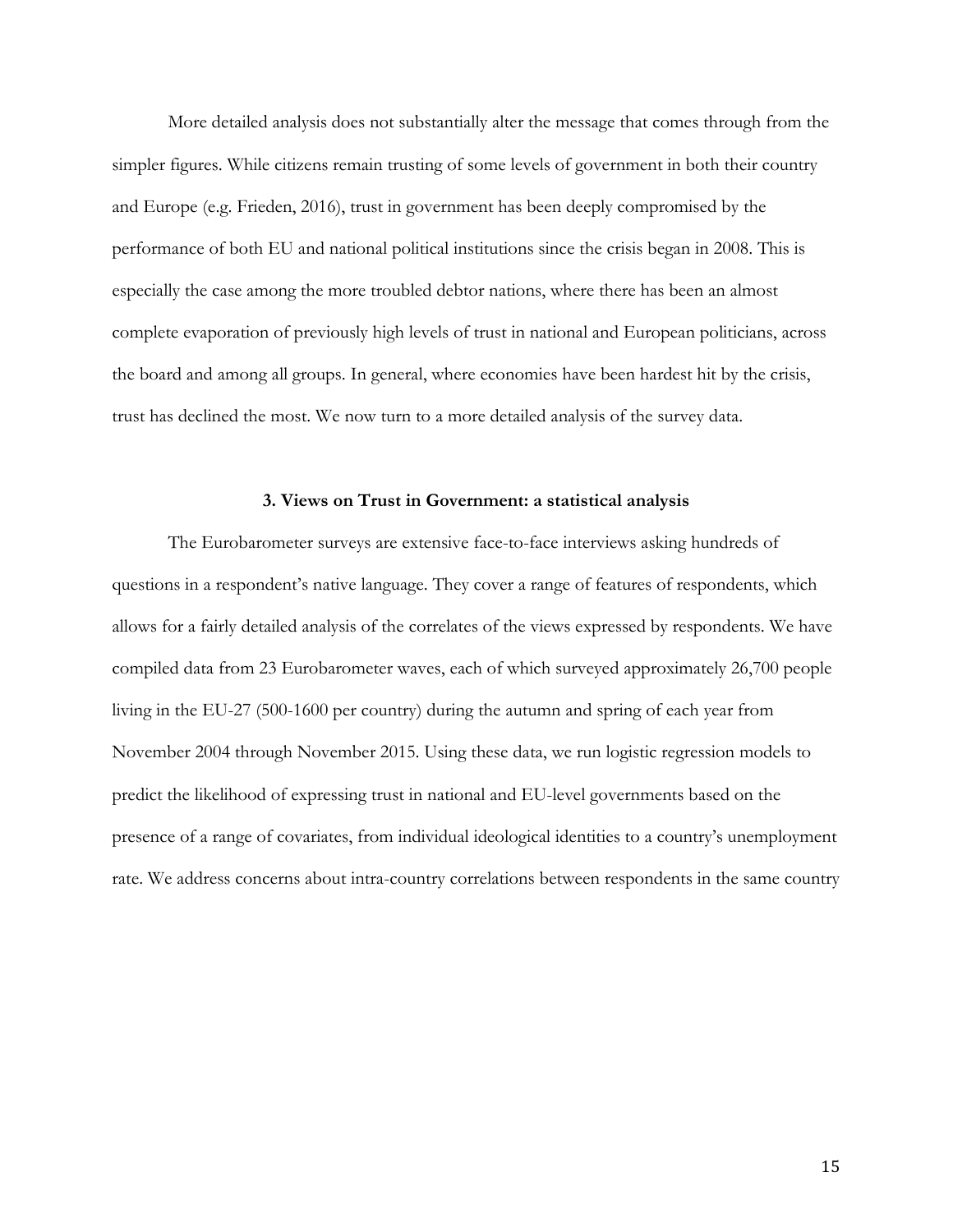by using robust standard errors, clustered by country (Primo et al., 2007; Gelman, 2006).<sup>[8](#page-15-0)</sup> We address unobserved time factors with survey fixed effects.<sup>[9](#page-15-1)</sup>

## *Macro-level Variables*

 $\overline{a}$ 

The very large number of responses over a relatively long period allows us to look in some detail at the data, and to develop several different model specifications. Models 1-3 probe the economic changes that may be driving the decline in trust. For these and other models, the dependent variable is the responses to the question of whether respondents trust national governments or the European Union.<sup>[10](#page-15-2)</sup> Respondents indicating that they "tend to trust" are a "1" in our model, while those indicating they "tend not to trust" government are a "0".<sup>[11](#page-15-3)</sup> We present results in our tables expressed in odds ratios, that is, the ratio of the odds of the response given a particular condition (such as being from a country), compared to the odds of the response in the

<span id="page-15-0"></span><sup>8</sup> Clustered standard errors are used in Models 3-9. Estimating with a multi-level model would also be possible, but we do not use it in this case because we are interested in estimating a global effect rather than individual country estimates, and because the computational power required for multilevel modeling would limit our ability to test some relationships.

<span id="page-15-1"></span><sup>&</sup>lt;sup>9</sup> We do not cluster by survey wave since two-way cluster-robust covariance estimators do not work well with a small number of countries (27) and survey waves (23). Moreover, Eurobarometer uses extensive post-stratification weights to correct for major differences across waves. See "Weighting Overview," Eurobarometer Data Service. [http://www.gesis.org/eurobarometer-data](http://www.gesis.org/eurobarometer-data-service/survey-series/standard-special-eb/weighting-overview/)[service/survey-series/standard-special-eb/weighting-overview/.](http://www.gesis.org/eurobarometer-data-service/survey-series/standard-special-eb/weighting-overview/)<br><sup>10</sup> We do not use a time series cross sectional model to analyze the change in country averages over

<span id="page-15-2"></span>time because we are interested in understanding change that has occurred at the level of the EU or across groups of debtor or creditor countries. Analyzing the entire population of respondents allows us to account for the different size and distribution of the population within each country, while country and survey fixed effects allow us to control for any homogeneity within each survey wave or country.

<span id="page-15-3"></span><sup>&</sup>lt;sup>11</sup> Non-responses or "Don't Know" responses constitute roughly  $5%$  and  $11%$  of the sample for national and EU trust, respectively, explaining why we have more observations for National Trust than EU Trust. Because of differences in how Eurobarometer treats these responses in each wave, we drop them from the analysis. People not responding to either question tend to be 3-5 years older, more female, more right wing, and two years more educated than those saying they "tend not to trust" government. To ensure the exclusion of non-responses is not skewing our substantive results, we run all of the models with non-respondents included in the survey, finding no major differences.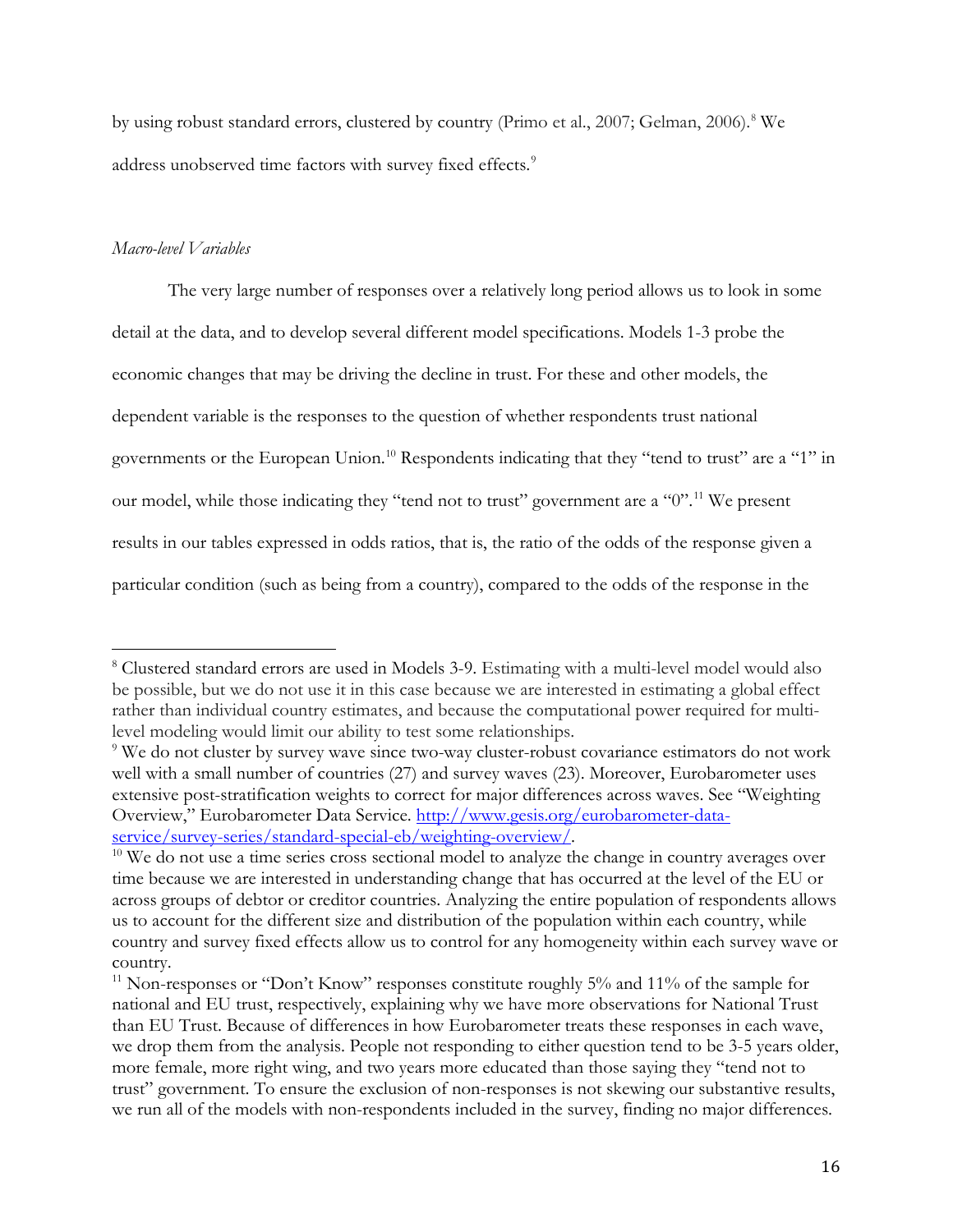absence of that condition. Since odds ratios are a relative measure, for key statistics in the paper we also provide the actual likelihood of trust in terms of probability, holding the other coefficients at their observed values. [12](#page-16-0) Although this is a simplifying assumption, doing so allows us to provide interpretable predictions for each model. We express this figure in terms of probability.[13](#page-16-1)

To summarize: Whenever the *odds ratio* is presented, it is a relative measure indicating the difference in odds of trust associated with a variable. For binary variables, this can be understood as the presence and absence of a condition; for numerical continuous variables, as the difference in odds associated with an average one percentage point increase; for categorical variables, as the difference in odds compared to a baseline (the excluded variable). Whenever *probability* is provided, we are providing the predicted likelihood of trust when variables of interest are held at specified values, and all other variables at their observed values.

In Model 1, we assess several macro-economic indicators that we theoretically expect to influence citizen trust levels. To evaluate the economic impact of the crisis, we include the country's unemployment rate at the time of the survey wave, reported monthly by Eurostat.<sup>[14](#page-16-2)</sup> We replace the "creditor" and "debtor" categories used earlier for illustrative purposes with a more precise dummy variable (Structural Adjustment Program) that indicates whether a country is enrolled, at the time of the survey, in a structural adjustment program run by the International Monetary Fund (IMF), European Financial Stability Mechanism (EFSM), or the European Stability Mechanism (ESM). In addition to the Eurozone "debtor" countries discussed before, the structural adjustment variable

<span id="page-16-0"></span><sup>&</sup>lt;sup>12</sup> We run the marginal effect holding the other variables at their means, with similar results. Because holding values at their means does not make sense for dummy variables like country or year, we opt instead to use observed values.

<span id="page-16-1"></span><sup>&</sup>lt;sup>13</sup> Probability is the ratio of the measure of the likelihood of an outcome in relation to the total number of cases possible. This is different from "odds", which is the ratio of the likelihood that an event will happen to the likelihood that it will not happen.

<span id="page-16-2"></span> $14$  In models not reported here we examine other economic outcome measures, including a country's debt-to-GDP ratio and GDP growth rate, finding similar (but weaker) results.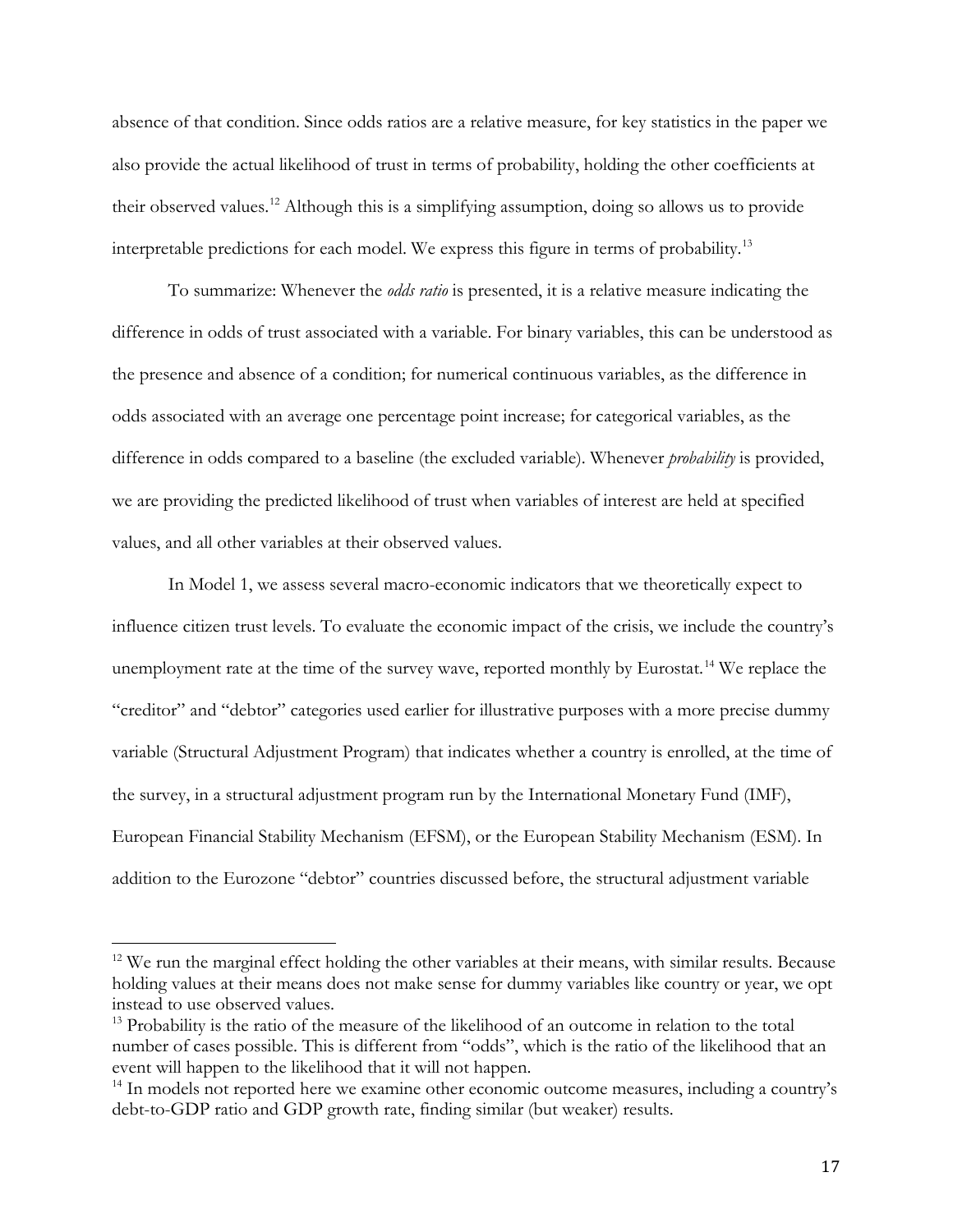covers three Eastern European countries (Romania, Latvia, and Poland) that received a conditional loan from one of the three international organizations.<sup>[15](#page-17-0)</sup>

We also include several control variables. With respect to confidence in the EU, we include a variable for the country's net receipts from the EU budget, as some countries benefit more than others from EU spending (Anderson and Reichert 1995; Hooghe and Marks 2005). To assess the impact of socio-economic development, as anticipated by post-materialist theory, we include median per capita income. To examine the effects of institutional quality, we include an index developed by the International Country Risk Guide that provides a monthly rating of a country's bureaucratic quality, level of corruption, and, government responsiveness (Institutional Quality). [16](#page-17-1) Finally, to evaluate the impact of national policy independence, we include a dummy for whether a country was a member of the Eurozone during the time of the survey (Eurozone Membership).

Table 1 reports the results of Model 1 for national governments, and Table 2 for the EU. Higher unemployment predicts lower trust in both national and European government: For every percentage point increase in unemployment, residents have a 7% lower odds of indicating trust in national government and 5% lower odds for trust in the EU, controlling for other indicators. On top of this effect, we see lower trust in the EU among citizens residing in countries currently enrolled in debt assistance programs: citizens in these countries have a 30% lower odds of expressing trust in the EU compared to countries not in one of these programs. In probability terms, citizens in countries receiving assistance have a 0.40 probability of expressing trust in the EU**,**

<span id="page-17-0"></span><sup>&</sup>lt;sup>15</sup> The countries and years included for the structural adjustment dummy are the following: Ireland (2010-2015), Greece (2009-2015), Portugal (2010-2015), Spain (2011-2015), Cyprus (2012-2015), Romania (2008-2012), Latvia (2008-2010), and Poland (2010-2015).

<span id="page-17-1"></span><sup>&</sup>lt;sup>16</sup> For information on this index, which has been widely used in social scientific literature, see the PRS Group's data description at < [http://epub.prsgroup.com/icrg-tables>](http://epub.prsgroup.com/icrg-tables). Political institutional quality and median income are correlated, but we include them both since we are interested in assessing later whether changes in one or the other influences trust.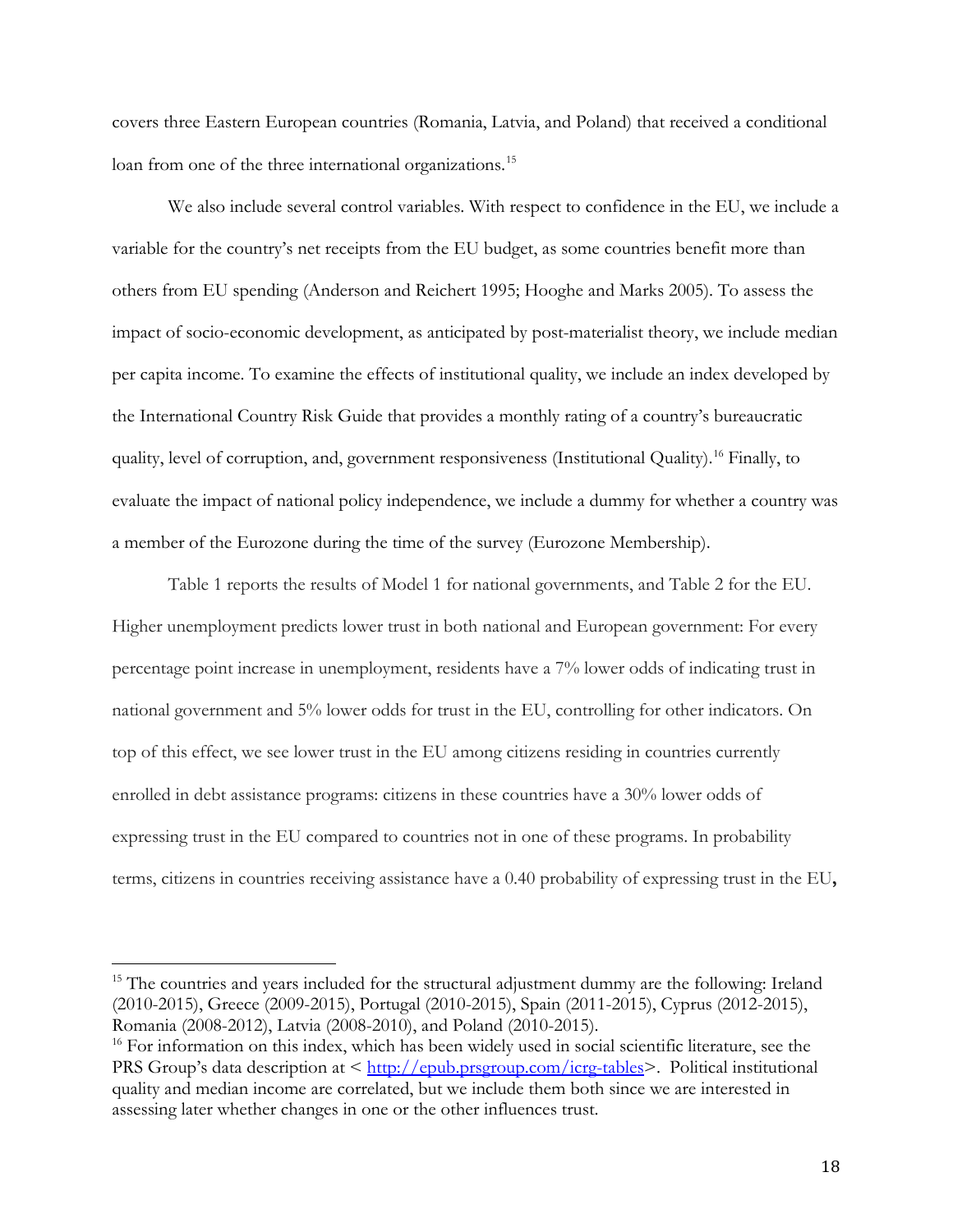nine percentage points lower than citizens in countries not receiving debt assistance ( $Pr = 0.49$ ). However, the relationship between being in a structural adjustment program and national trust is not statistically significant. This is consistent with the notion that citizens subject to an externally imposed program, will have less confidence in the willingness and ability of the European partners to be concerned about their welfare, but not necessarily less confidence in their own governments.

Respondents residing in countries with higher quality institutions also indicate higher levels of trust in both national governments and the EU, suggesting that higher quality institutions do lead to more citizen satisfaction. Contrary to the expectation that Eurozone membership might lead to reduced trust, residents of Eurozone countries have a 1.51 and 1.66 times higher odds of indicating trust in national and European governments, respectively, suggesting that reduced monetary policy autonomy does not affect citizens' trust in government.

Both at the national and European levels, we see that trust is influenced by a country's level of wealth: Europeans living in richer countries trust government less than those living in poorer countries, after controlling for differences in institutional quality, unemployment, enrollment in a structural adjustment program, and Eurozone membership. For every additional €1,000 in median income, residents on average have 6% lower odds of trusting their national government, and 11% lower odds of trusting the EU. In more straightforward terms, a move from a median national income of EUR 20,000 Euros to EUR 25,000 is associated with a decline in the probability of trusting the European Union from 0.31 to 0.20, holding the other variables in the model at their observed values.

One might wonder if the similar results for both levels of government are due to the existence of a strong spillover effect between national and European trust (Muñoz et al., 2011). In Model 2, we examine whether trust in national government predicts trust in the EU. Table 2, Column 2 reports the results. We find that there is, indeed, a strong relationship between trust at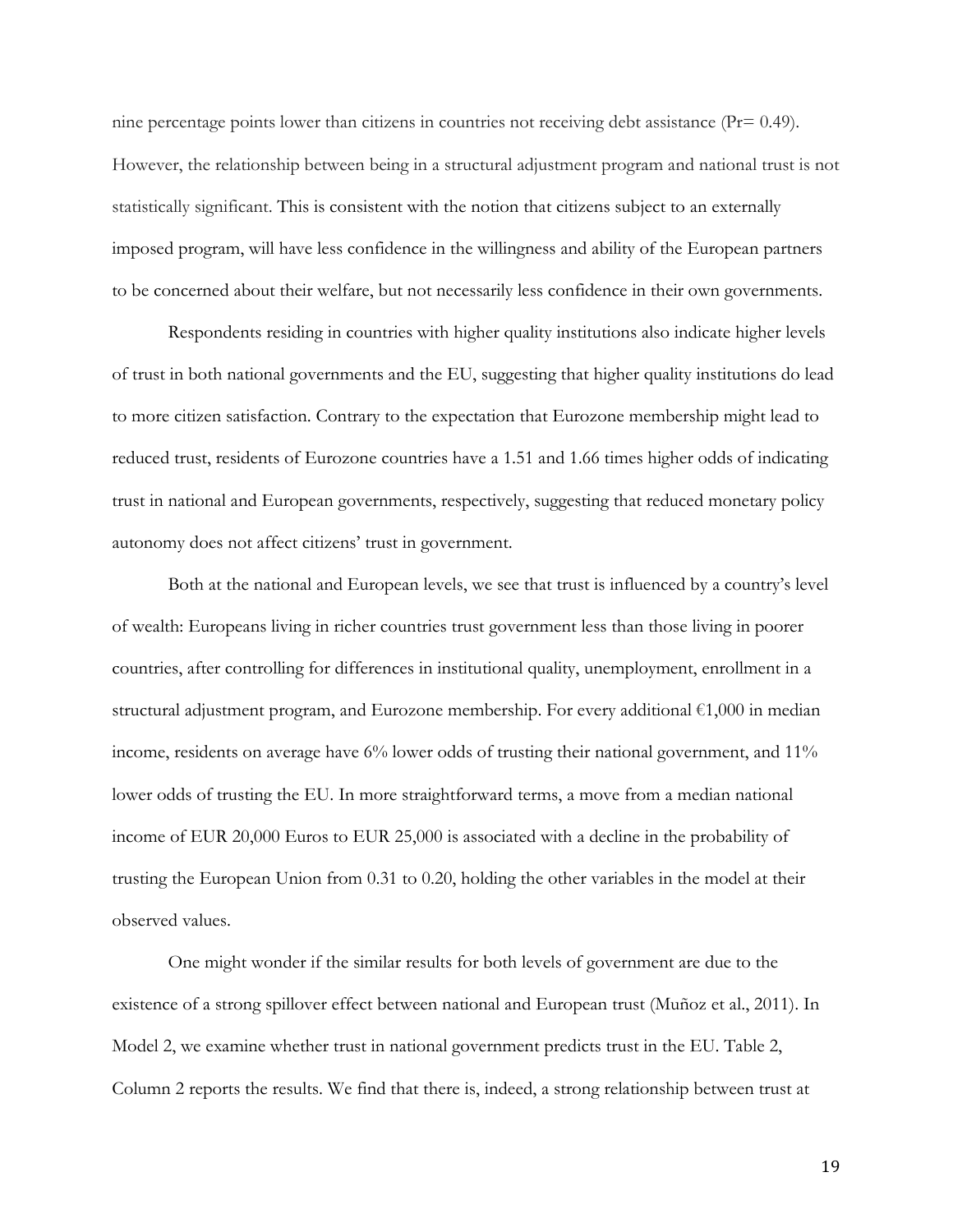each level of government: those indicating trust in national government have an odds ratio for trusting the EU than those who do not trust national government. This relationship is hardly surprising given that respondents were asked the two questions in succession, but it does confirm previous findings that citizen trust in the EU may be linked to views about national political institutions (Muñoz et al., 2011). Yet noting the correlation between trust in national government and trust in the European Union, tells us little about which national-level factors influence citizen trust. Indeed, the responses to the questions about each level of government are so highly correlated that its inclusion renders most of the other national-level economic variables insignificant, obscuring our understanding of the variety of economic, political, and cultural factors that may have caused the decline in trust levels since the onset of the crisis. Consequently, we exclude this variable in future models, so that we can better assess the factors that most like influence citizen trust in government.

In Model 3, we assess how within-country *changes* in economic output, institutional quality, or income may have influenced citizen trust, by adding country and time fixed effects. For all of our models we exclude Germany since it is the largest country, and has national trust levels near the overall median (on average  $40\%$  compared to a cross country average of  $35\%$ ).<sup>[17](#page-19-0)</sup> Survey fixed effects are also included, with November 2004 as the baseline year for comparison.<sup>[18](#page-19-1)</sup> By holding baseline country-level differences in unemployment, institutional quality, and income levels constant, we can better isolate the effect of a change in these factors over the time period; and by using survey fixed effects we can partially control for unobserved factors that might be systematically influencing responses over time.

<span id="page-19-0"></span><sup>&</sup>lt;sup>17</sup> Although Germans are somewhat less trusting  $(40\%)$  than average than Europeans as a whole (46%), as a large country that has not experienced major economic problems over the past decade, it provides a good baseline for comparison.

<span id="page-19-1"></span><sup>&</sup>lt;sup>18</sup> For ease of presentation, we do not include coefficients for fixed effects in the reported results.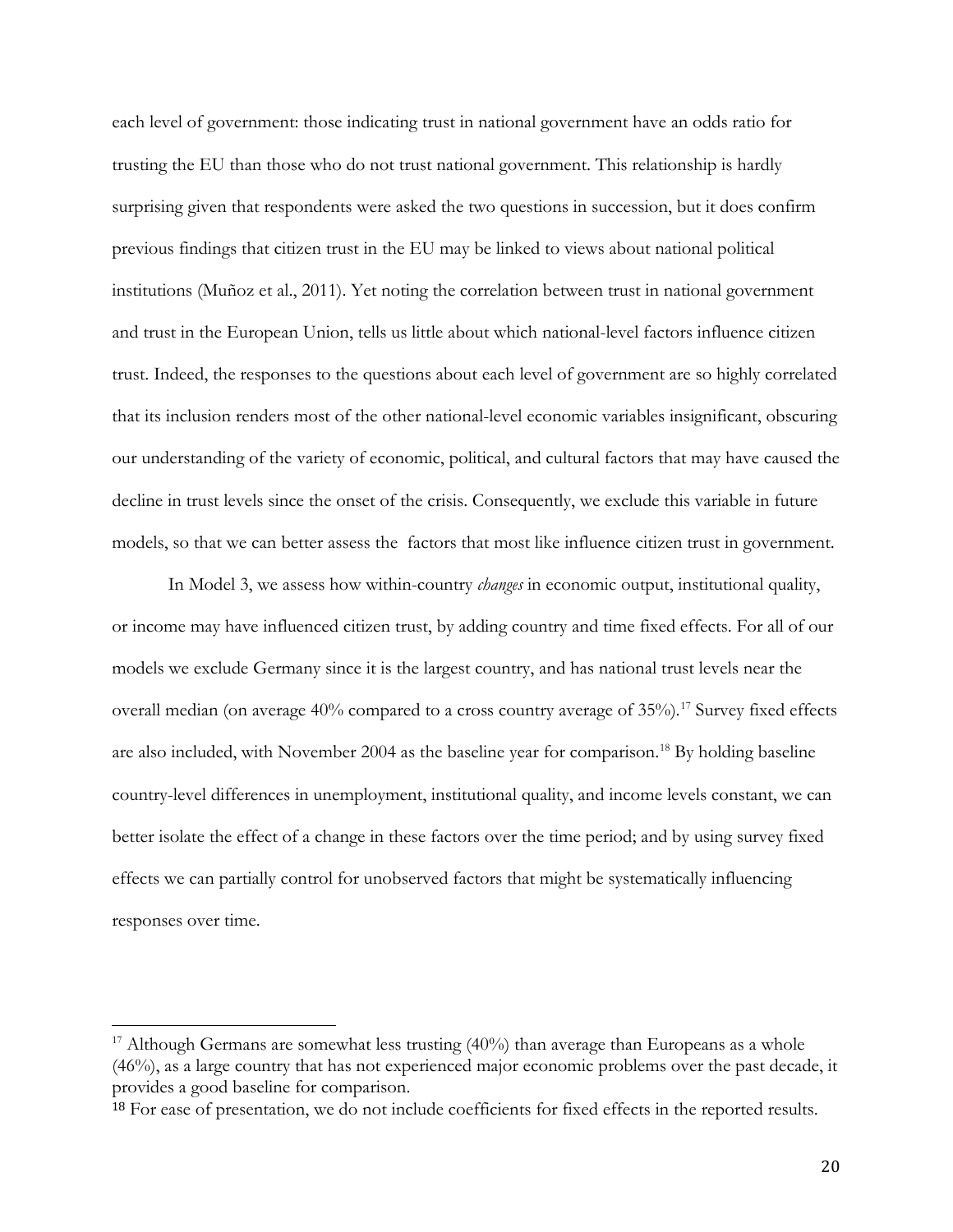Tables 1 and 2 report the results. The effect of unemployment appears to become even stronger: a one percentage point increase in unemployment is now associated with a 9.3% lower odds of trusting national government. And with the exclusion of the national trust variable from the EU model, unemployment is now once again significant and associated with a 4.7% lower odds for the EU. When unemployment is 10%, a one point increase reduces the probability of trusting national government by two percentage points, and for the EU, by one point. Median income, however, becomes insignificant for both of our dependent variables, suggesting that while important for determining the baseline level of trust, changes in aggregate income have little effect on trust.

Institutional quality remains significant for national trust, both statistically and substantively: individuals living in countries with improving political institutions in terms of democratic responsiveness, corruption mitigation, and bureaucratic effectiveness, are more likely to express trust. Given that the institutional quality scores have generally improved over the period—moving from an overall average score of 11.67 to 12.04, and from 10.63 to 11.19 within the eight countries enrolled in one of these programs, national institutions have had a positive impact on citizen trust, partially mitigating the overall decline resulting from the crisis.

Interestingly, there is no detectable relationship between a change in institutional quality at the national level and trust in European institutions.<sup>[19](#page-20-0)</sup> However, the structural adjustment variable remains significant for EU trust: enrolling in a program is associated with a drop from 0.48 to 0.42 in the probability of trusting the EU, when other variables are held at their observed values.

<span id="page-20-0"></span><sup>&</sup>lt;sup>19</sup> In other specifications not reported we run the same model with GDP growth, Debt to GDP, the labor force participation rate, the natural unemployment rate; Freedom House's index of political rights; and Gini coefficient; many of these are entirely insignificant and none have the predictive power of either unemployment or the ICRG institutional quality index.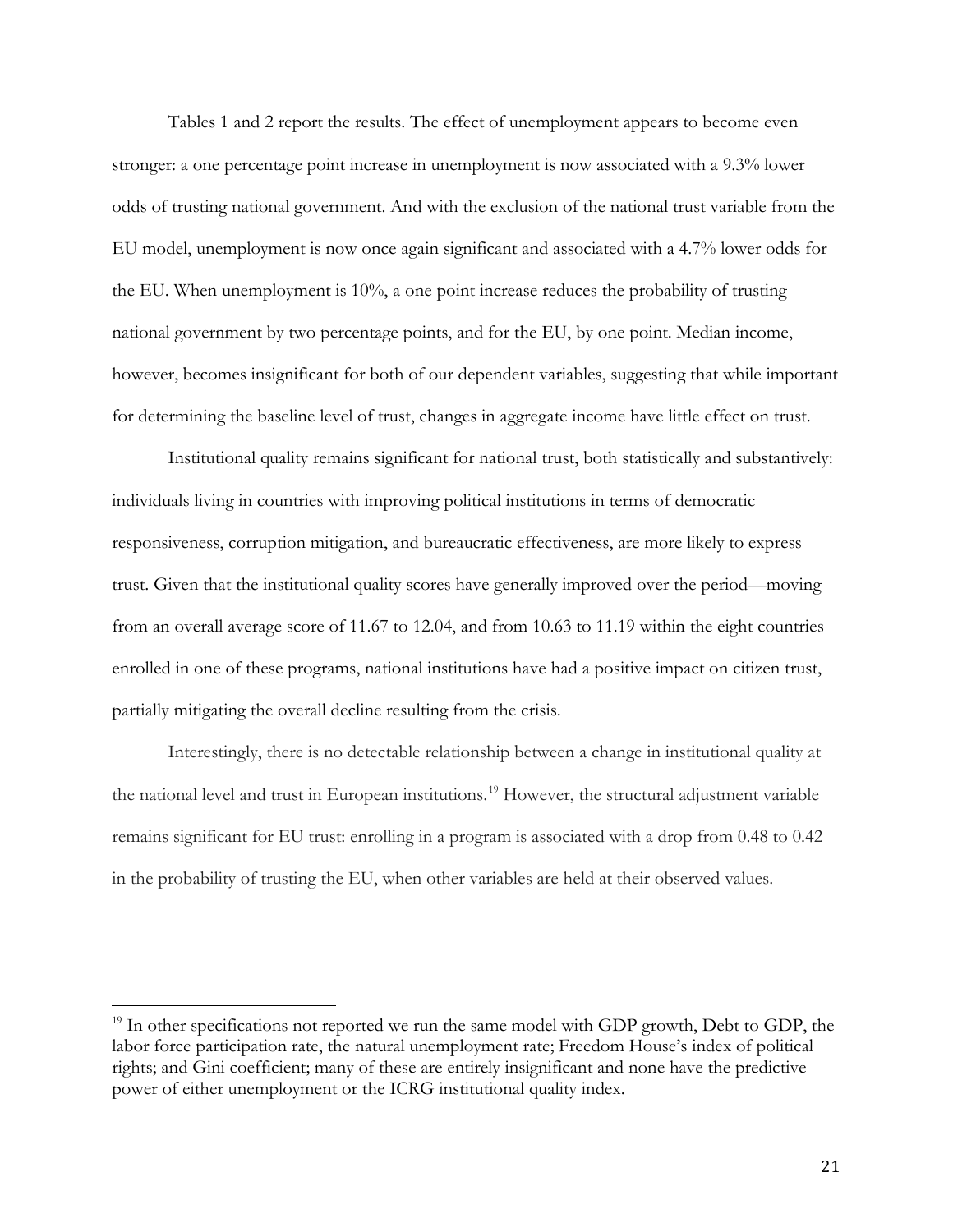The results underscore that while the baseline level of trust in a country is almost certainly affected by the democratic quality of political institutions, there are few indications that trust has diminished as a result of recent changes in the quality of political institutions or democratic participation. By far, the most robust and substantively important macro-level predictor for citizen trust is aggregate unemployment, suggesting that the decline in the state of the economy has driven the decrease in citizen trust in government. With an odds ratio of 0.91 for the average percentage point increase in a country's unemployment rate, this effect is quite substantively significant as well. According to our model, an increase in unemployment from 10% to 15%, holding other variables at their observed values, is associated with a nine-percentage point reduction in the probability of trusting national government ( $Pr = 0.30$  to 0.21).

In Model 4, we assess whether a change in unemployment produces an additional effect in countries that are in a structural adjustment program, by including an unemployment-structural adjustment program interaction term. Since these programs mandate a reduction in fiscal expenditures as a condition for receiving assistance—a policy that is often described as austerity we expect an increase in unemployment in these countries to lead to a greater reduction in trust compared to other countries, and in particular for the European Union, since the specific fiscal adjustment requirements imposed on countries were determined by the Eurogroup, European Central Bank, or IMF—entities that are either part of, or associated with, the European Union.

Results for Model 4 for both national and European trust are reported in Table 3. In addition to the across-the-board negative effect that increased unemployment has on trust in European government, we observe an additional negative effect of unemployment increases within countries enrolled in a debt assistance program. Our model predicts that a shift from 10 to 11 percent unemployment will reduce the probability of trusting European government by 0.8 points, from 0.482 to 0.474. However, if the same one point increase in unemployment occurs in a country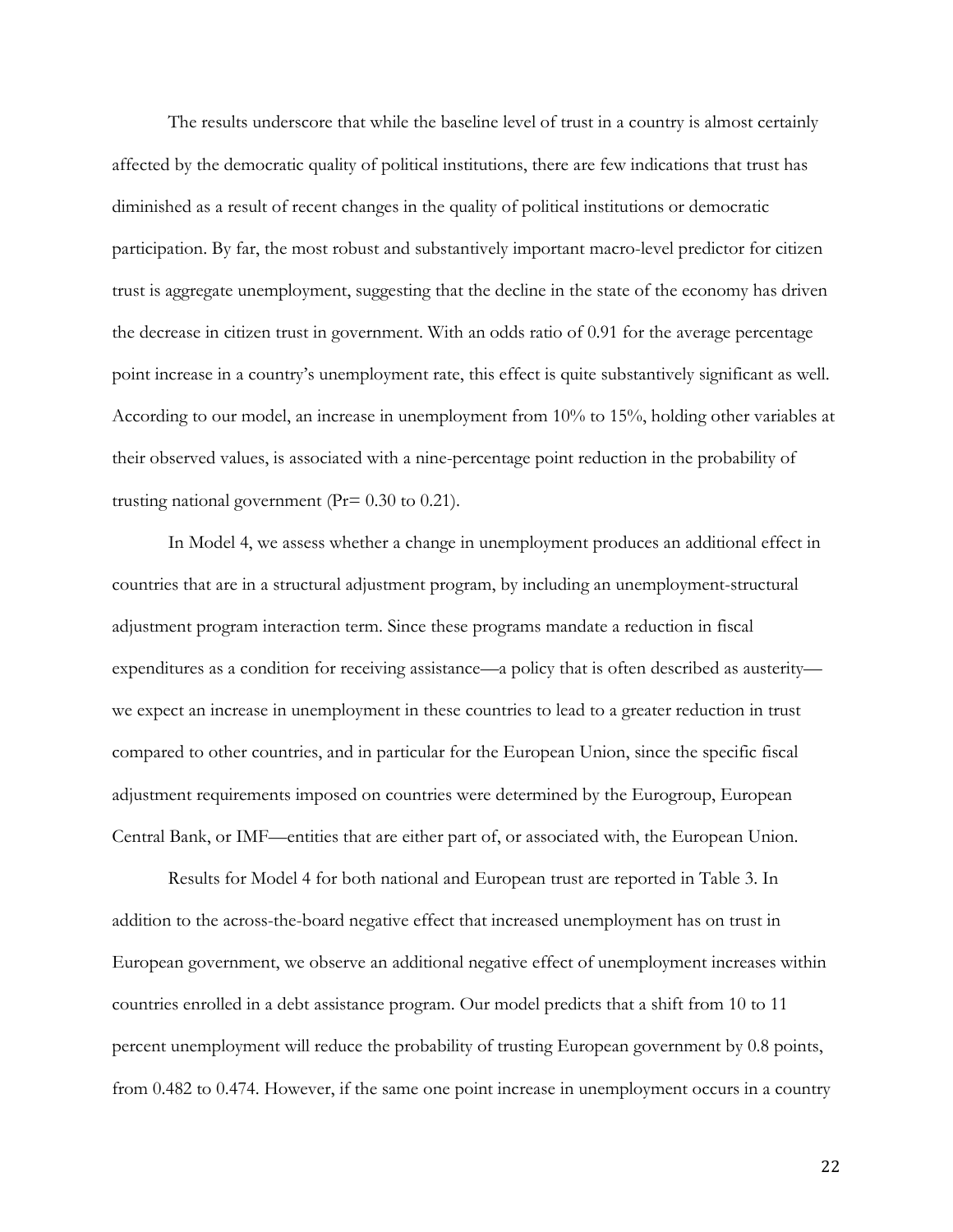enrolled in a structural adjustment program, we observe a reduction twice as large, with the probability of trust shifting from 0.432 to 0.418. And if the change in unemployment occurs during a year when a country became newly enrolled in a structural adjustment program, then the effect is even more substantial, a decrease of six points from 0.482 to 0.418.

Notably, with the inclusion of both the unemployment and unemployment-structural adjustment program interaction term, enrollment in a structural adjustment program is no longer associated with reduced trust in the European Union. This suggests that the mechanism linking structural adjustment programs with reduced trust in the previous models was driven by the economic effects of these programs (or at least the perception that unemployment increases were due to such programs). If the effect had been due to the implications these programs have for domestic policy autonomy, then the relationship should persist regardless of a country's unemployment rate.

Of equal interest is the lack of statistical significance for the unemployment and structural adjustment program interaction term for *national* trust. This indicates that the influence of unemployment on national trust may not depend on whether a country is subject to a structural adjustment program by the Eurogroup or the IMF. In other words, Europeans appear to make a distinction between their views of national and European government, blaming the European Union more for unemployment when their domestic governments are implementing EU or IMF determined fiscal adjustment policies, and less when domestic decisions are not subject to EU or IMF policy.

## *Individual-Level Correlates*

In Model 5 we subject our hypothesis to further tests by bringing in individual-level variables, including occupation, education, gender, and age. If the economic effects of the crisis are a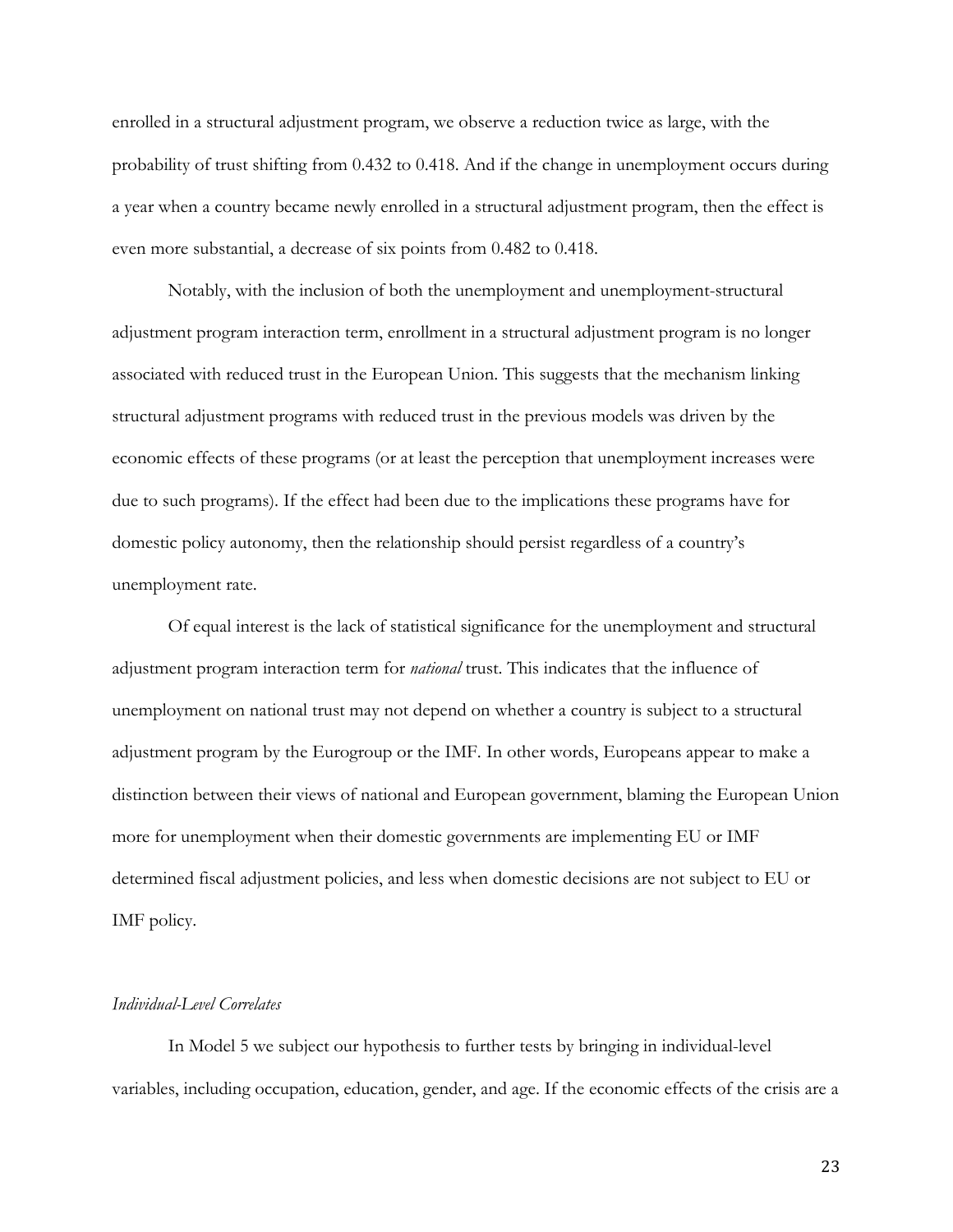major influence on citizen trust levels, then we should expect to see variation based on current employment status (with the unemployed showing lower levels of trust), as well as across different levels of education and occupation. To establish an indicator of employment status we use a Eurobarometer question asking about current employment to create a dummy variable indicating whether a person is temporarily unemployed, constituting 8% of the overall sample. We also construct dummies for nine different occupational categories: professional, owner, manager, skilled blue collar, unskilled blue collar, farmer or fisher, service worker, white-collar desk job, and never worked.<sup>[20](#page-23-0)</sup> For those indicating that they are out of the work force due to retirement or temporary unemployment, we use their last reported job. We exclude one occupational category to serve as the reference group: a mid-level white-collar desk job because those in this category indicate trust levels close to the overall average.<sup>[21](#page-23-1)</sup> For education, we use a question asking respondents how old they were when they stopped formal schooling. We code people into four categories: those with low education who stopped school before age 18; those with medium education (stopped school at age 18), those with high education (stopped school between 19-23), and those with advanced education (stopped school after 24). Although this question provides only an approximation for education, the high correlation between those with advanced education and professionals, as well as between low education and unskilled indicates that there is a strong correspondence with skill level, our indicator of interest. Finally, for European trust we include the unemployment-structural adjustment

<span id="page-23-0"></span> $^{20}$ In the occupational categories, professionals constitute 14% of the sample and include both employed and self-employed professional occupations; skilled blue collar workers constitute 21% of the sample; unskilled workers 11%; skilled service workers, including hospital, restaurant, police and fire, 12%; managers 15%; owners 6%; and those who are outside of the labor force, like full-time parents 9%.

<span id="page-23-1"></span> $21$ <sup>21</sup> This group constitutes roughly 19% of the sample and includes those individuals who currently work or whose last job was an "Employed position, at desk," or an "Employed position, traveling." As a group, 51% of respondents indicate trust in the EU and 36% trust in national government, compared to rates of 50% and 35%, respectively, among all respondents.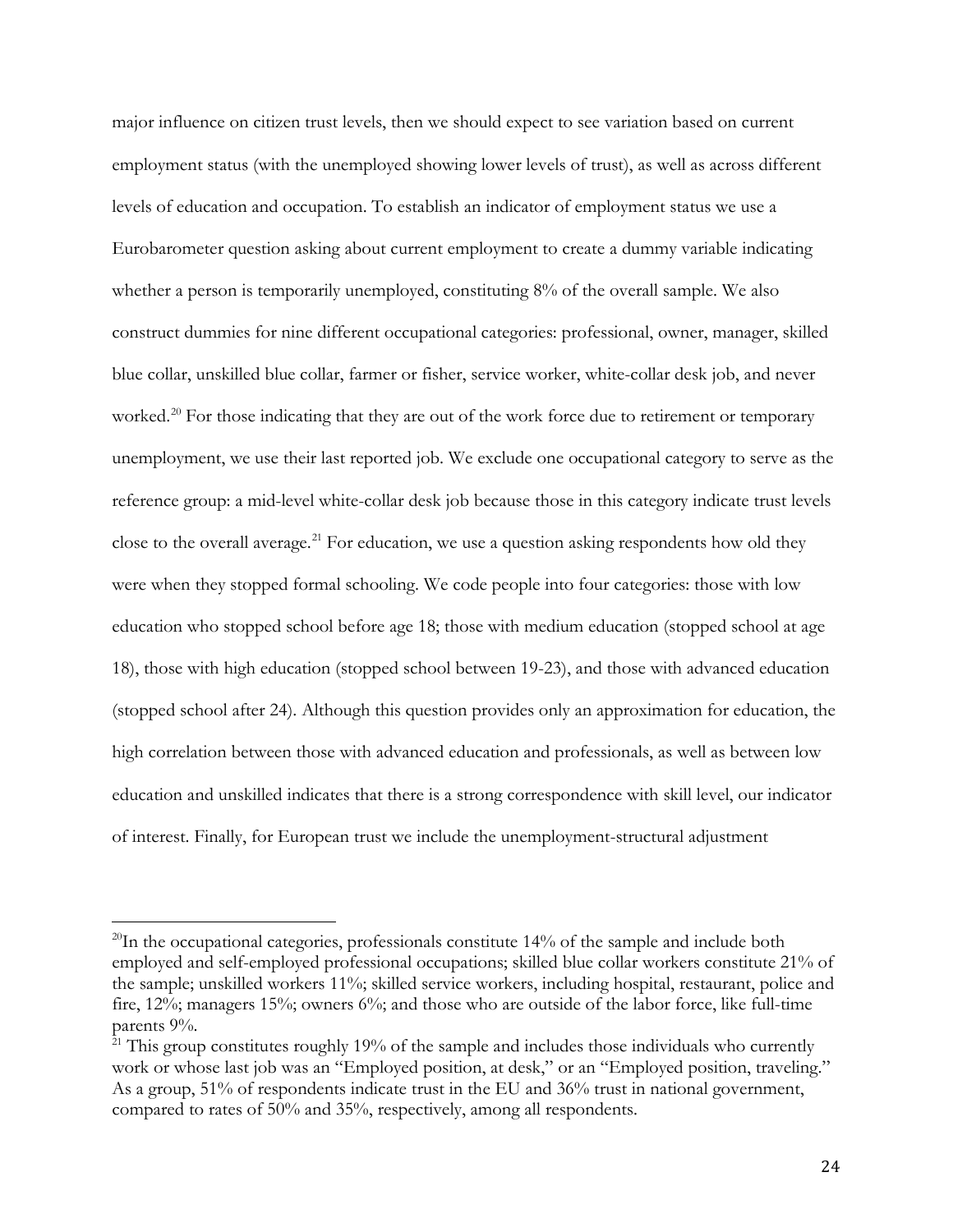interaction term. We keep the same country and survey effects used in earlier iterations and control for age and gender. We also maintain most of the significant macro-economic variables, including unemployment, institutional quality, median income, net transfers from the EU budget (European trust only), and enrollment in a structural adjustment program. But we also drop the Eurozone variable since it is not significant in any of our models.

As can be seen from the results reported in Table 3, the impact of occupation and education on citizen trust is striking. These are average effects across all countries, and some are quite large. The differences between educational groups are quite substantively significant. People with advanced education (i.e. those who stopped school after age 24), for instance, have an odds ratio of 1.27 for national trust, and 1.33 for trust in the EU, indicating that they have a one-third higher odds of expressing trust than an average person who stopped school at age 18. Professionals have odds ratios of 1.10 and 1.11 for national and EU government, respectively, compared to mid-level white collar workers, while the unemployed have an odds ratio of 0.69 for national government and 0.74 for the EU, compared to those working, retired, or not seeking work. In more interpretable terms, the unemployed have a 0.26 probability of trust in national government, compared to a probability of 0.33 for those who are not unemployed. Finally, older people are more trusting of national governments and less trusting of the EU, while women are less trusting of both national and European governments. Notably, all of our macro-level indicators retain more or less the same levels of substantive and statistical significance, underscoring that economic interests are having an effect at both the individual and socio-tropic levels.

In Model 6, we assess whether the crisis has increased the effect of education, employment status, or occupational category on citizen trust. We remove survey fixed effects and replace it with a sovereign crisis indicator that splits the time series roughly into two equal sections: Nov. 2004 – Nov. 2009, and May 2010 – Nov. 2015. We focus on the sovereign debt crisis, using a dummy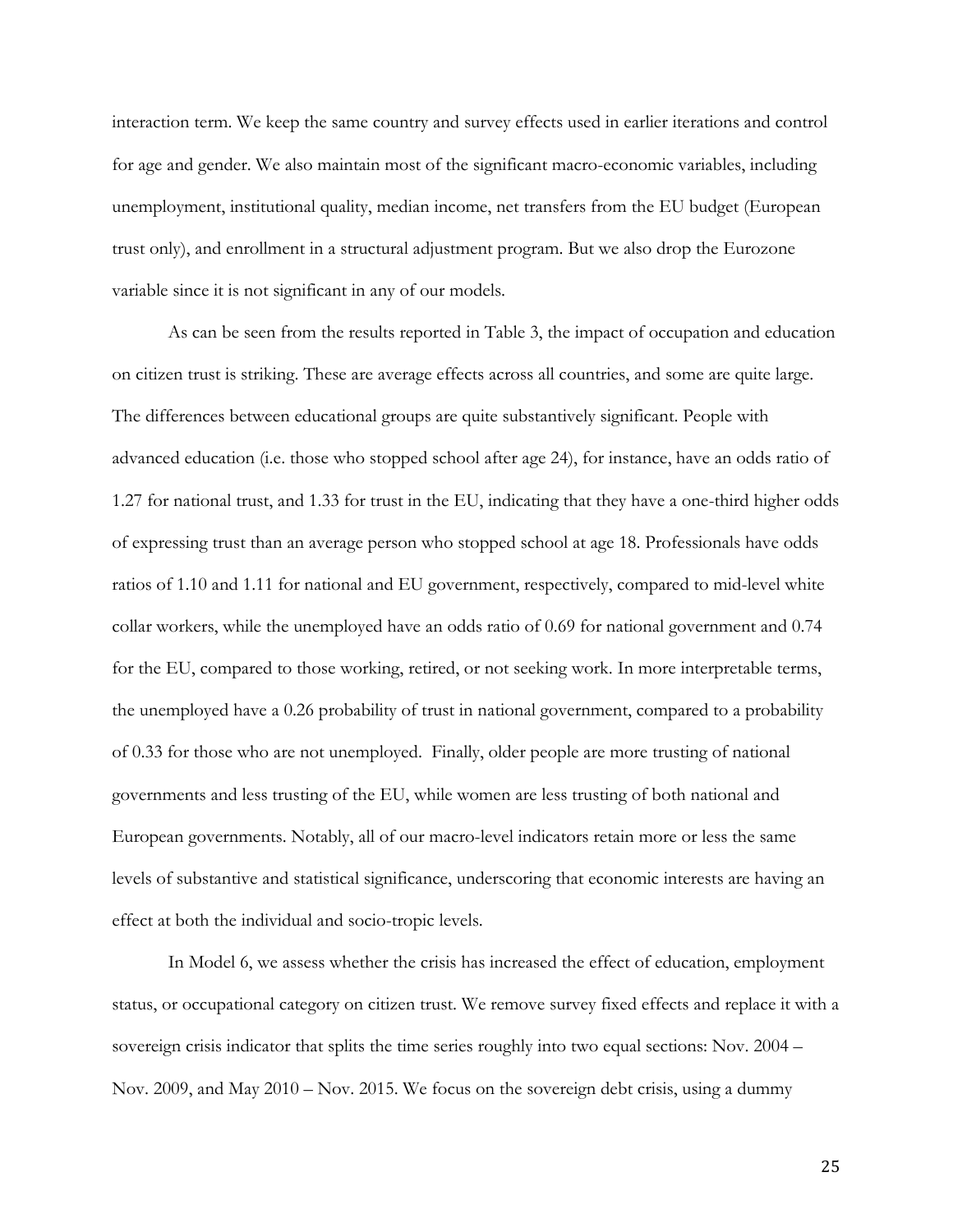variable that indicates the beginning of the sovereign debt crisis in May 2010 (After Sovereign Crisis), when the IMF, the Eurogroup, and European Central Bank agreed to loan Greece  $\epsilon$ 110 billion in exchange for fiscal reforms. This is generally considered to be the beginning of the sovereign debt period of the European crisis, arguably its most politically and economically controversial period, and conveniently divides our time series into two roughly equal periods.<sup>[22](#page-25-0)</sup> We exclude survey fixed effects so that we can fully observe the relationships underpinning the new time division.

We then create an interaction term for unemployed and sovereign crisis to see if the unemployed become more likely to express dissatisfaction during the crisis years. We also create an education-crisis interaction term with education years and the sovereign debt crisis dummy variable. Finally, we create crisis-occupation interaction terms for each of our occupational dummies, again excluding mid-level white-collar workers.

Table 5 reports the results. We see that an additional year of education is associated with more trust in government; however, this effect has not become stronger during the crisis period: the education-crisis interaction term remains insignificant in both of our specifications. The effect of unemployment, by contrast, does appear to become stronger during the crisis period, at least for national government.<sup>[23](#page-25-1)</sup> Those who are unemployed during the crisis years are less likely to indicate trust in government than the unemployed before the crisis. The model predicts that an unemployed person has a 0.29 probability of expressing trust in national government before the crisis, compared

<span id="page-25-0"></span> $22$  We recognize that different periodization would be valid, and run the model using three alternative specifications: Oct. 2008, when the collapse of Lehman Brothers in the U.S. led to major financial problems around the world; Sept. 2011, when Greece received its second round of bailouts; May 2012, when the Spanish crisis reached its peak and new concerns were expressed about contagion of the crisis to Italy and France; or in the summer of 2012 when the ECB effectively became the lender of last resort for the Eurozone. As the substantive results are mostly the same, we stick with the broader periodization of the crisis as beginning in May 2010.

<span id="page-25-1"></span><sup>&</sup>lt;sup>23</sup> Notably, the unemployed\*crisis interaction term is insignificant for European trust.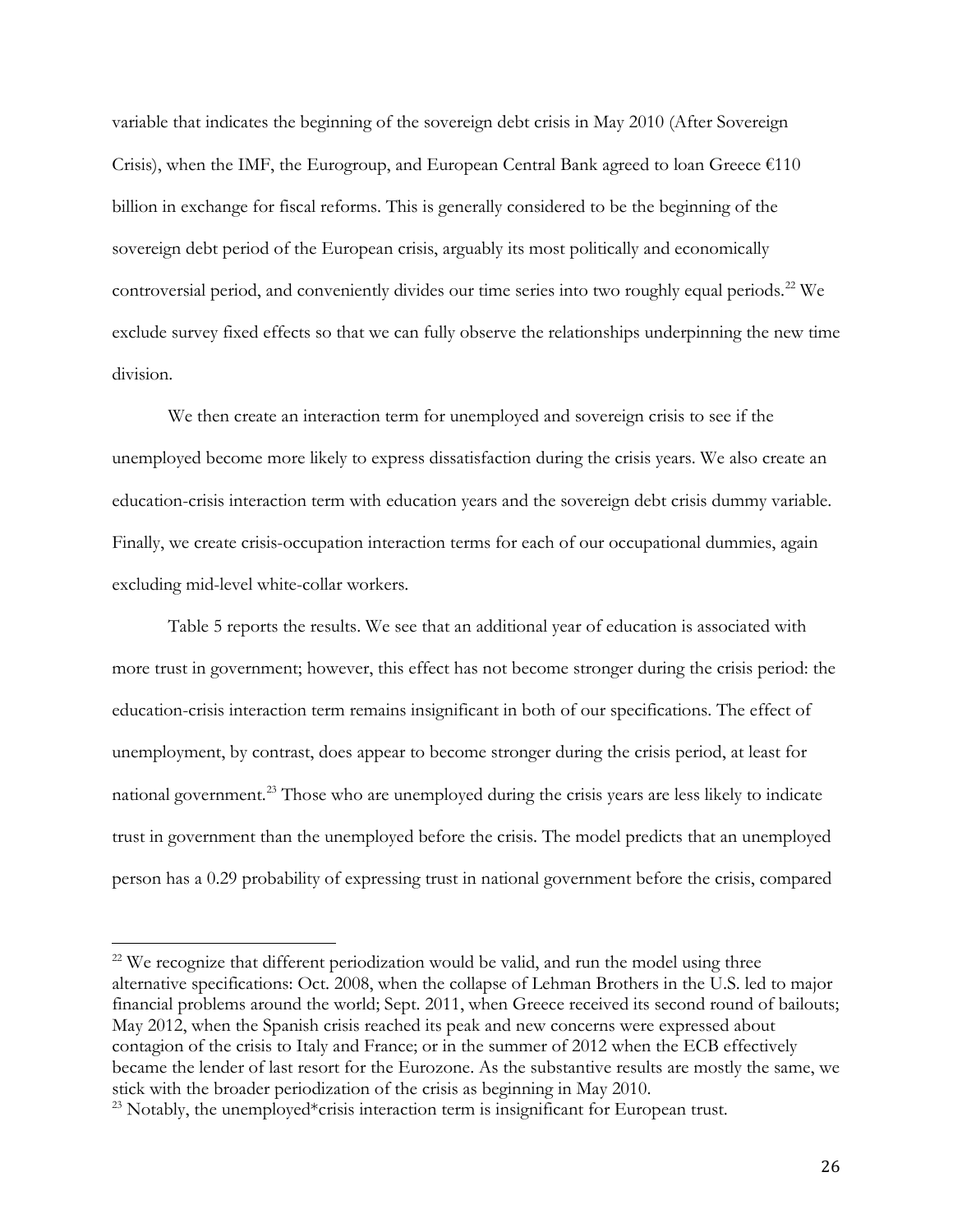to a probability of 0.25 for an unemployed person after the crisis—a reduction of more than three percentage points, when other variables are held at their observed values. An even larger drop can be seen for European trust: with the unemployed holding a 0.50 probability of trusting the EU before the crisis, and 0.41 after. Most of the crisis interaction terms for the occupational categories are not significant, but professionals do become relatively more trusting of national government after the crisis, while skilled blue collar workers become relatively less trusting, suggesting that the crisis may have exacerbated the effects of occupational differences on public trust.

#### *National and Ideological Identities*

In Models 7 and 8 we shift gears a bit to assess whether the observed economic effects are robust to ideational influences. Specifically, we consider whether self-reported ideology and future political identity predict trust at either level of government. As mentioned above, over the past decade there has been a slight increase in the percentage of people identifying with the far ends of the ideology spectrum. Some scholars have also found an increase in the percentage of people holding exclusive national identities between 2005 and 2010 (Polyakova and Fligstein, 2016). Assessing whether ideology or political identity predict trust levels, can help us understand whether changes in trust is driven more by frustration with government performance as measured by economic output, by deeper shifts in voters' beliefs or, perhaps, by both.

To measure ideology, we rely on a Eurobarometer question asking respondents to identify ideologically on a scale of 1-10, from left to right. Although ideology is not asked in every survey wave (and was conspicuously dropped from surveys during the height of the crisis) we do have responses to the ideology question for 18 different waves (years 2004 - 2011, and 2014-2015) sufficient to evaluate whether and how ideology predicts trust in government in the context of the sovereign debt crisis. We use the ideology question to create three variables: one that indicates each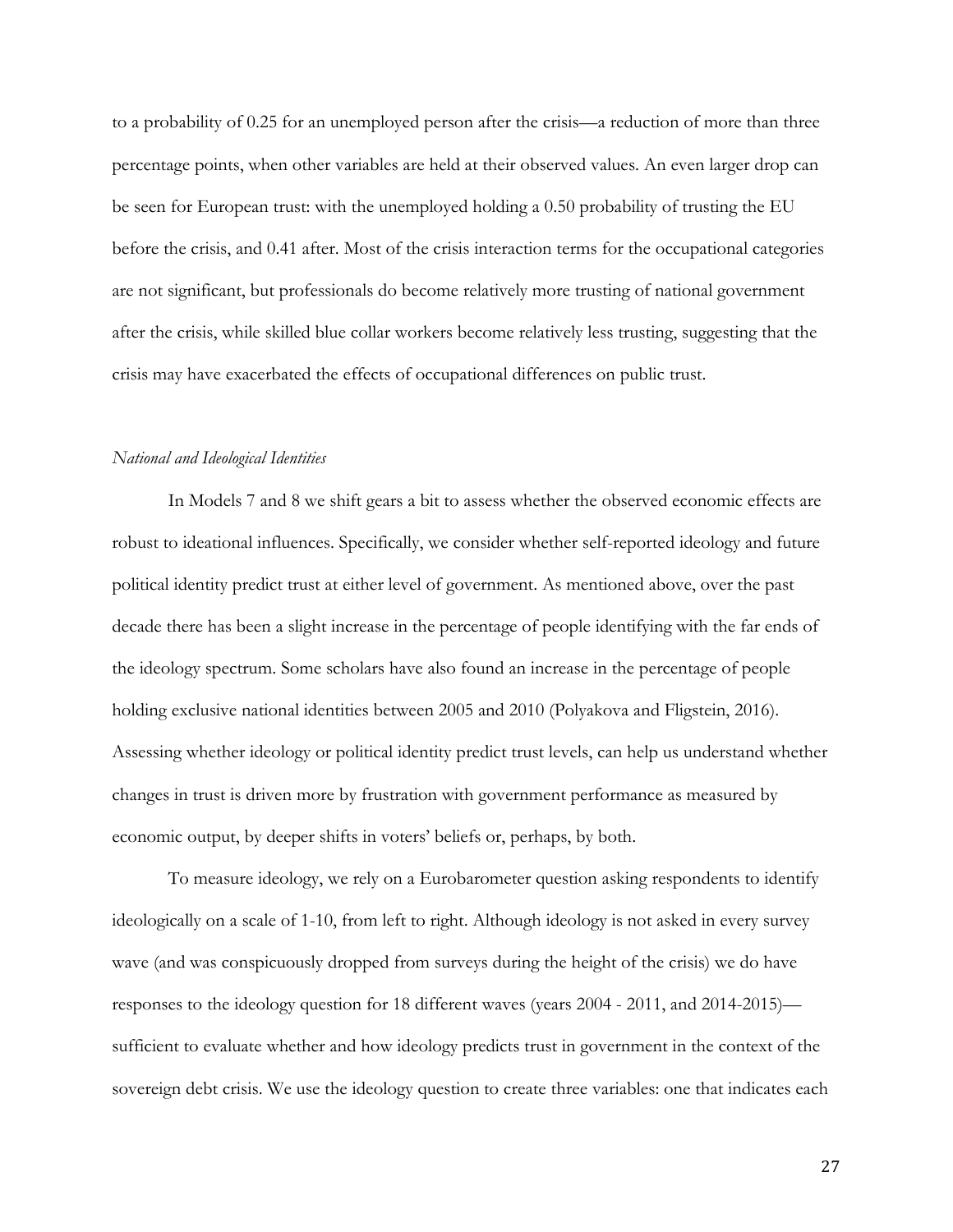individual's self-placement, one dummy variable indicating a left-wing ideological self-placement (1 or 2), and another dummy for those identifying on the right (9 or 10).

To measure national identity, we rely on a question that asks respondents whether they feel attached to their nationality, their nationality and Europe, Europe and their nationality, or just Europe. Those indicating that they exclusively identify with their nation have been coded "1" and those indicating one of three other identities, are coded "0."<sup>[24](#page-27-0)</sup> We have responses for this question from eight survey waves (one each in 2004, 2005, 2010, and 2012, and two each from years 2013 and 2014). We run the two models separately since most of our indicators for ideology and identity, respectively, fall in different years.

In Table 6 we report our results for Models 7 and 8 for both national and European trust. For national trust, being one point further to the right is associated with an odds ratio of 1.08 for national government; for European trust, being on the left (1-2 on a 10-point scale) is associated with an odds ratio of 0.75. The model predicts that individuals on the left have a 0.46 probability of trusting European government, compared to a 0.53 probability of trust for those not on the left (3- 10 on a 10-point scale).

The association between exclusive identity and trust is even stronger. As can be seen in Columns 3 and 4 of Table 6, those with exclusive national identities have odds ratios of 0.62 and 0.34 for national and European trust, respectively. Interestingly, those identifying more exclusively with their nation are less trusting of *both* national and European government. Could an increase in nationalism explain growing dissatisfaction? If a rise in exclusive national identity is explaining the decrease in trust, then we would expect for the frequency of such identities to increase acutely over

<span id="page-27-0"></span><sup>&</sup>lt;sup>24</sup> The question asks, "In the future do you see yourself as..." Nationality only; Nationality & European; European and nationality; European only; don't know. Those identifying with their nationality only have been coded a "1", while those indicating one of the other three identities are coded "0". Non-responses and "Don't Know" responses have been excluded from the analysis.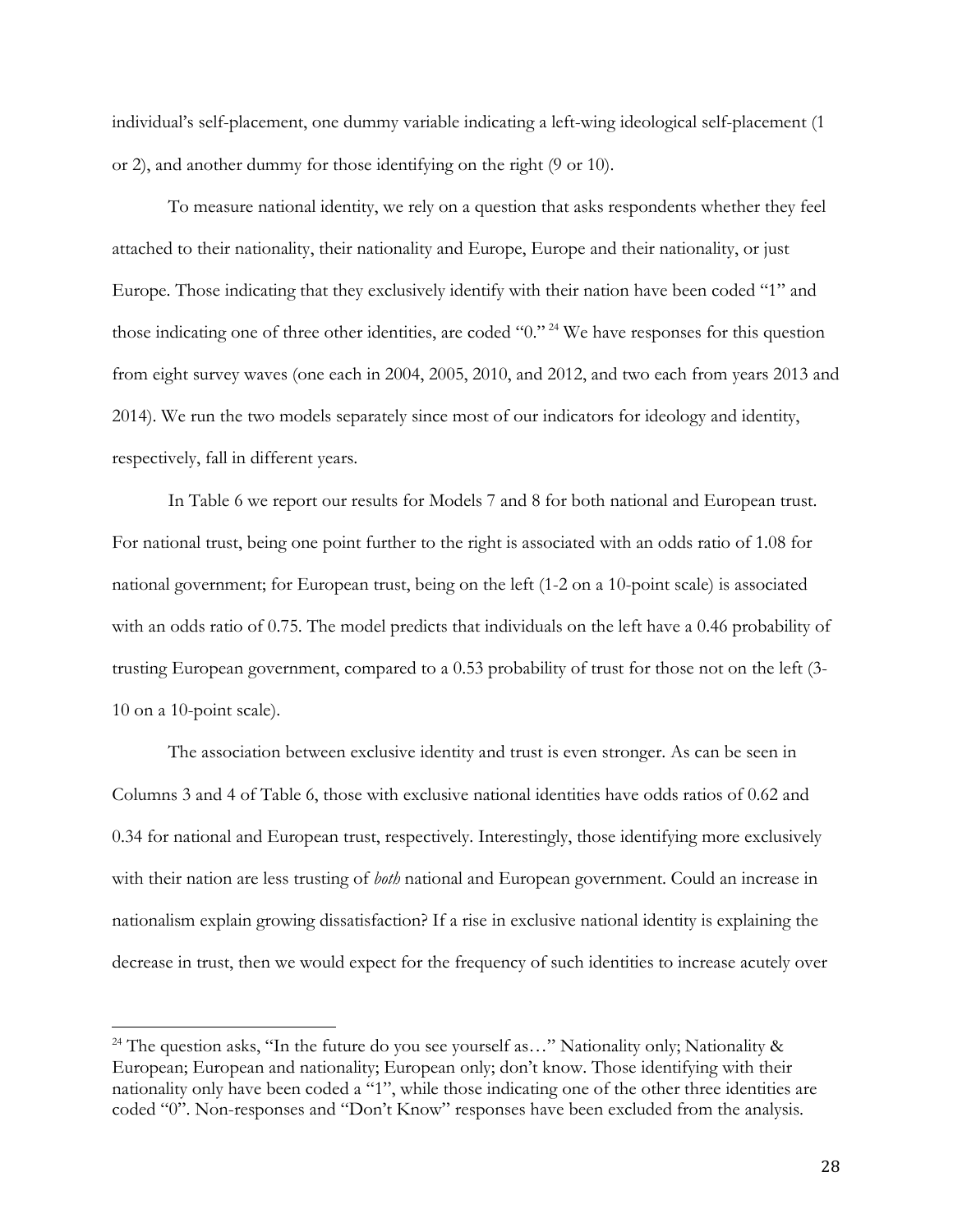the eleven-year period. Yet the longitudinal pattern of Eurobarometer responses to identity questions suggest there has not been any increase in the portion of the population identifying in exclusively national terms. Neither the percentage of people holding extreme ideologies nor the proportion of those possessing exclusive national identities has changed significantly over the course of the crisis. As can be seen in Figure 7, the proportion of the population identifying exclusively with their respective nations has declined in Eurozone debtor countries over the last decade, while in creditor countries the identity peaks in 2010 before declining during the rest of the time series. Figure 8 shows, similarly, that the percentage of Europeans identifying as being on the far left or on the far right (1-2 or 9-10 on the Eurobarometer ten-point scale) has only grown from 15% in 2004 to 17% in 2015. While there has been a slight uptick in voters with extreme ideologies in some countries, the relatively small increase in left and right-identified voters could not possibly explain the much more substantial decline in trust seen across the EU.<sup>[25](#page-28-0)</sup>

#### <Figures 7 and 8 about here>

One possibility, suggested by Inglehart and Norris (2016), is that there is an interaction effect between cultural identities and economic circumstances, whereby those already possessing identities exclusively aligned with the nation become more likely to lose trust when the economy performs poorly. The proportion of the European population identifying exclusively with their nation is quite large—averaging between 38-47% in the survey years assessed in this study—raising the possibility that these individuals are driving the overall decline. We account for this possibility by returning to Model 8, and examining the interaction effect of the crisis and national identity. The

<span id="page-28-0"></span><sup>&</sup>lt;sup>25</sup> Nor is the growing lack of confidence in government associated with any significant increase in ideological extremism among Europeans. Over this twelve-year period, the proportion of Europeans on the left increased by only 1.1 percentage points; the analogous figure for the right is 1.4 percentage points.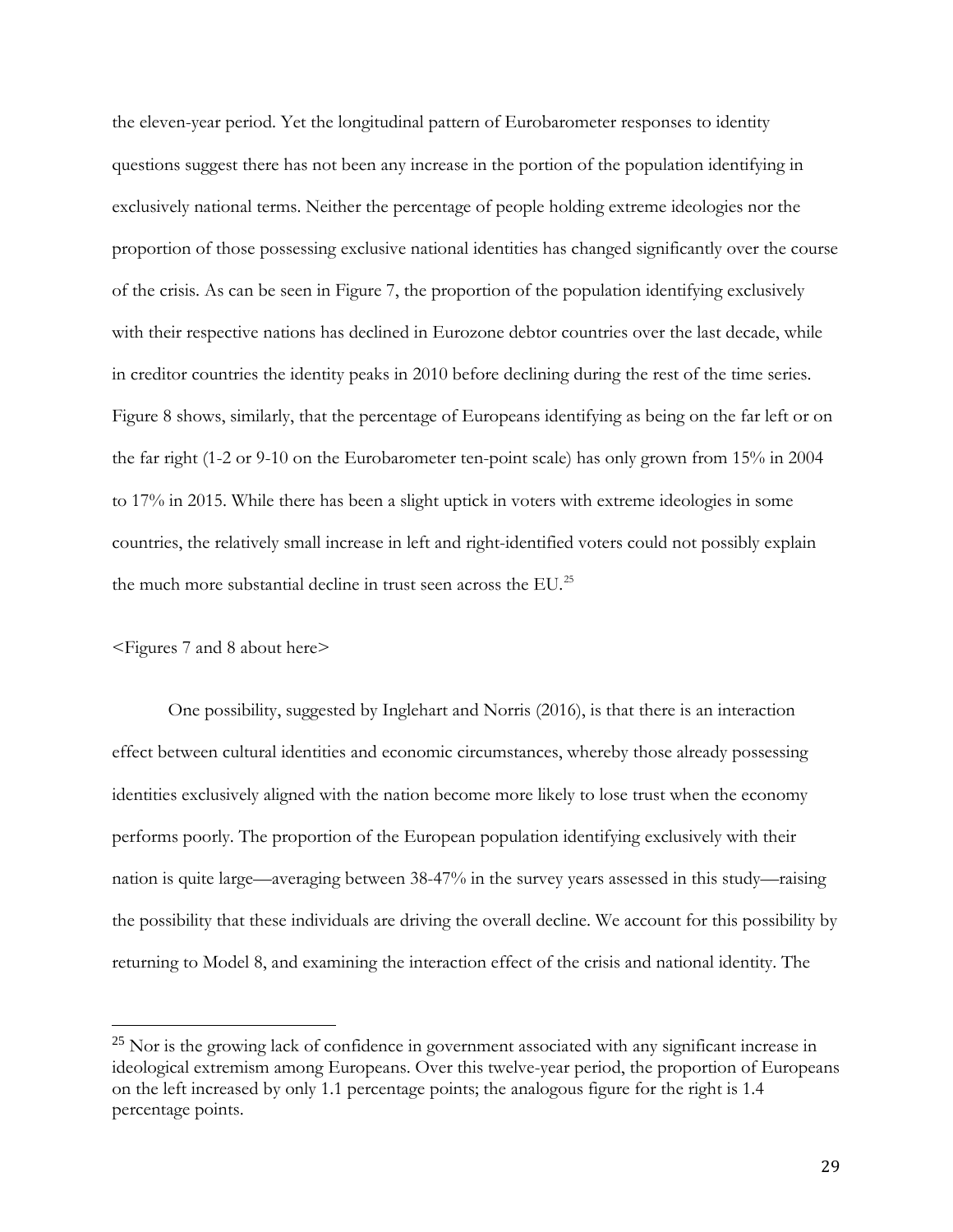results reported in Columns 3 and 4 of Table 6 show that people holding these identities do experience a deeper decline in trust in national government during the crisis, with an odds ratio of 0.81 for the crisis-national ID interaction term. However, interestingly, the interaction term is not statistically significant for the European Union, even though past research has shown that noncosmopolitan identities are associated with lower trust levels in the EU (e.g. Carey, 2002).

Why would holding a national identity increase the likelihood of losing trust in your nation with the onset of the crisis, but not in the European Union? One reason may be that identifying exclusively with one's nation is not simply indicative of group affiliation, but also of one's position within the labor market. Model 9 runs a logit regression with extreme ideology as the dependent variable and socio-economic variables as the independent variables. Model 10 runs the same model with exclusive national identity as the dependent variable. As can be seen from the results reported in Table 7, educational and occupational circumstances are strongly associated with national and ideological identities. Those with an advanced education are 45% less likely to identity solely with their nation compared to those who stopped schooling at age 18, while those with less than a high school education (Low Education) have much higher odds (Odds Ratio= 1.58). The occupational coefficients also underscore the relationship between socio-economic characteristics and cultural identity. The unemployed have a quarter higher odds (1.26) of identifying exclusively with their nation, and also greater odds of identifying on the far left or far right of the ideological spectrum. Those in skilled or unskilled blue-collar professions have nearly one half (1.41) and one third (1.33) higher odds, respectively, of identifying exclusively with their nation, compared to the baseline of mid-level white collar workers. Certainly, identity could serve as a lens that colors someone's interpretation to the crisis and how someone responds to the shift in economic output, but whether this lens is rooted in a firm cultural affiliation or is merely reflective of a person's position in the labor market is difficult to say, reflecting the longstanding difficulty of separating identity from the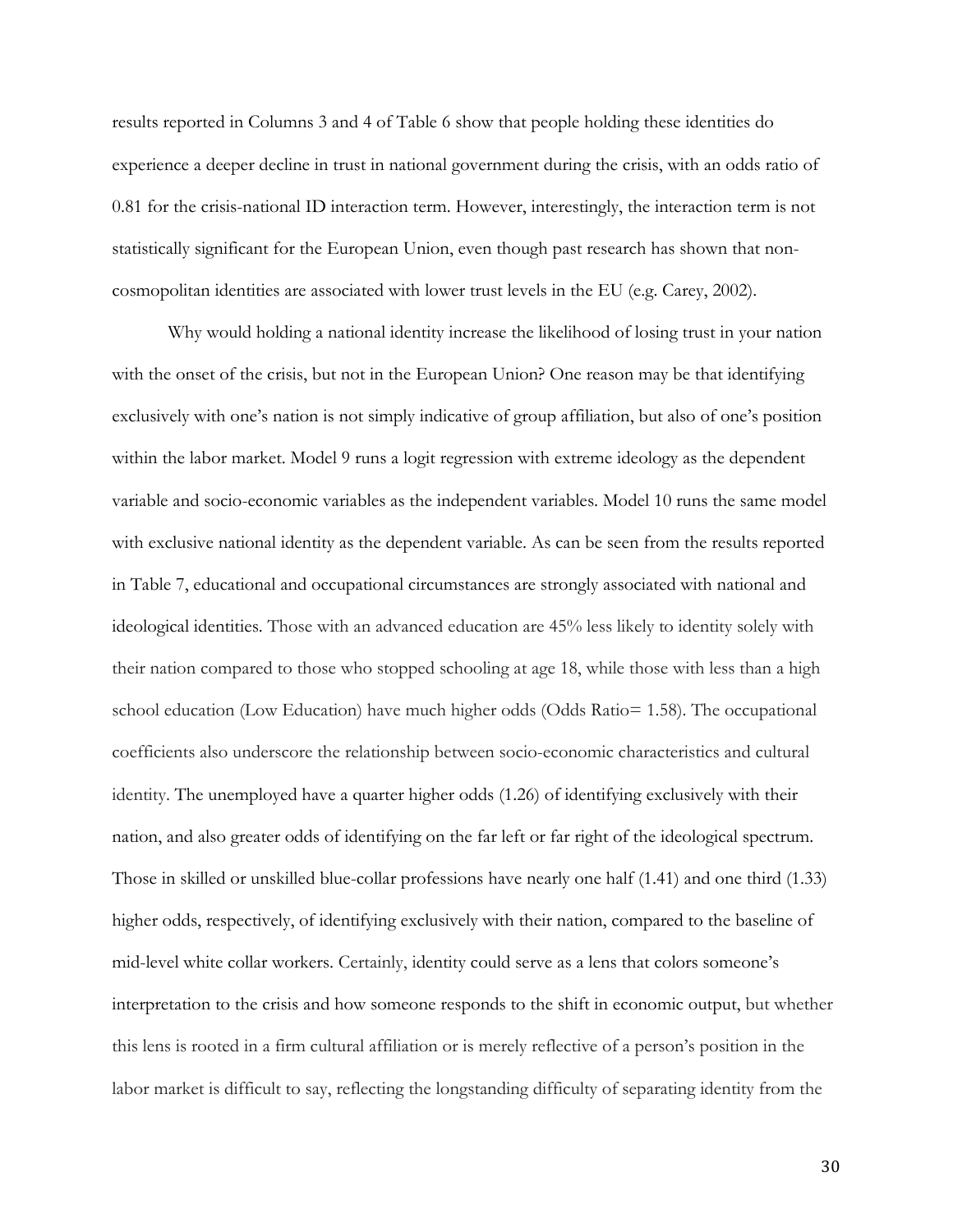educational and occupational characteristics that condition them. In either case, changes in ideology and identity cannot explain the dramatic drop in citizen trust seen in many countries. It is the dramatic and uneven shift in the state of the economy, as measured by unemployment, that best explains the decline in the level of citizen trust in national governments and the European Union.

### **4. Discussion and Conclusions**

Our more rigorous and nuanced analysis of survey responses serves largely to confirm the impressions that emerge from the descriptive statistics highlighted in the earlier sections of this paper. Economic factors—at both the individual and national level—are crucially important determinants of the *change* in trust in government and go a long way toward explaining the very substantial variation among Europeans over time, across country, and across socio-economic group observed in this study. As unemployment has increased, trust has plummeted. These macro-shifts have compounded in some instances the already substantial differences among socio-economic groups in the degree of trust in the institutions of the European Union and of national governments.

Europe's deep and continuing economic problems have had a crushing impact on confidence in European and national political institutions, particularly in the countries where economic conditions are most difficult. While people in the less affected creditor nations in the Eurozone are somewhat disenchanted with both their own governments and the European Union, in the debtor nations the fall in confidence is extraordinarily large, and quite general. In some crisisridden countries, the European Union takes much of the blame; in others, the national governments come in for more of the opprobrium. But wherever the blame is placed, it is powerfully influenced by economic factors, in particular the economy's level of unemployment and an individual's position and current status within the labor market.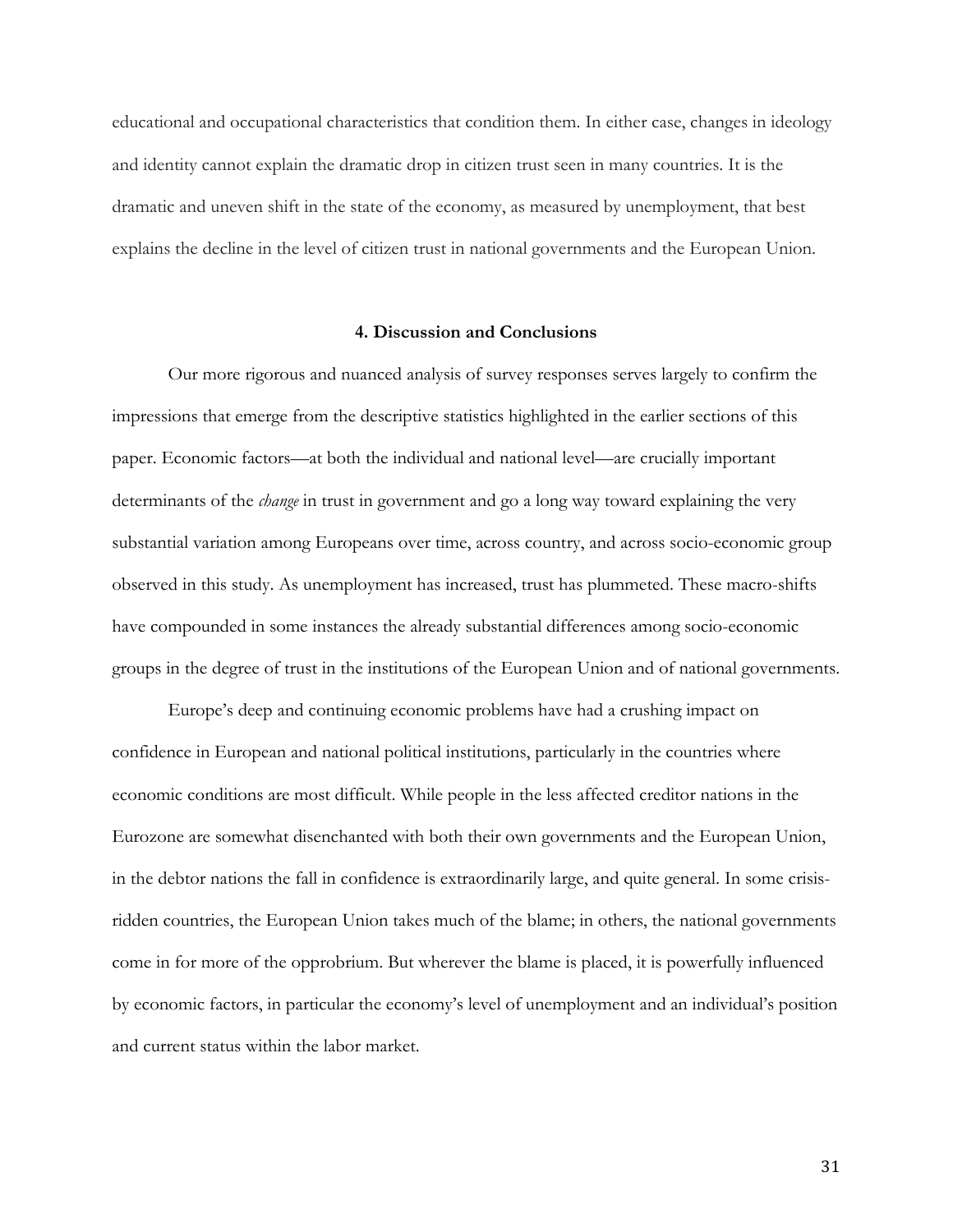The paper has highlighted three findings regarding the relationship between the economic crisis and public opinion. First, the crisis has had a massive, and massively negative, impact upon citizen confidence in government, both at the national level and within the European Union. Europeans are quite divided between North and South in their confidence in national governments, but they have across the board lost a great deal of confidence in the ability of European leaders to manage the problems that have arisen in the past decade.

Second, the dramatic rise in unemployment, more than a country's income level or institutional quality, or an individual's sense of national or ideological identity, best explains the dramatic decline in trust among debtor countries. While a range of economic, institutional, and cultural variables can help explain variation in the baseline levels of trust, the best predictor for the recent *changes* in the level of trust is movement in the national unemployment rate. For every percentage point increase in unemployment from a baseline of 10%, we observe a two-percentage point decrease in the probability of trusting national government and one percentage point reduction for EU institutions. These are quite substantial effects that go a long way toward explaining the dramatic decline in some countries of the level of trust citizens have in government.

Finally, there are substantial differences in the extent of this support among socio-economic groups. The differences across groups are large, and are quite similar among all member countries. Those currently unemployed are much less likely to trust government, and the trust gap between the employed and unemployed has been exacerbated by the sovereign debt crisis. Less skilled, less educated, older citizens and women are less trusting of national governments as well as of the EU; by contrast, the more educated and professional classes are more positive. Across the European Union, in general less skilled and less educated citizens, and those more likely to be unemployed, have come to hold strongly negative views about their own governments, and about the institutions of the European Union. While our data do not allow inferences about a direct relationship between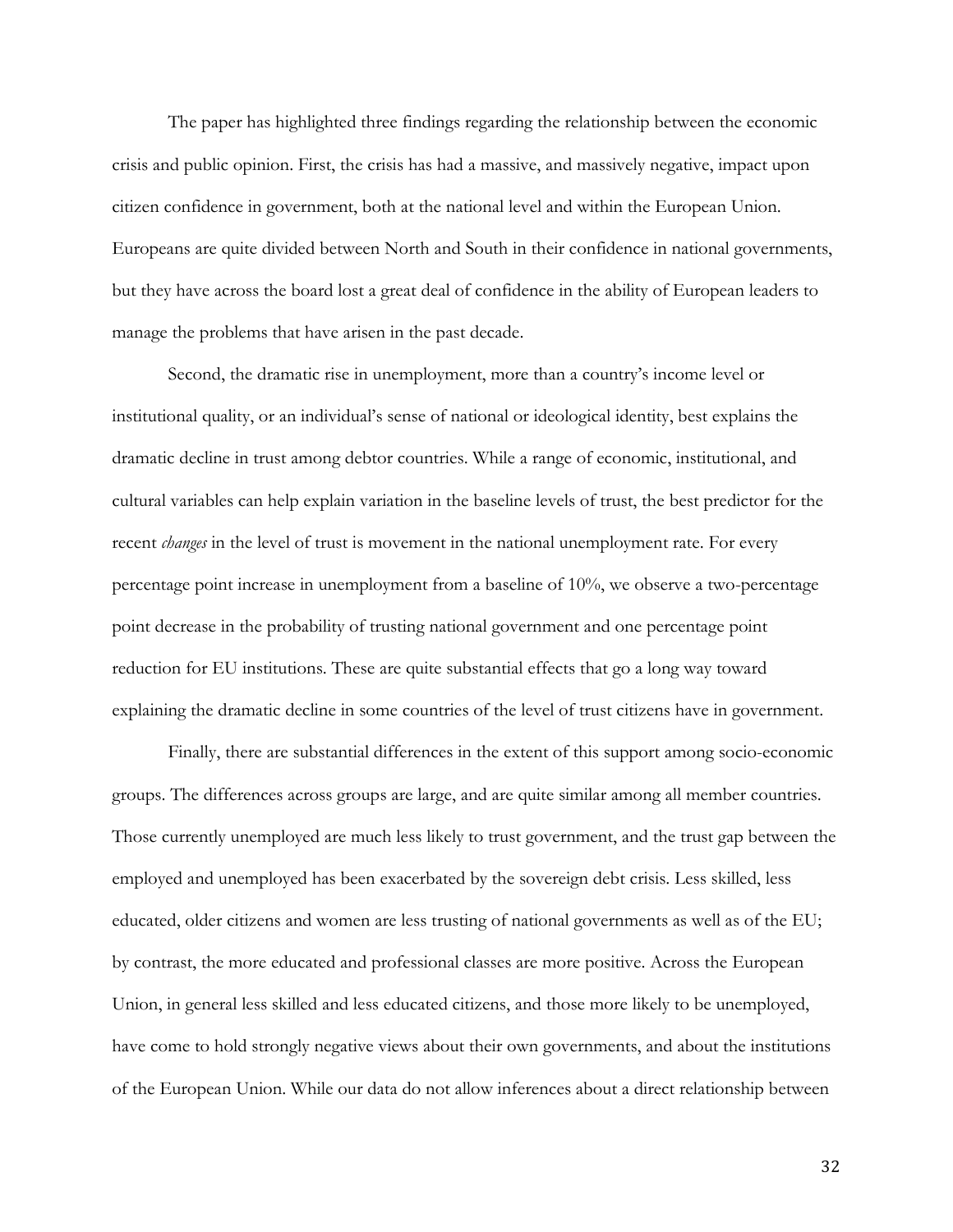this and the increasing polarization of political positions in many European countries, it is almost certainly the case that the two phenomena are related.

A few previous studies have pointed to the effect of the Eurozone crisis on trust in government at the national and European level (i.e. Guiso et al., 2016, Magalhães, 2016, Armingeon & Ceka, 2014), and for political economists many of the findings of this paper will be unsurprising. But within the literature on trust in government—where scholarship has long been dominated by political and cultural explanations—highlighting the explanatory power of short-term economic factors may be novel. Even in the aftermath of the crisis, when the link between the decline in public trust and economic circumstances has become more salient, the emphasis in the literature has still been on beliefs and identities. In an influential study of opinion and the crisis, for instance, Hobolt (2012) finds that "objective economic conditions appear to have no effect on regime support" (100), and that "no evidence is found that economic growth or financial transfers boost satisfaction with EU democracy" (101). In their recent study of the effect of the crisis on European identity, Polyakova and Fligstein (2016) identify a rise in exclusively national identities as the most salient feature of the crisis, arguing that the re-nationalization of public policy may be an appropriate remedy. Meanwhile Bechtel et al. (2014), in an examination of a survey of German preferences for bailing out Greece, conclude that "economic self-interest, measured using a broad range of indicators, explains little of the variation in individual preferences on the eurozone's financial rescues" (836), highlighting instead the importance of cosmopolitan identities.

Nonetheless, our analysis demonstrates that short-term economic fluctuations as a result of the sovereign debt crisis are the main driver of the collapse in trust. To be sure, we found important effects for political institutions, and identities in some instances, as part of a broader explanation for the *baseline* differences in trust across countries and groups. However, consideration of these factors has only strengthened our belief in the centrality of economic factors for the *change* in trust levels.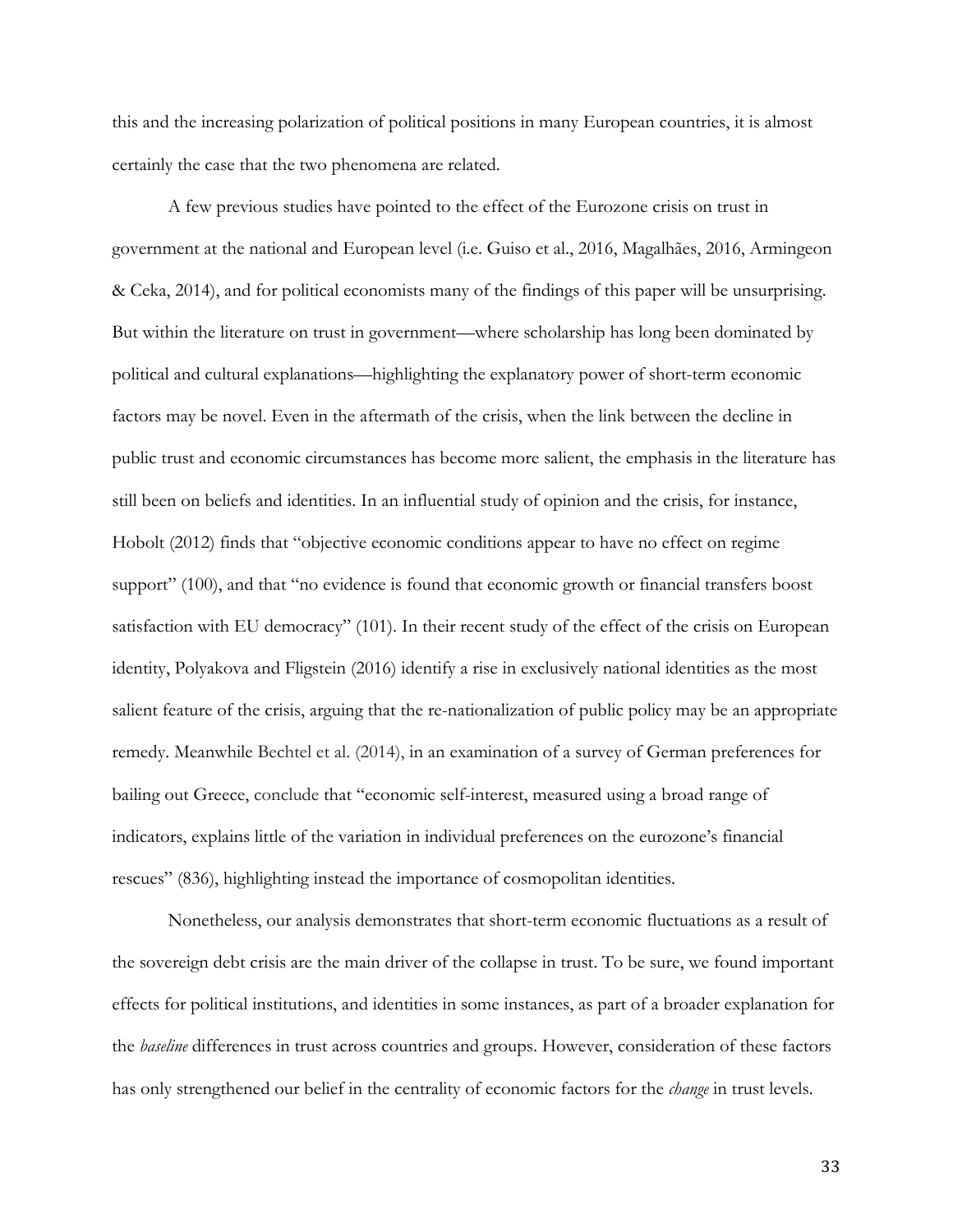Institutional quality is positively associated with trust; however, since national and European institutions have generally been moving in the direction of greater transparency, professionalization, and accountability, the change in institutional quality over the past decade has, if anything, partially mitigated what would otherwise have been an even more dramatic collapse in trust. And contrary to claims by Polyakova and Fligstein (2016), we find that exclusive national identities have been steadily declining during the crisis, perhaps as more Europeans see the limits of nationally focused solutions to deep and systemic problems.

What are the implications of the finding that national economic conditions and individual economic interests are powerful predictors of public trust in government? With the loss of trust nearly total in the most deeply affected countries, it is clear that the citizens of Eurozone debtor countries have little confidence in the ability of existing political leaders to manage the national and European economies in ways that respond to the concerns of their constituents. Until the fundamental economic problems that underpin this cataclysmic loss of trust are addressed, we can expect the appeal of anti-system parties, including prominently those of the extreme left and the extreme right, to remain high. A more promising reality is that there is little evidence that citizens have become significantly more exclusive or extreme in their personal identities and ideologies, and there is some evidence that whatever trend in this direction there may be is largely a result of adverse economic conditions, in particular the rise in unemployment. If national governments and EU institutions are able to devise a more effective response to current economic problems, the appeal of extreme parties may dissipate. This may be cold comfort, given the persistent difficulties of the Eurozone economy and the continued inability of policymakers to craft national and regional solutions. Indeed, even mainstream parties seem to be moving in a direction of increasing skepticism about the EU and immigration. Nonetheless, it is important to insist that the sooner the economies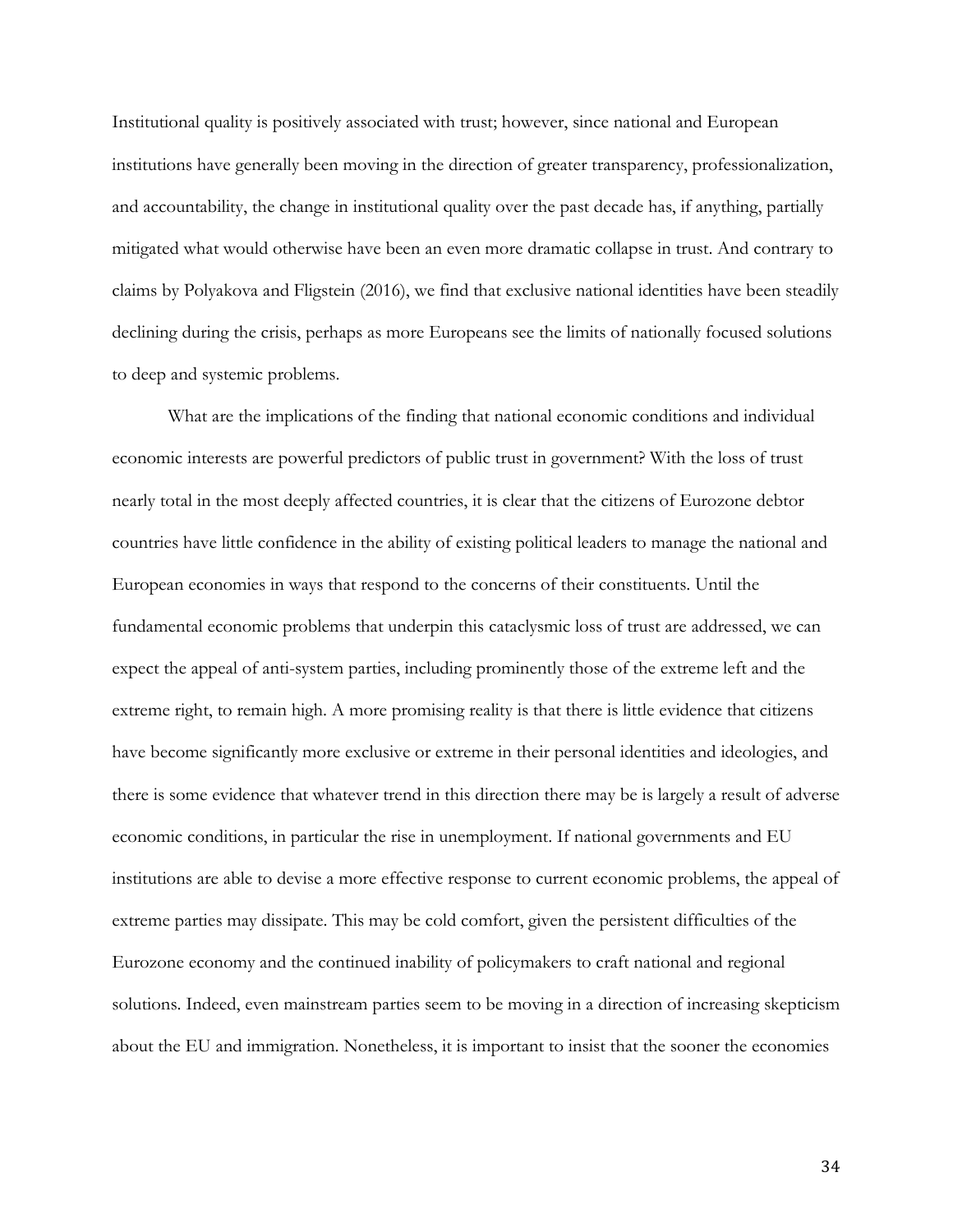of the South can get people working, the better the chances may be of avoiding a fundamental breakdown in European democracy.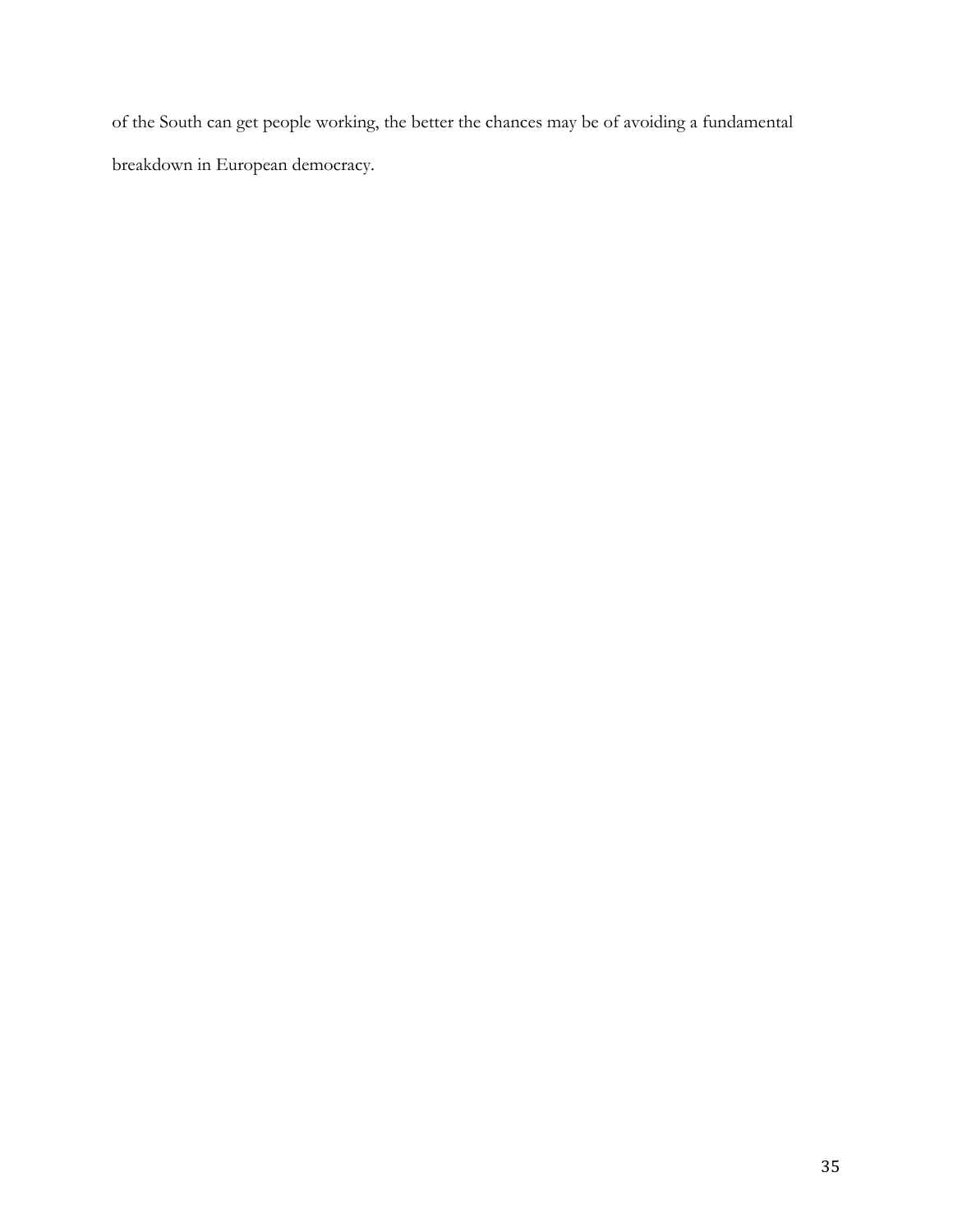## **References**

Alonso, S, (2014) 'You can vote but you cannot choose': Democracy and the Sovereign Debt Crisis in the Eurozone. Carlos III-Juan March Institute of Social Sciences Working Paper 282. [\[https://e](https://e-archivo.uc3m.es/bitstream/handle/10016/18315/IC3JM-2014-282.pdf?sequence=3)[archivo.uc3m.es/bitstream/handle/10016/18315/IC3JM-2014-282.pdf?sequence=3\]](https://e-archivo.uc3m.es/bitstream/handle/10016/18315/IC3JM-2014-282.pdf?sequence=3)

Anderson CJ, Reichert MS (1995) Economic Benefits and Support for Membership in the E.U.: A Cross-National Analysis. *Journal of Public Policy* 15(3): 231-249.

Anderson CJ (1998) When in Doubt, Use Proxies: Attitudes Toward Domestic Politics and Support for European Integration. *Comparative Political Studies* 31(5): 569-601.

Armingeon K, Ceka B (2013) The loss of trust in the great recession since 2007: The role of heuristics from the national political system. *European Union Politics* 15(1): 82-107.

Bechtel MM, Hainmueller J, and Margalit Y (2014) Preferences for International Redistribution: The Divide over the Eurozone Bailouts. *American Journal of Political Science* 58(4): 835-856.

Carey, S (2002) Undivided Loyalties: Is National Identity an Obstacle to European Integration? *European Union Politics* 3(4): 387-413.

Díez Medrano J (2003) Framing Europe: Attitudes to European Integration in Germany, Spain, and the United Kingdom. Princeton, NJ: Princeton University Press.

Fligstein N (2008) *Euroclash: The EU, European Identity, and the future of Europe*. New York: Oxford University Press.

Follesdal A, Hix S (2006) Why is There a Democratic Deficit in the EU: A Response to Majone and Moravcsik. *Journal of Common Market Studies* 44(3): 533-562.

Frieden J (2016) The Crisis, the Public and the Future of European integration. In *After the Crisis*, eds. Francesco Caselli, et. al. Oxford University Press, 2016.

Gabel M (1998) Public Support for European Integration: An Empirical Test of Five Theories. *The Journal of Politics* 60: 2: 333-354.

Gabel M, Palmer HD (1995) Understanding variation in public support for European integration. *European Journal of Political Research* 27: 3-19.

Gelman A (2006) Multilevel (Hierarchical) Modeling: What It Can and Cannot Do. *Technometrics*  48(3): 432- 435.

Guiso L, Sapienza P, and Zingales L (2016) Monnet's Error? *Economic Policy* 31(86): 248- 297.

Hobolt SB (2012) Citizen Satisfaction with Democracy in the European Union. *Journal of Common Market Studies* 50(1): 88-105.

Hooghe L, Marks G (2005) Calculation, Community, and Cues: Public Opinion on European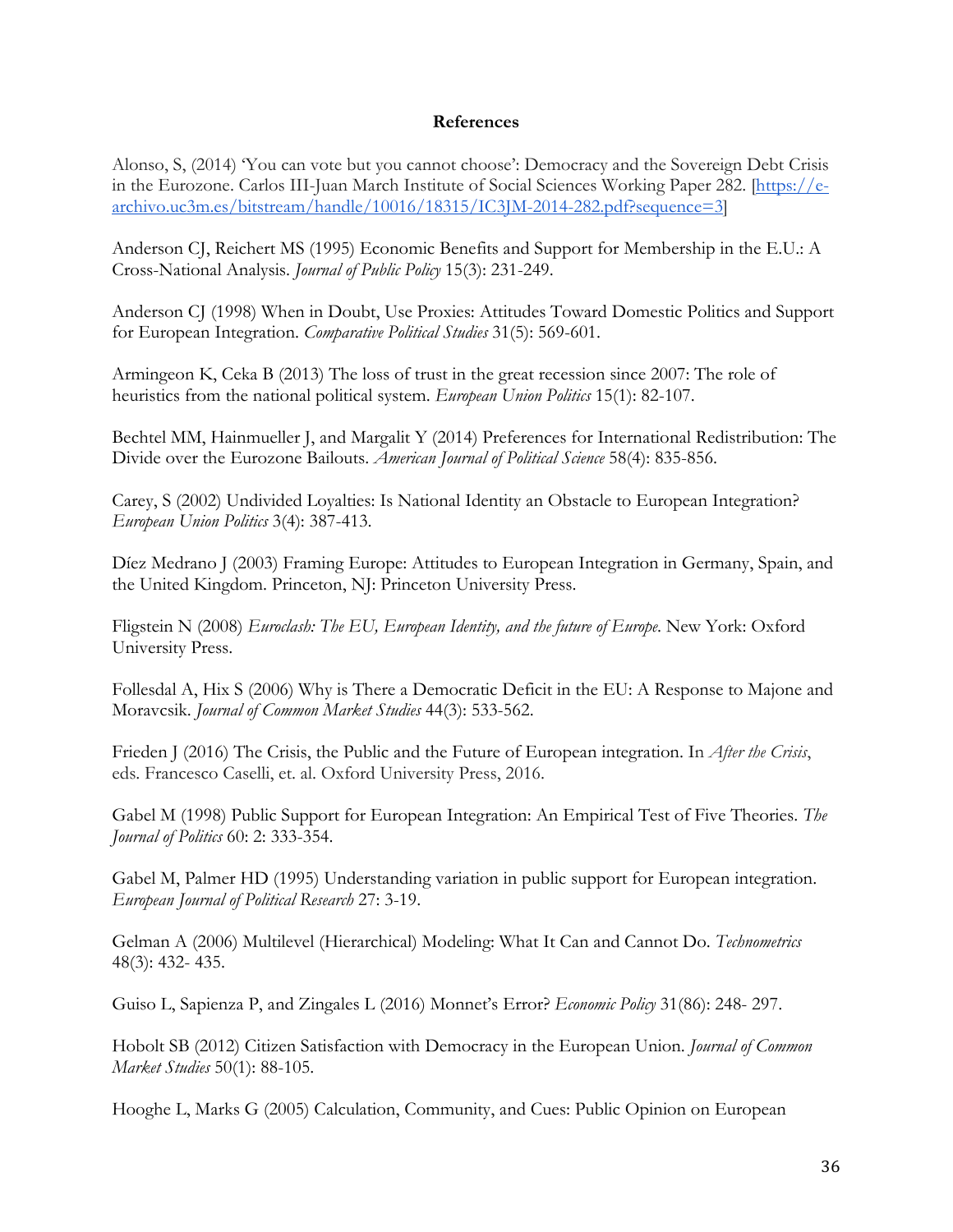Integration. *European Union Politics* 6(4): 419-443

Inglehart R, Norris P (2016) Trump, Brexit, and the Rise of Populism: Economic have-nots and cultural backlash. HKS Working Paper No. RWP16-026. Accessible at < [https://papers.ssrn.com/sol3/papers.cfm?abstract\\_id=2818659>](https://papers.ssrn.com/sol3/papers.cfm?abstract_id=2818659).

Inglehart R (1977) *The Silent Revolution*: *Changing Values and Political Styles Among Western Publics*. Princeton: Princeton University Press.

Inglehart R (1989) *Culture Shift in Advanced Industrial Society*. Princeton: Princeton University Press.

Inglehart R (1997) Post-materialist Values and the Erosion of Institutional Authority. In Nye JS., Zelikow P, and King DC (eds.) *Why People Don't Trust Government.* Cambridge, MA: Harvard University Press, 217-236.

Inglehart R (1999) Post-modernization Erodes Respect for Authority, but Increases Support for Democracy. In Norris P (ed.) *Critical Citizens: Global Support for Democratic Government.* Oxford University Press, 236-256.

Kriesl H, Pappas TS (2015) *European Populism in the Shadow of the Great Recession.* Colchester, UK: ECPR Press.

Lawrence RZ (1997) Is it Really the Economy, Stupid? In Nye JS, Zelikow P, and King DC (eds.) *Why People Don't Trust Government.* Cambridge, MA: Harvard University Press, 111-132.

Levi M, Stoker L (2000) Political Trust and Trustworthiness. *Annual Review of Political Science* 3: 475- 507.

Mansbridge J (1997) Social and Cultural Causes of Dissatisfaction with U.S. Government. In Nye JS., Zelikow P, and King DC (eds.) *Why People Don't Trust Government.* Cambridge, MA: Harvard University Press, 133-154.

Magalhães PC (2016) Economic Evaluations, Procedural Fairness, and Satisfaction with Democracy. *Political Research Quarterly* 69(3): 522-534.

Magalhães PC (2012) Economy, Ideology, and the Elephant in the Room: A Research Note on the Elections of the Great Recession in Europe. Available at SSRN: [https://papers.ssrn.com/sol3/papers.cfm?abstract\\_id=2122416.](https://papers.ssrn.com/sol3/papers.cfm?abstract_id=2122416)

Mair P (2009) Representative versus Responsible Government. *MPIfG Working Paper*. Cologne: Max Planck Institute for Government.

McAllister I (1999) The Economic Performance of Governments. In Norris P (ed.) *Critical Citizens: Global Support for Democratic Government.* Oxford University Press, 188 - 203.

Moravcsik A (2002) In Defense of the "Democratic Deficit": Reassessing Legitimacy in the European Union *Journal of Common Market Studies* 40(4): 603-624.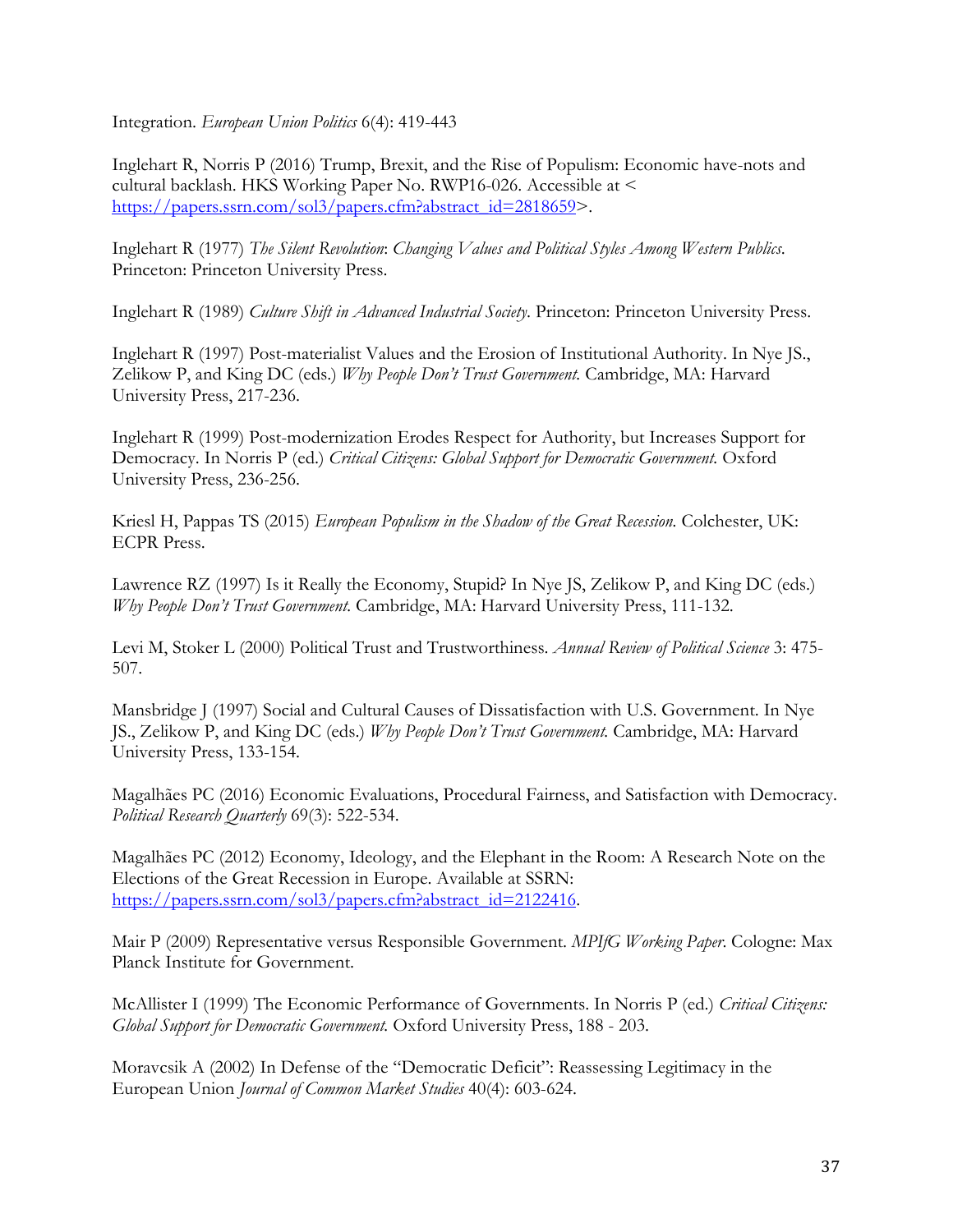Norris P (1999) The Growth of Critical Citizens? In Norris P (ed.) *Critical Citizens: Global Support for Democratic Government.* Oxford University Press, 1-30.

Nye JS (1997) Introduction: The Decline of Confidence in Government. In Nye JS., Zelikow P, and King DC (eds.) *Why People Don't Trust Government.* Cambridge, MA: Harvard University Press, 1-18.

Polyakova A, Fligstein N (2016) Is European integration causing Europe to become more nationalist? Evidence from the 2007–9 financial crisis. *Journal of European Public Policy* 23:1: 60-83.

Primo DM, Jacobsmeier ML, and Milyo J (2007) Estimating the Impact of State Policies and Institutions with Mixed-Level Data. *State Politics and Policy Quarterly* 7(4): 446-459.

Risse T (2010) *A Community of Europeans? : Transnational Identities and Public Spheres*. Ithaca, NY: Cornell University Press.

Roth, R, Gros D & Nowak-Lehmann F (2014) Crisis and Citizens' Trust in the European Central Bank — Panel Data Evidence for the Euro Area, 1999–2012. *Journal of European Integration* 36 (3): 303-320.

Sánchez-Cuenca I (2000) The Political Basis of Support for Europen Integration. *European Union Politics* 1(2): 147-171.

Muñoz J, Torcal, M and Bonet, E (2011) Trust in the European Parliament: From Affective Heuristics to Rational Cueing *European Union Politics* 12(4): 551-574.

Tucker JA, Pacek AC, and Berinsky AJ (2002) Transitional Winners and Losers: Attitudes toward EU Membership in Post-Communist Countries. *American Journal of Political Science* 46(3): 557-571.

Williams JT (1985) Systemic Influences on Political Trust: The Importance of Perceived Institutional Performance. *Political Methodology* 11(1/2): 125-142.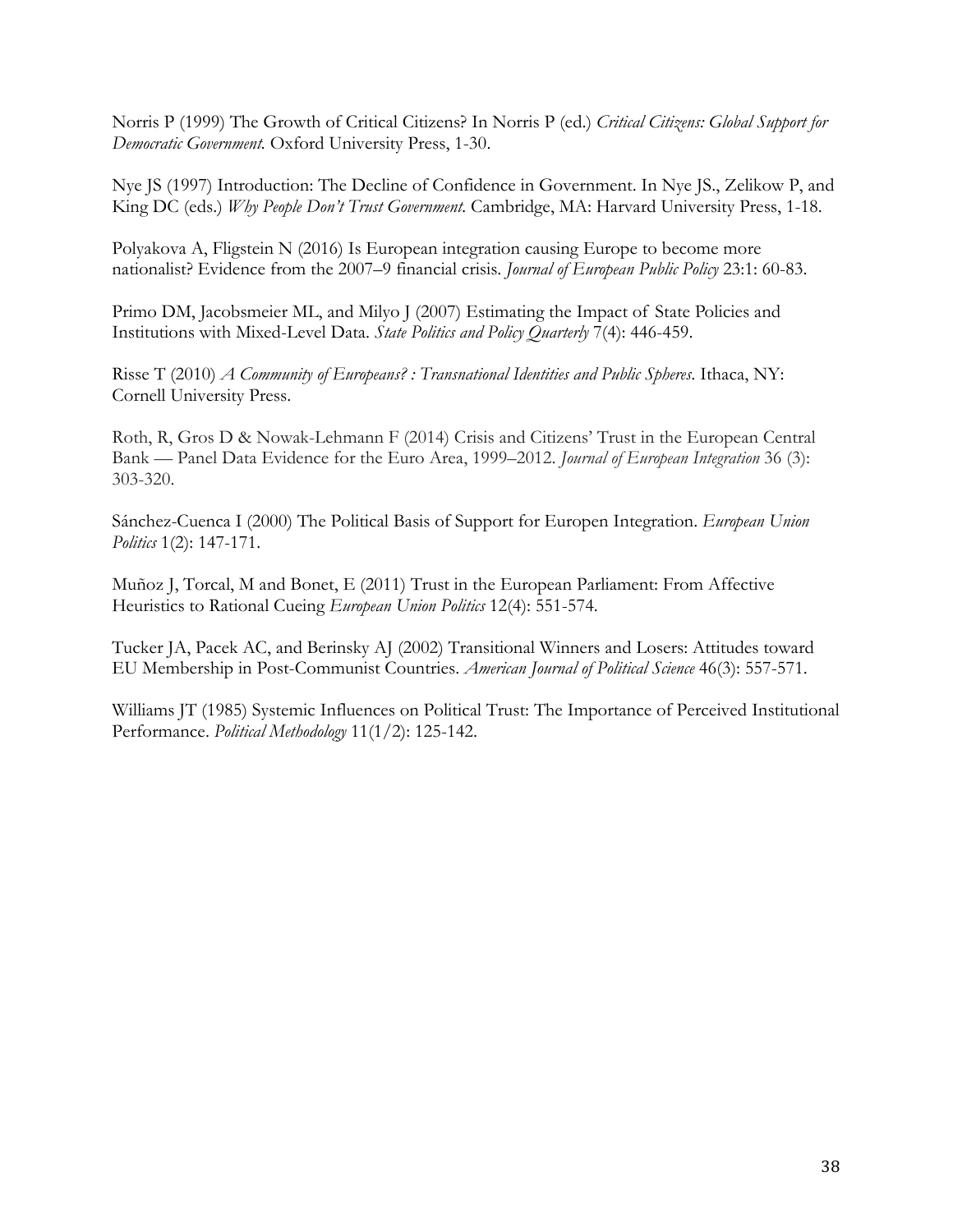# **Appendix 1: Figures**



Figure 1: Trust in the EU and national governments, by Eurozone country group

**Figure 2: Trust Over Time, Italy**

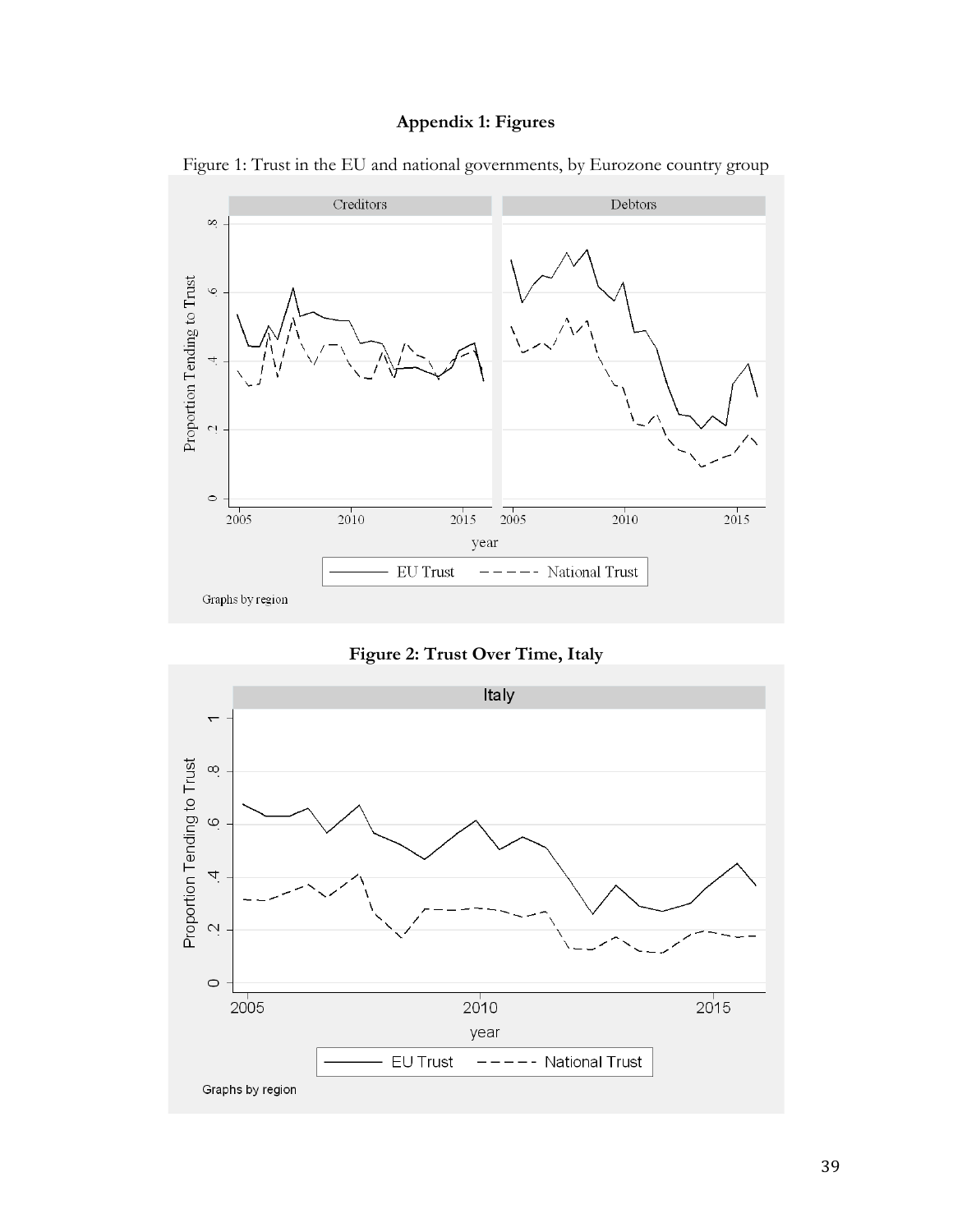



**Figure 4: Trust in the EU, by country group and education level**

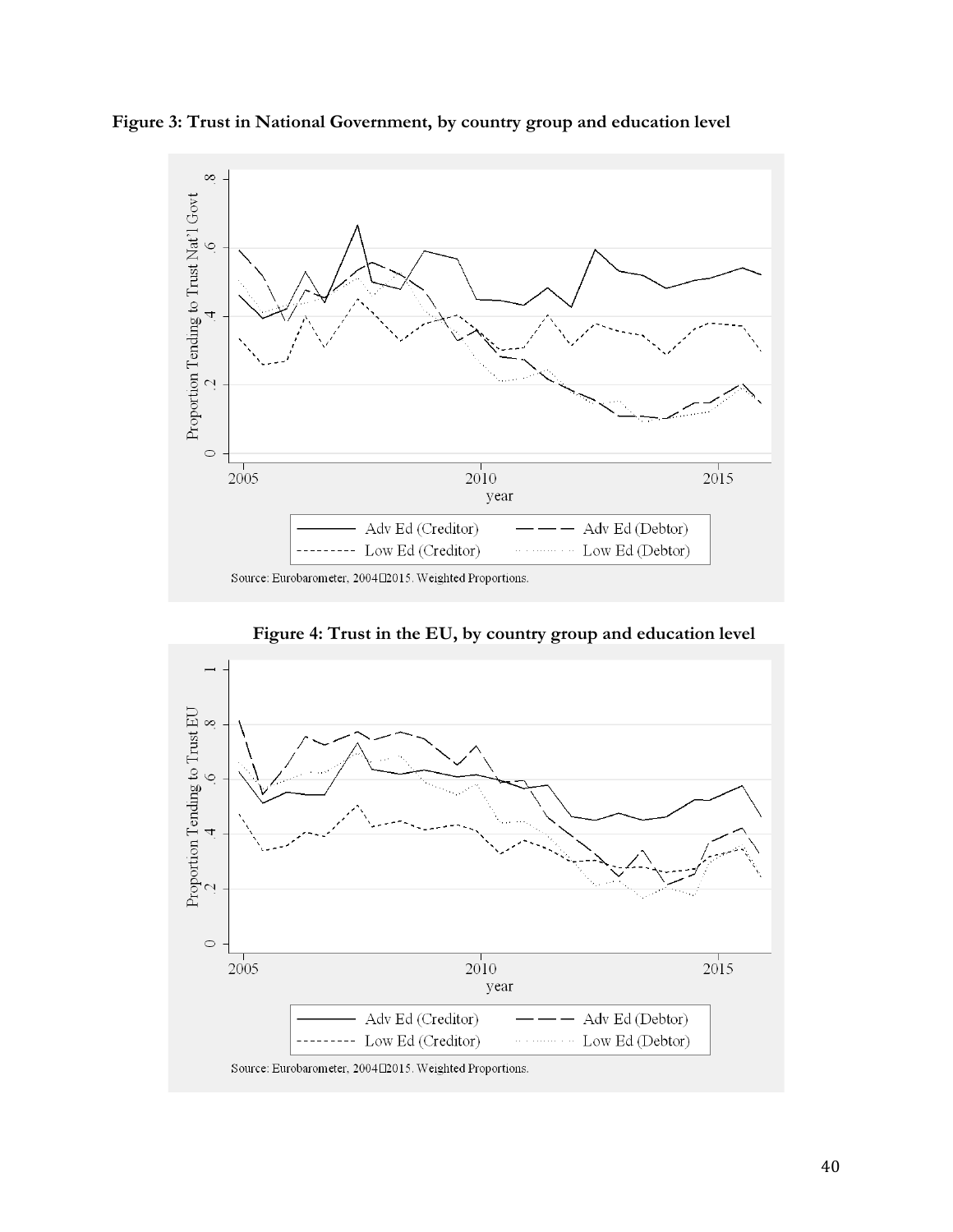

**Figure 5: Trust in the local police, by region**

**Figure 6: Trust in the army, by region**

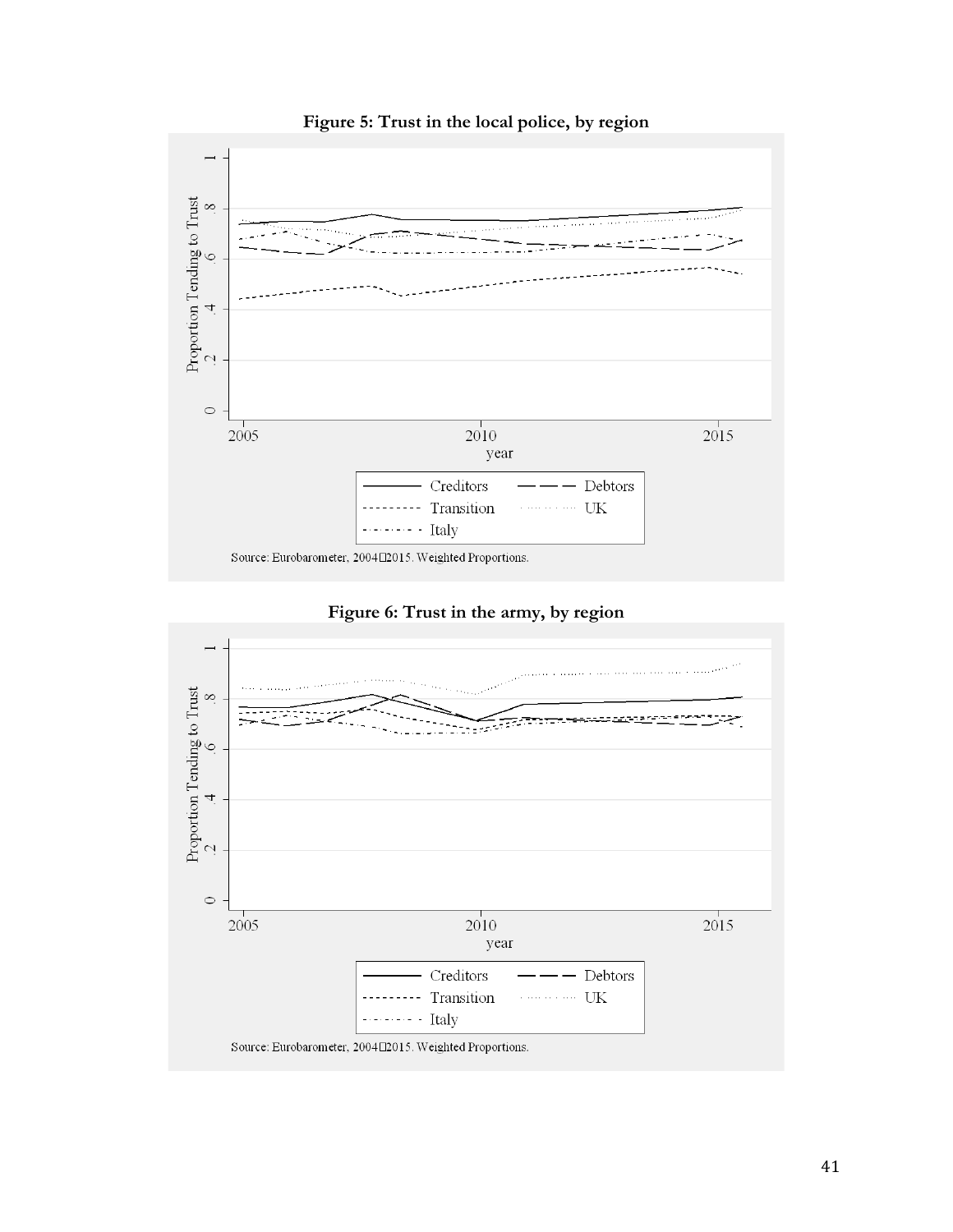

**Figure 7: Proportion of respondents holding particular identities**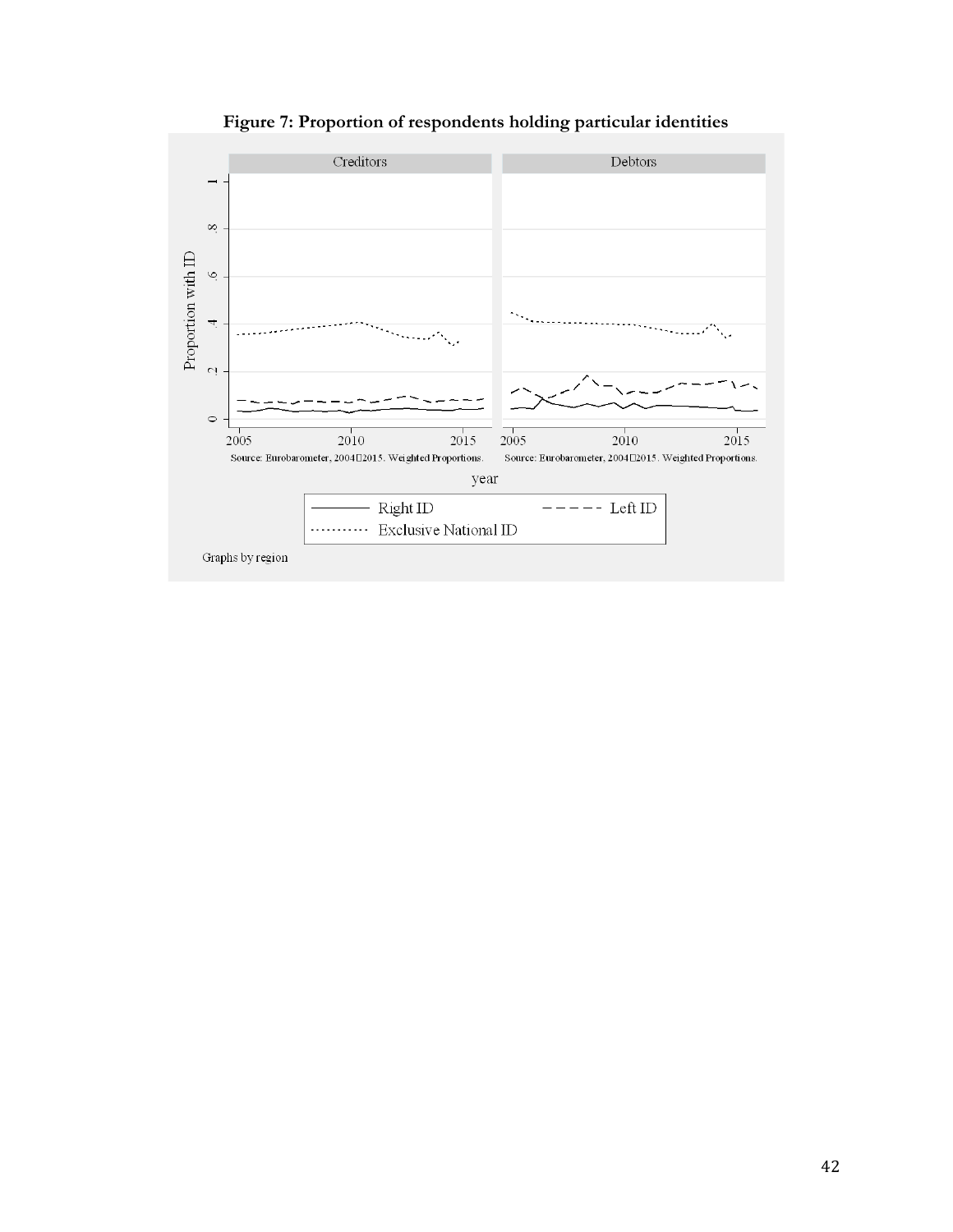

**Figure 8: Average Ideology Over Time**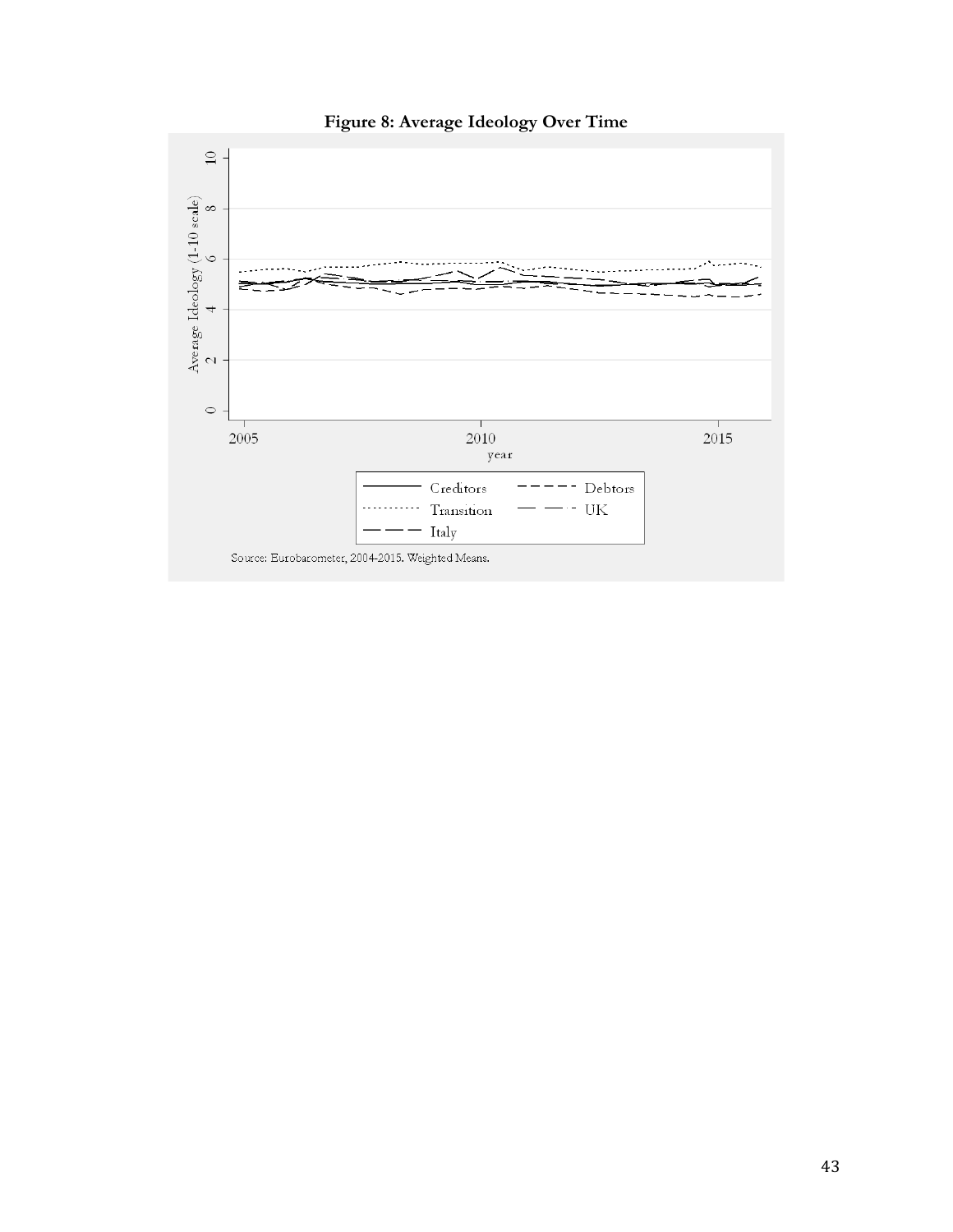# **Appendix 2: Tables**

|                                  | Nat'l Gov't $(1)$ |               |        | Nat'l Gov't $(3)$ |
|----------------------------------|-------------------|---------------|--------|-------------------|
| Institutional Quality            | 1.215             | $(6.96)$ ***  | 1.151  | $(2.52)^{*}$      |
| Median Income( $\in$ '000s)      | 0.939             | $(-3.33)$ *** | 0.985  | $(-1.01)$         |
| Unemployment Rate                | 0.932             | $(-6.47)$ *** | 0.907  | $(-11.89)$ ***    |
| Eurozone Membership              | 1.509             | $(2.43)^{*}$  | 1.153  | (1.14)            |
| Structural Adjustment<br>Program | 0.780             | $(-1.45)$     | 0.819  | $(-1.12)$         |
| Country Fixed Effects            | N <sub>0</sub>    |               | Yes    |                   |
| <b>Survey Fixed Effects</b>      | N <sub>0</sub>    |               | Yes    |                   |
| Observations                     | 580902            |               | 580902 |                   |

## **Table 1: Odds of Trust of National Government, Models 1 and 3**

Exponentiated coefficients; *z* statistics in parentheses

 $p^* p < 0.05$ ,  $\binom{p}{p} < 0.01$ ,  $\binom{p}{p} < 0.001$ 

## **Table 2: Odds of Trust in the EU, Models 1-3**

|                                  | EU(1)  |               | EU(2)  |               |        | EU(3)         |
|----------------------------------|--------|---------------|--------|---------------|--------|---------------|
| Institutional Quality            | 1.044  | $(2.15)^{*}$  | 0.958  | $(-2.31)^*$   | 1.056  | (1.39)        |
| Median Income( $\epsilon$ '000s) | 0.890  | $(-5.44)$ *** | 0.894  | $(-5.43)$ *** | 0.986  | $(-0.82)$     |
| Unemployment Rate                | 0.953  | $(-3.29)$ **  | 0.975  | $(-1.62)$     | 0.953  | $(-5.94)$ *** |
| Eurozone Membership              | 1.659  | $(2.11)^{*}$  | 1.481  | (1.84)        | 1.099  | (0.91)        |
| Structural Adjustment Program    | 0.692  | $(-2.68)$ **  | 0.742  | $(-2.26)^*$   | 0.734  | $(-3.89)$ *** |
| EU Budget Spending (%GDP)        | 1.073  | (1.01)        | 1.036  | (0.51)        | 0.967  | $(-0.91)$     |
| National Trust                   |        |               | 8.926  | $(24.25)$ *** |        |               |
| <b>Country Fixed Effects</b>     |        | $\rm No$      |        | No            |        | <b>Yes</b>    |
| <b>Survey Fixed Effects</b>      |        | No            |        | No            |        | Yes           |
| Observations                     | 544536 |               | 527724 |               | 544536 |               |

Exponentiated coefficients; *z* statistics in parentheses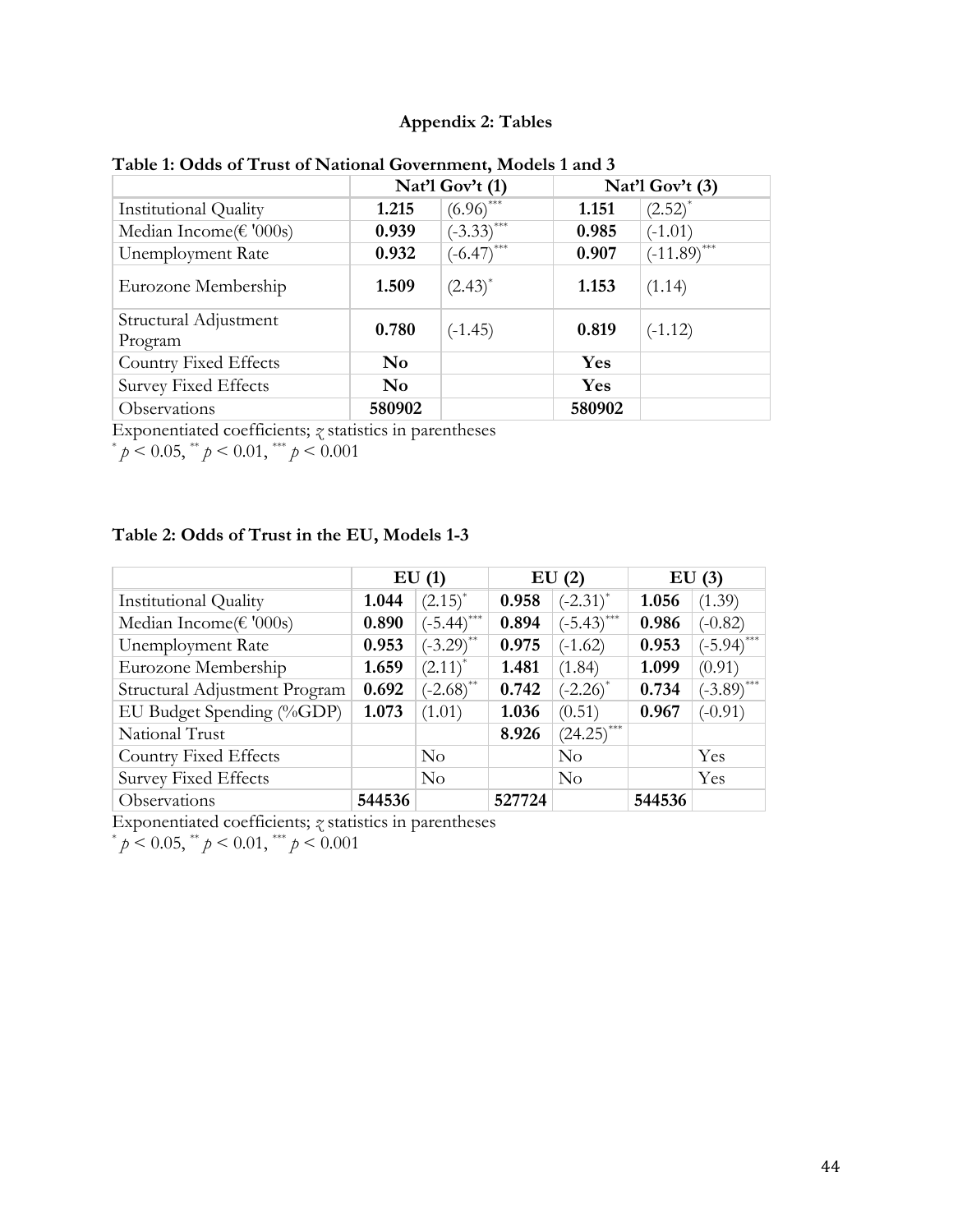# **Table 3, Odds of Trust, Model 4**

|                                    |            | Nat'l Gov't $(4)$ |        | EU(4)        |
|------------------------------------|------------|-------------------|--------|--------------|
| Institutional Quality              | 1.151      | $(2.43)^{*}$      | 1.057  | (1.35)       |
| Median Income ( $\epsilon$ '000s)  | 0.984      | $(-1.16)$         | 0.983  | $(-1.23)$    |
| Unemployment Rate                  | 0.913      | $(-10.56)$ ***    | 0.965  | $(-3.07)$ ** |
| Eurozone Membership                | 1.154      | (1.10)            | 1.108  | (1.02)       |
| Structural Adjustment Program      | 0.987      | $(-0.04)$         | 1.048  | (0.25)       |
| EU Budget Spending (%GDP)          |            |                   | 0.960  | $(-1.23)$    |
| Unemployment*Structural Adjustment | 0.985      | $(-0.71)$         | 0.973  | $(-2.22)^*$  |
| <b>Country Fixed Effects</b>       | Yes        |                   | Yes    |              |
| <b>Survey Fixed Effects</b>        | <b>Yes</b> |                   | Yes    |              |
| Observations                       | 580902     |                   | 544536 |              |

Exponentiated coefficients; *z* statistics in parentheses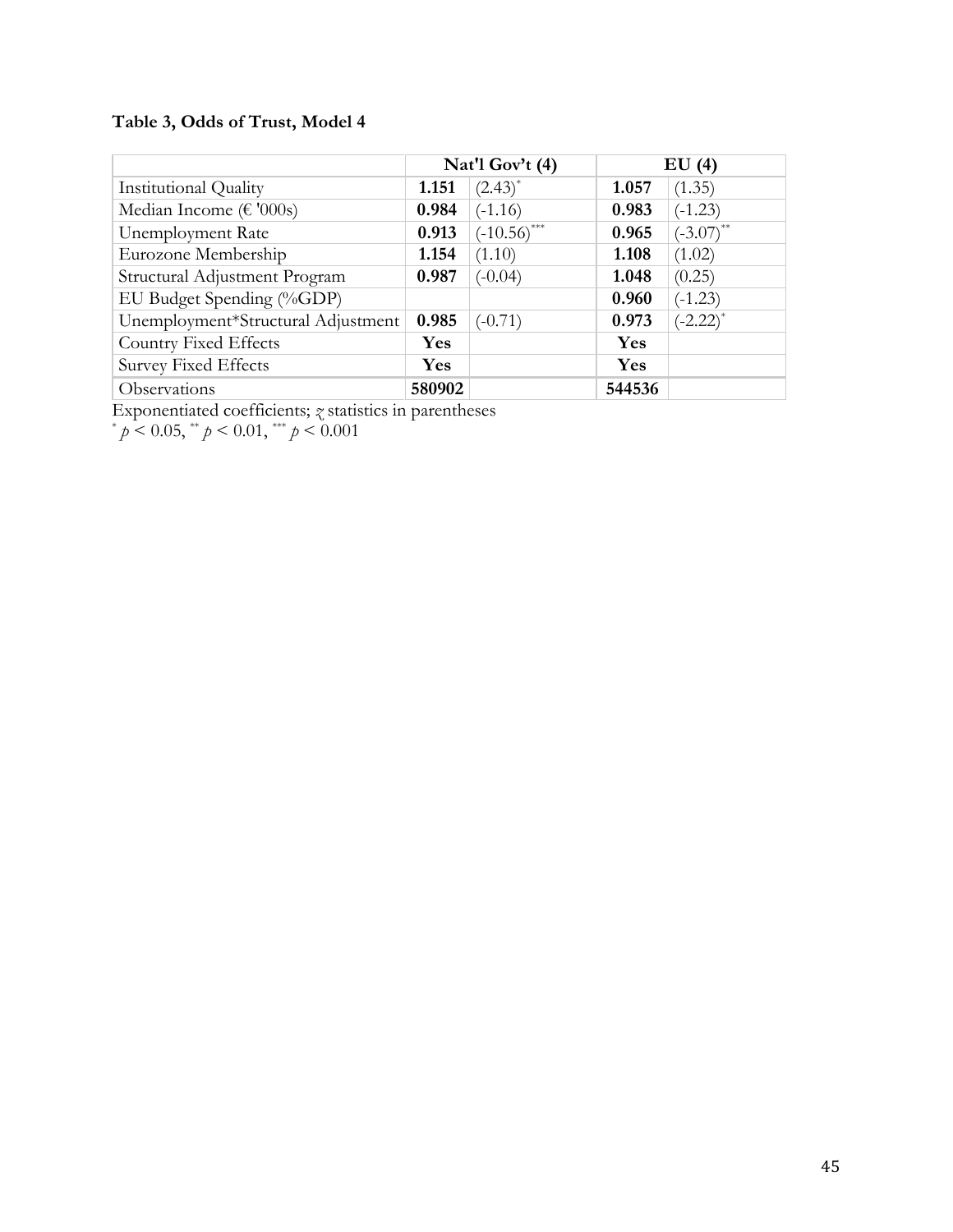# **Table 4, Odds of Trust, Model 5**

|                               | Nat'l Gov't $(5)$ |                           | EU(5)  |                        |
|-------------------------------|-------------------|---------------------------|--------|------------------------|
| Institutional Quality         | 1.153             | $(2.49)^{*}$              | 1.059  | (1.35)                 |
| Median Income (€ '000s)       | 0.983             | $(-1.20)$                 | 0.982  | $(-1.17)$              |
| Unemployment Rate             | 0.915             | $(-9.93)$                 | 0.968  | $(-2.77)$ **           |
| Structural Adjustment Program | 0.979             | $(-0.06)$                 | 1.031  | (0.16)                 |
| EU Budget Spending (%GDP)     |                   |                           | 0.965  | $(-1.08)$              |
| Unemployment*Structural       | 0.986             | $(-0.67)$                 | 0.974  | $(-2.16)^*$            |
| Adjustment                    |                   |                           |        |                        |
| Gender                        | 0.943             | $(-2.86)$ **              | 0.965  | $(-2.29)^{*}$          |
| Age                           | 1.006             | $\overline{(4.25)}^{***}$ | 0.994  | $(-3.34)$ ***          |
| Low Education                 | 0.798             | $(-5.04)$ ***             | 0.707  | $(-6.88)$ ***          |
| <b>High Education</b>         | 1.062             | $(2.98)$ **               | 1.070  | $(3.08)$ <sup>**</sup> |
| <b>Advanced Education</b>     | 1.266             | $(9.71)$ ***              | 1.334  | $(9.43)$ ***           |
| Unemployed                    | 0.692             | $(-6.48)$ ***             | 0.744  | $(-6.43)$ ***          |
| Professional                  | 1.095             | $\overline{(3.38)}^{***}$ | 1.111  | $(3.08)$ **            |
| Farmer or Fisherperson        | 1.241             | $(2.30)^{*}$              | 1.000  | $(-0.00)$              |
| Skilled Blue Collar           | 0.943             | $(-1.82)$                 | 0.972  | $(-0.86)$              |
| Low skilled Blue Collar       | 0.969             | $(-0.63)$                 | 0.909  | $(-1.70)$              |
| Retail Worker                 | 0.933             | $(-3.95)$ ***             | 0.957  | $(-1.70)$              |
| Manager                       | 1.085             | $(5.81)$ <sup>***</sup>   | 1.127  | $(4.38)$ ***           |
| Own Business                  | 1.035             | (1.48)                    | 1.031  | (1.41)                 |
| Outside of Labor Force        | 1.383             | $(3.45)$ ***              | 1.383  | $(2.65)$ **            |
| Country Fixed Effects         | Yes               |                           | Yes    |                        |
| <b>Survey Fixed Effects</b>   | Yes               |                           | Yes    |                        |
| Observations                  | 580859            |                           | 544499 |                        |

Exponentiated coefficients; *z* statistics in parentheses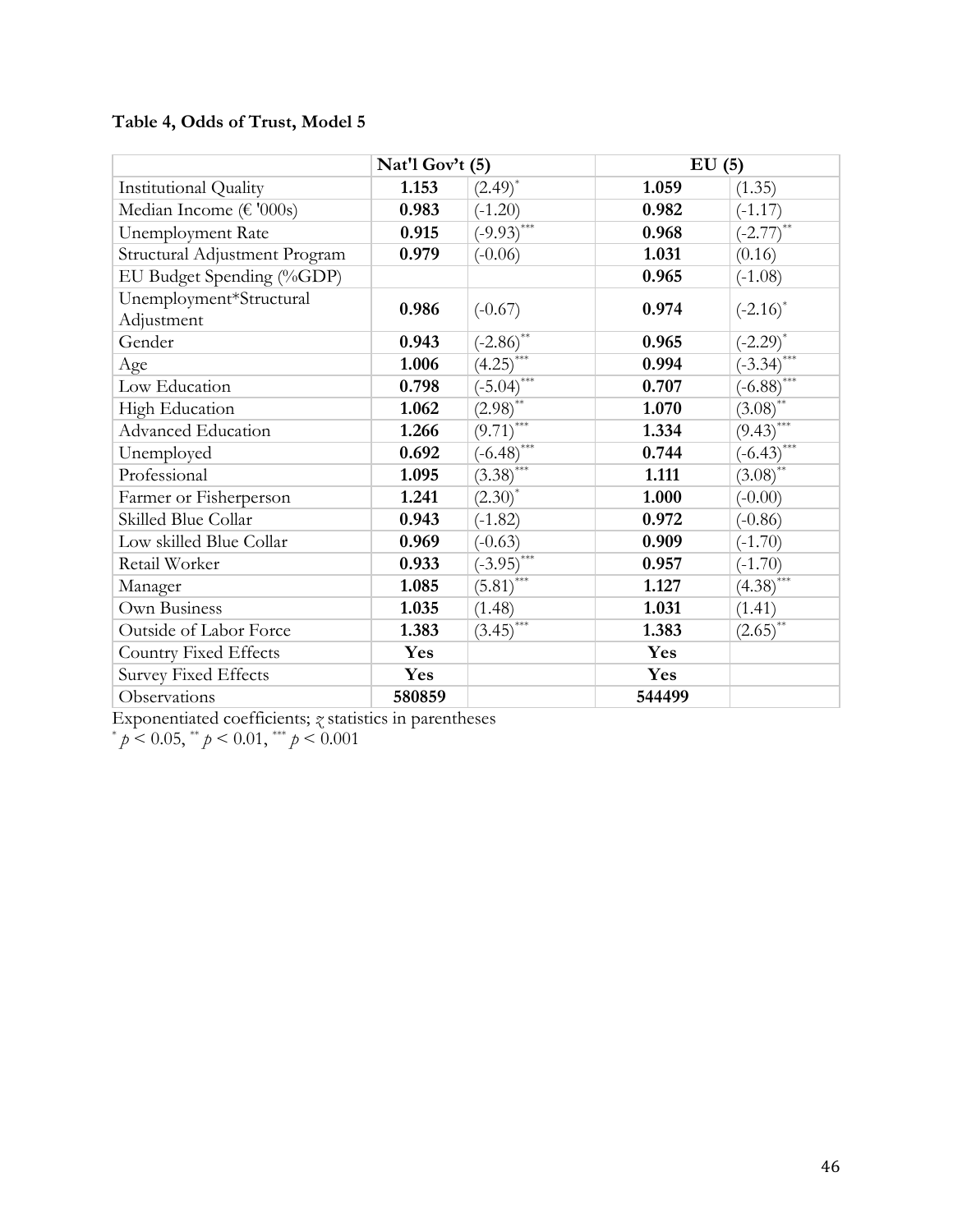|                                    | Nat'l Gov't (6) |                |        | EU(6)         |
|------------------------------------|-----------------|----------------|--------|---------------|
| <b>Institutional Quality</b>       | 1.133           | $(2.34)^{*}$   | 1.077  | (1.08)        |
| Median Income (€ '000s)            | 0.977           | $(-2.02)^{*}$  | 0.983  | $(-1.46)$     |
| Unemployment Rate                  | 0.909           | $(-10.57)$ *** | 0.963  | $(-1.65)$     |
| Structural Adjustment Program      | 0.813           | $(-1.15)$      | 1.216  | (0.95)        |
| After Sovereign Crisis             | 0.948           | $(-1.42)$      | 0.714  | $(-5.74)$ *** |
| EU Budget Spending (%GDP)          |                 |                | 0.897  | $(-2.39)^{*}$ |
| Unemployment*Structural Adjustment |                 |                | 0.958  | $(-2.31)^{*}$ |
| <b>Country Fixed Effects</b>       | Yes             |                | Yes    |               |
| Gender                             | 0.951           | $(-2.64)$ **   | 0.973  | $(-1.86)$     |
| Age                                | 1.005           | $(3.70)$ ***   | 0.997  | $(-1.70)$     |
| Years of Education                 | 1.004           | $(4.08)$ ***   | 1.009  | $(5.78)$ ***  |
| Unemployed                         | 0.787           | $(-3.62)$ ***  | 0.901  | $(-1.48)$     |
| Professional                       | 1.155           | (7.11)         | 1.303  | $(6.26)$ ***  |
| Farmer or Fisherperson             | 1.248           | $(2.22)^{*}$   | 0.936  | $(-0.60)$     |
| Skilled Blue Collar                | 0.916           | $(-1.55)$      | 0.841  | $(-3.94)$ *** |
| Low-skilled Blue Collar            | 0.952           | $(-0.69)$      | 0.789  | $(-4.79)$ *** |
| Retail Worker                      | 0.924           | $(-2.35)$      | 0.955  | $(-1.08)$     |
| Manager                            | 1.086           | $(2.24)^{*}$   | 1.107  | $(2.79)$ **   |
| Own Business                       | 0.995           | $(-0.12)$      | 1.045  | (1.40)        |
| Outside of Labor Force             | 1.137           | (1.95)         | 0.955  | $(-0.48)$     |
| Crisis*Unemployed                  | 0.884           | $(-2.73)$      | 0.930  | $(-1.34)$     |
| Crisis*Education                   | 1.000           | $(-0.35)$      | 0.999  | $(-1.19)$     |
| Crisis*Professional                | 1.103           | $(2.92)$ **    | 1.006  | (0.14)        |
| Crisis*Skilled Blue Collar         | 0.926           | $(-1.05)$      | 0.967  | $(-0.66)$     |
| Crisis*Farmer or Fisher            | 0.979           | $(-0.16)$      | 1.124  | (1.50)        |
| Crisis*Unskilled Blue Collar       | 0.870           | $(-1.58)$      | 0.963  | $(-0.72)$     |
| Crisis*Service Worker              | 1.003           | (0.07)         | 0.976  | $(-0.70)$     |
| Crisis*Manager                     | 1.035           | (0.68)         | 1.008  | (0.21)        |
| Crisis*Owner                       | 1.096           | (1.85)         | 0.980  | $(-0.62)$     |
| Crisis*Outside of Labor Force      | 0.993           | $(-0.11)$      | 1.072  | (1.19)        |
| Observations                       | 574809          |                | 539054 |               |

# **Table 5: Odds of Trust Before & After the Crisis, Model 6**

Exponentiated coefficients; *z* statistics in parentheses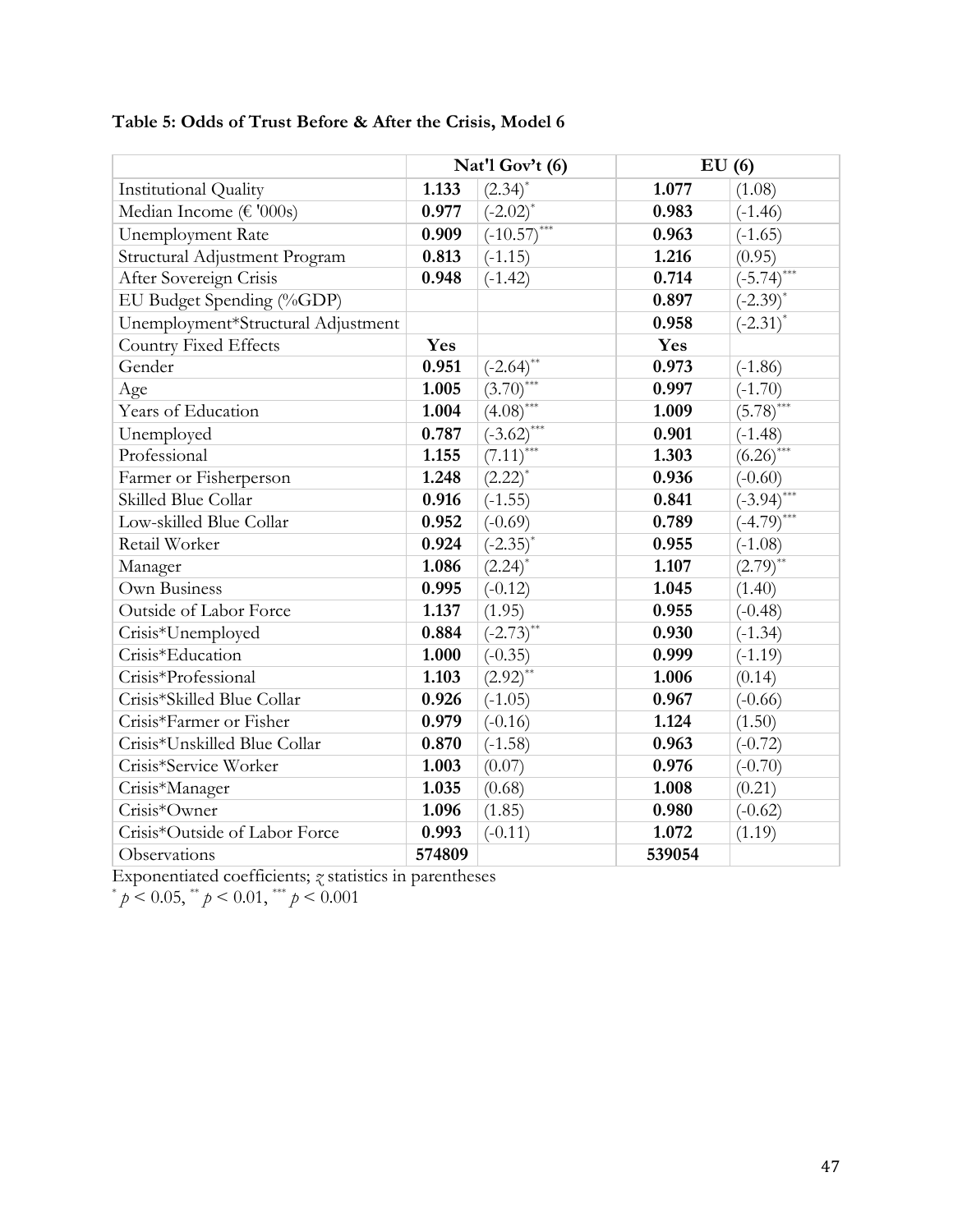|                                       |        | Nat'l Gov't (7)         | EU(7)  |                         | Nat'l Gov't (8) |                            | EU(8)  |                       |
|---------------------------------------|--------|-------------------------|--------|-------------------------|-----------------|----------------------------|--------|-----------------------|
| <b>Institutional Quality</b>          | 1.159  | $(2.38)^{*}$            | 1.049  | (1.12)                  | 1.223           | $(2.68)$ **                | 1.143  | $(2.38)^{*}$          |
| Median Income(€'000s)                 | 0.980  | $(-1.48)$               | 0.979  | $(-1.23)$               | 0.962           | $(-3.68)$ ***              | 0.958  | $(-3.44)$             |
| <b>Unemployment Rate</b>              | 0.911  | $(-10.03)$ ***          | 0.967  | $(-3.59)$ ***           | 0.897           | $(-17.80)$                 | 0.961  | $(-2.29)^{*}$         |
| Structural Adjustment<br>Program      | 0.788  | $(-1.18)$               | 1.005  | (0.02)                  | 0.719           | $(-4.67)$ ***              | 0.951  | $(-0.22)$             |
| Unemployment*Structural<br>Adjustment |        |                         | 0.973  | $(-2.28)$ <sup>*</sup>  |                 |                            | 0.973  | $(-1.57)$             |
| <b>EU</b> Budget<br>Spending(%GDP)    |        |                         | 0.947  | $(-1.59)$               |                 |                            | 0.963  | $(-0.95)$             |
| <b>Exclusive National ID</b>          |        |                         |        |                         | 0.624           | $(-8.80)$ ***              | 0.342  | $(-20.43)$            |
| After Sovereign Crisis                |        |                         |        |                         | 1.055           | (0.49)                     | 0.603  | $(-4.66)$ ***         |
| Crisis*Exclusive Nat'l ID             |        |                         |        |                         | 0.808           | $(-2.80)$ **               | 0.945  | $(-1.09)$             |
| Ideology (Left-Right)                 | 1.083  | $(2.07)^{*}$            | 0.996  | $(-0.14)$               |                 |                            |        |                       |
| Left-Wing ID                          | 1.051  | (0.41)                  | 0.754  | $(-4.70)$ ***           |                 |                            |        |                       |
| Right-Wing ID                         | 0.763  | $(-1.73)$               | 0.836  | $(-1.82)$               |                 |                            |        |                       |
| Gender                                | 0.946  | $(-2.91)$               | 0.979  | $(-1.38)$               | 1.001           | (0.04)                     | 1.037  | (1.40)                |
| Age                                   | 1.006  | $(4.48)$ <sup>***</sup> | 0.995  | $(-2.59)$ **            | 1.007           | $(5.19)$ ***               | 0.995  | $(-2.97)$ **          |
| Low Education                         | 0.799  | $(-4.98)$ ***           | 0.718  | $(-7.36)$ ***           | 0.828           | $(-4.72)$ ***              | 0.787  | $(-5.84)$ ***         |
| <b>High Education</b>                 | 1.049  | (1.64)                  | 1.077  | $(3.00)$ **             | 1.077           | $(5.05)$ <sup>***</sup>    | 1.033  | (1.13)                |
| <b>Advanced Education</b>             | 1.260  | $(8.25)$ ***            | 1.356  | $(8.22)$ <sup>***</sup> | 1.256           | $\underline{(6.65)}^{***}$ | 1.219  | $(7.67)$ ***          |
| Unemployed                            | 0.714  | $(-5.86)$ ***           | 0.751  | $(-6.21)$ ***           | 0.686           | $(-5.78)$                  | 0.771  | $(-5.46)$ ***         |
| Professional                          | 1.065  | $(2.16)^{*}$            | 1.100  | $(2.80)$ <sup>**</sup>  | 1.057           | (1.44)                     | 1.091  | (1.87)                |
| Farmer or Fisherperson                | 1.209  | (1.87)                  | 0.964  | $(-0.37)$               | 1.400           | $(3.00)$ **                | 1.062  | (0.66)                |
| Skilled Blue Collar                   | 0.939  | $(-1.68)$               | 0.995  | $(-0.16)$               | 0.961           | $(-1.09)$                  | 1.059  | (1.42)                |
| Low skilled Blue Collar               | 0.973  | $(-0.52)$               | 0.912  | $(-1.67)$               | 1.059           | (1.22)                     | 1.025  | (0.50)                |
| Retail Worker                         | 0.931  | $(-2.99)^{**}$          | 0.955  | $(-1.41)$               | 0.958           | $(-1.35)$                  | 0.960  | $(-1.51)$             |
| Manager                               | 1.061  | $(3.92)$ ***            | 1.129  | (5.22)                  | 1.089           | $(3.69)$ ***               | 1.076  | $(2.54)$ <sup>*</sup> |
| Own Business                          | 1.002  | (0.07)                  | 1.034  | (1.10)                  | 1.044           | (1.11)                     | 1.028  | (0.95)                |
| Outside of Labor Force                | 1.368  | $(3.74)$ ***            | 1.479  | $(3.78)$ ***            | 1.423           | $(3.53)$ ***               | 1.489  | $(3.23)^{**}$         |
| <b>Country Fixed Effects</b>          | Yes    |                         | Yes    |                         | Yes             |                            | Yes    |                       |
| <b>Survey Fixed Effects</b>           | Yes    |                         | Yes    |                         | Yes             |                            | Yes    |                       |
| Observations                          | 367559 |                         | 346496 |                         | 186169          |                            | 175768 |                       |

**Table 6: Odds of Trust, Ideational Factors, Models 7-8**

Exponentiated coefficients; *z* statistics in parentheses